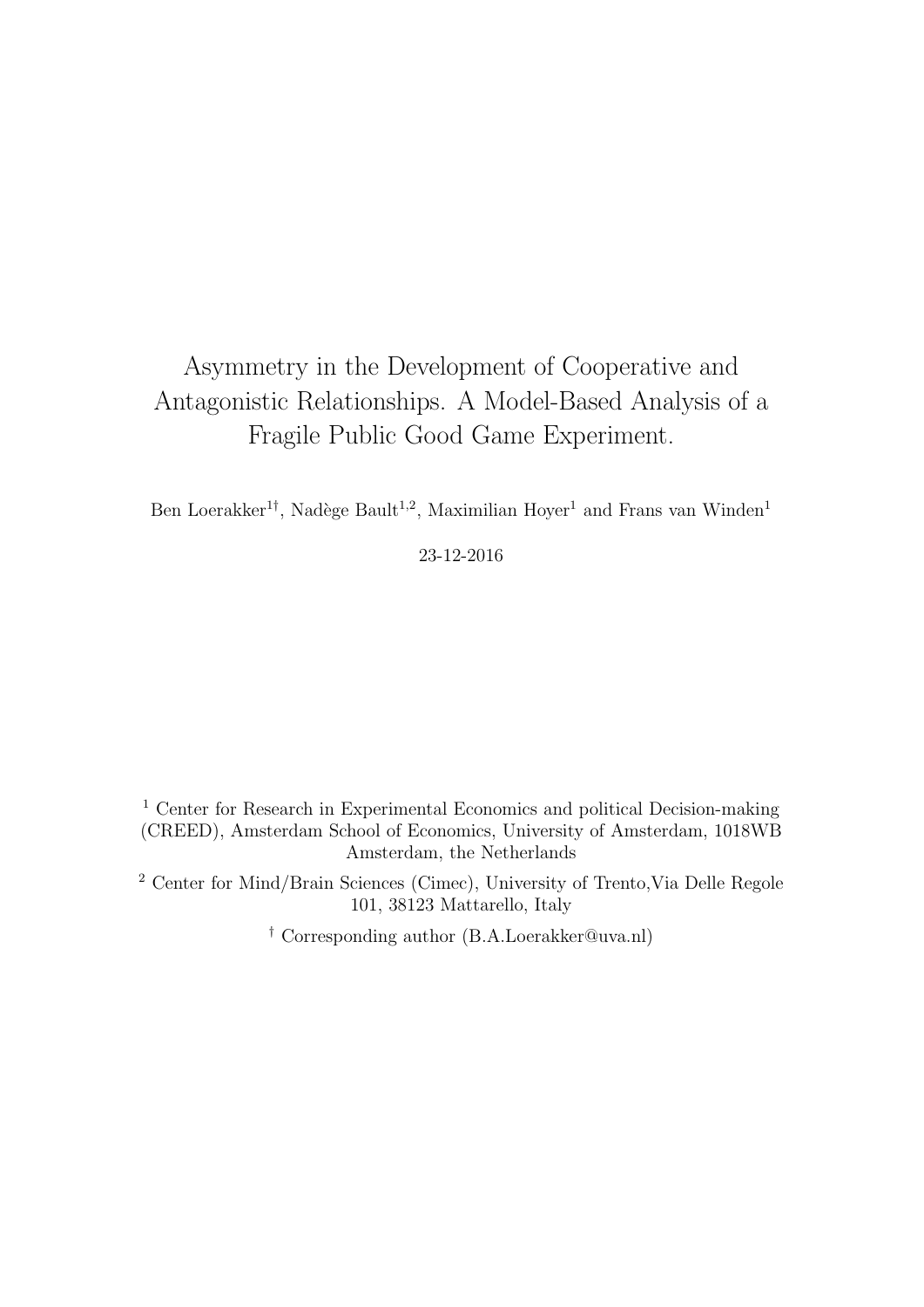## 1 Introduction

Public good experiments typically display more cooperation than predicted by rational and selfish preferences. The cooperation levels, though, vary depending on the exact design, per individual, and are often diminishing over time.<sup>[1](#page-1-0)</sup> Various explanations have been offered, among which: altruism [\(Andreoni and Miller, 2002\)](#page-28-0), reciprocity [\(Falk and Fischbacher,](#page-29-0) [2006\)](#page-29-0), learning [\(Roth and Erev, 1995\)](#page-30-0), and conditional cooperation [\(Fischbacher et al.,](#page-29-1) [2001\)](#page-29-1). Recently, both direct behavioral [\(van Dijk et al., 2002;](#page-30-1) [Bault et al., 2016\)](#page-28-1) as well as neurobiological [\(Bault et al., 2015\)](#page-28-2) evidence has been provided for an alternative explanation involving the affective tie-mechanism introduced by [van Dijk and van Winden](#page-30-2) [\(1997\)](#page-30-2). Their model is characterized by affective interpersonal ties. Simply put, a person  $(i)$  takes the welfare of another person  $(i)$  into account according to the behavior of this other person. This is a dynamic proces whereby every action of  $j$  is compared to a reference action, if this action is more beneficial to  $i$  than the reference action a positve affective impuls is generated that could change the importance  $i$  attaches to the welfare of  $j$ . This means that this process is not only dynamic but also allows for an asymmetry between the development of the weight i attaches to the welfare of j and the weight j attaches to the welfare of i.

Although this model seems rather succesful in tracking behavior in the public good games examined, there are several issues that need to be addressed. First, work on the tie mechanism so far has focused on cooperative interpersonal relationships, leaving negative (hate) relationships underexplored. This is important because there exists a lot of eveidence that negative behaviors and (hate) relationships exist.<sup>[2](#page-1-1)</sup> . Second, it is not examined whether people react differently to positive versus negative behavior of others. The difference in direction is obvious, but how about the size of the action? Third, the tie model has not been investigated in a horse race with other models using out-of-sample predictions regarding the same game<sup>[3](#page-1-2)</sup>. Fourth, it is not clear whether the tie model would be helpful in explaining behavior across different contexts. For example could it integrate behavior

<span id="page-1-1"></span><span id="page-1-0"></span><sup>&</sup>lt;sup>1</sup>See [Chaudhuri](#page-29-2) [\(2011\)](#page-29-2) and [Plott and Smith](#page-30-3) [\(2008\)](#page-30-3) for an overview

<sup>&</sup>lt;sup>2</sup>[Abbink and Sadrieh](#page-28-3) [\(2009\)](#page-28-3) and [Bosman and van Winden](#page-29-3) [\(2002\)](#page-29-3) show that people are willing to destroy other people's earnings even if it does not lead to higher earnings for themselves. In the same experiment Bosman and Van Winden also show that negative emotions are involved if money is taken away from participants and when players engage in the destruction of the others' earnings by destructing their own earnings. More recently [Bolle et al.](#page-29-4) [\(2013\)](#page-29-4) show that participants are willing to decrease the chances of others to win a prize. Furthermore they find that in a repeated game setting players retaliate harmful actions and that this retaliation is driven by negative emotions caused by these harmful actions.

<span id="page-1-2"></span> ${}^{3}$ See [Bault et al.](#page-28-1) [\(2016\)](#page-28-1)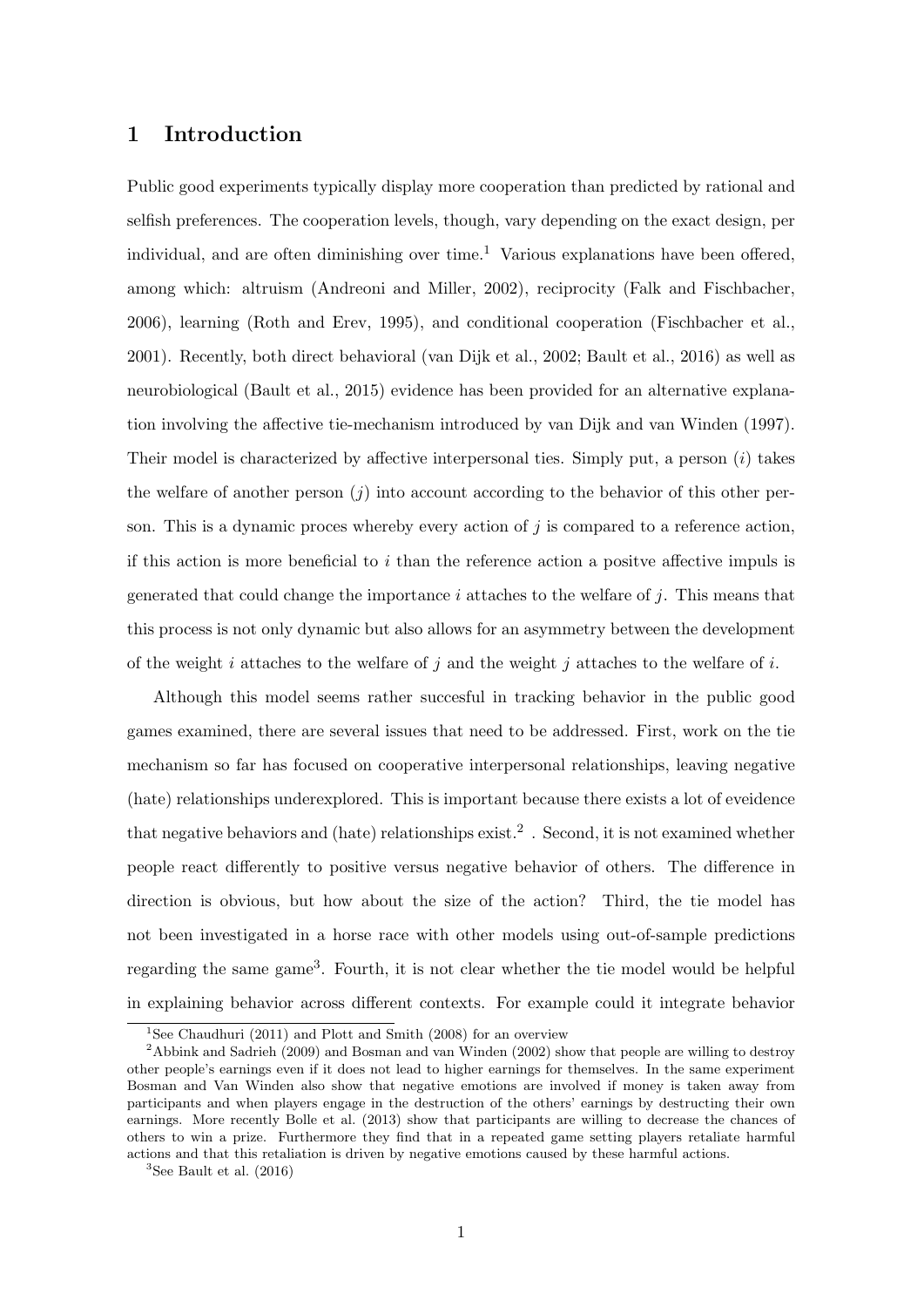observed in puclic good games with behavior in repeated prisoner's dilemma games?[4](#page-2-0)

In this paper we will address each of these four issues. To adress the first two, a novel game design is used: the fragile public good game (FPG) game. In this game there is as much room for antagonistic behavior as there is for cooperative behavior. The third issue is addressed by designing an experiment with two independent parts, which allows us to predict behavior in the second part using parameter estimates from the first part. This creates proper out-of-sample predictions for the different social preferences as well as learning models that will be explored. Finally, we show that a simple two parameter tie model can mimic observed behavioral rules like tit-for-tat and is able to explain why and how players switch rules as the parameters of a prisoner's dilemma (PD) game change. Next, the parameters estimated on the behavioral data from the FPG game are investigated to see what kind of behavior they would predict in different repeated PD settings.

Furthermore, earlier findings in terms of the relative importance of the different tie parameters are confirmed. We find evidence that people react stronger to positive behavior of others than to negative behavior. This might be one of the driving factors of repeated cooperation. Another important finding is, that the tie model predicts significantly better than other models, including of social preferences and the reinforcement learning model of [Roth and Erev](#page-30-0) [\(1995\)](#page-30-0). Finally, a tie model with just two parameters seems well able to explain results found in different repeated PD environments.

Section 2 introduces the FPG game, provides a theoretical analysis using the tie model and presents our hypothesis. Section 3 describes the experimental and estimation methods used, while section 4 presents our results. Section 5 applies the tie model to the repeated prisoner's dilemma game, and section 6 concludes.

#### 2 Theory

#### 2.1 Fragile Public Good Game

In order to experimentally address the questions raised regarding negative ties we designed the Fragile Public Good (FPG) game, a two-player game that allows players to financially hurt as well as help the other player. A key feature of the FPG game is that it gives as much room for destructive behavior (taking) as for constructive behavior (contributing) ragarding

<span id="page-2-0"></span> $4$ See for instance Dal Bó and Fréchette [\(2011\)](#page-29-5) and [Fudenberg et al.](#page-29-6) [\(2012\)](#page-29-6)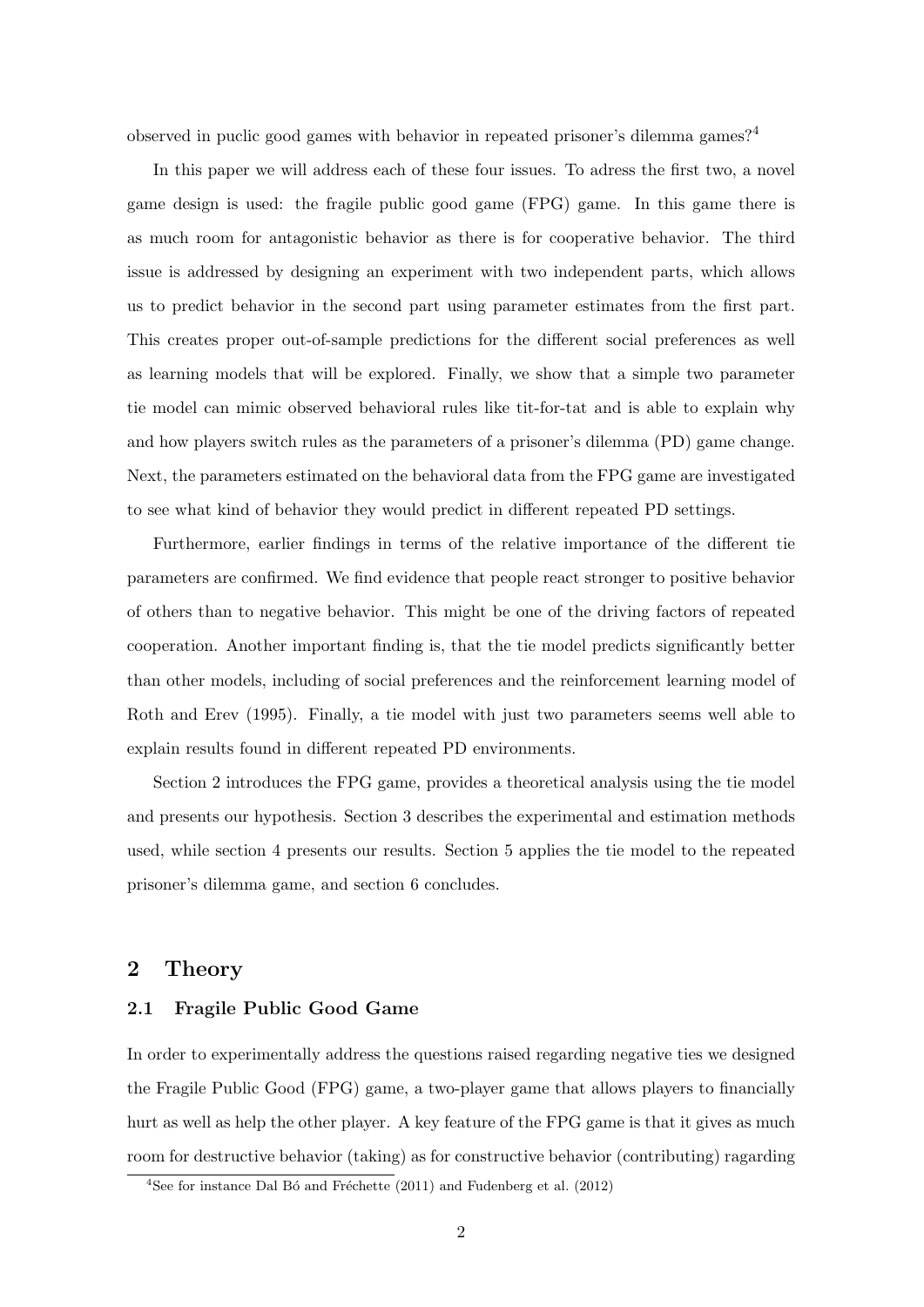a public good. This is achieved by having both the (standard) Nash equilibrium and the status quo i.e., the initial allocation of tokens to the common account in the middle of the action space. With, in addition, full symmetry in the marginal cost of taking and contributing, this leaves substantial leeway for the development of negative as well as positive ties. There are relatively few public good experiments with an interior Nash equilibrium [\(Laury](#page-30-4) [and Holt, 2008\)](#page-30-4), and, to the best of our knowledge, no such experiments that allow for as much destructive as cooperative behavior. This game enables us to estimate the parameter values of our model. Furthermore, by maintaining comparability with ordinary (non-linear) public goods games, we can compare our results with existing studies of such games. By using a repeated game where in the first part players interact with a fixed partner, but are then rematched randomly with a new partner for playing in the second part, we can investigate the out-of-sample predictive performance of our estimated model.

More specifically, both players in our FPG game are endowed with 7 tokens in their private account, while sharing a common account containing 14 tokens at the beginning of every round. Each token stored in the private account generates 10 MU for the player concerned, whereas a token in the common account generates 10 MU for both players. Each round, both players simultaneously decide whether to contribute tokens to the common account or to take tokens from the common account. They can transfer up to 7 tokens per round from the common account to their private account, or the other way around.

Transferring tokens in either direction comes at a marginal cost, that increases with 2 MU per token. The transfer of the first token thus costs 2 MU, transferring a second one costs an additional 4 MU (for a total of  $2+4=6$  MU), transferring a third token leads to a total cost of 12 MU  $(2+4+6)$ , and so forth. The effect of contributing the first token is, thus, that the other player receives 10 MU while the contributing player gets 2 MU less. By contributing a second token a player generates another 10 MU for the other player at a cost of 4 MU, etcetera, until the seventh token which earns the other player still 10 MU while it costs the contributing player 14 MU to transfer. Taking tokens has the exact same effect on the transferring player as contributing the same amount of tokens would have. For the other player, however, the effect is the exact opposite: He or she will now lose 10 MU per token instead of gaining 10 MU. Because the only difference between taking and contributing concerns the development of, respectively, a negative and a positive externality, this game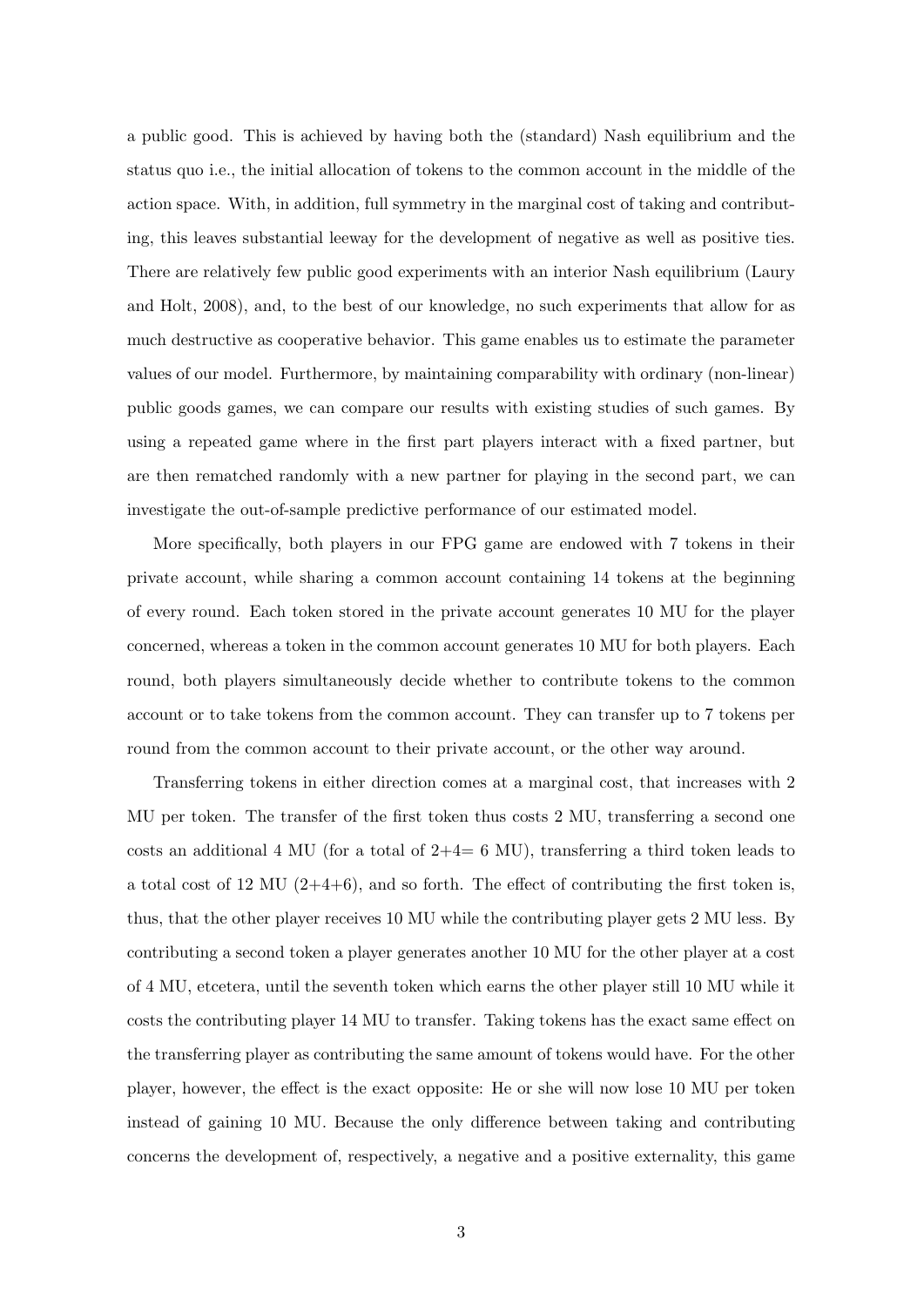allows us to study, in a clean way, whether an asymmetry exists in the impact of hurting behavior (taking) and helping behavior (contributing).

Making no transfer may be seen as a reference point as it accords with the status quo as well as the standard Nash best response. Moreover, it may easily attract a player's attention in the payoff matrix of the game (see appendix D). We will return to this below. The game is a non-linear public good game with an internal social optimum, where both players contribute either 4 or 5 tokens. The similarities with a more conventional public good game become even clearer when one sees taking seven tokens as the starting point, so one can only contribute. In that case the stage game becomes similar to a public good game with diminishing returns to contributing, albeit with an internal standard Nash equilibrium and an internal social optimum.

#### 2.2 Model

We use an adapted version of the tie model of [Bault et al.](#page-28-1) [\(2016\)](#page-28-1). In this model  $\alpha_{ijt}$  captures the tie that i has with j at time t, and formally expresses the weight that i attaches to the utility (payoff) of  $j$ . These ties are personal, dynamic and do not necessarily have to be symmetric.

We start from the basic model in which players have the following interdependent utility function:

<span id="page-4-0"></span>
$$
V_{it} = U_{it} + \alpha_{ijt} U_{jt} \tag{1}
$$

Here  $V_{it}$  denotes the (extended) utility function of player i at time t, while  $U_{it}$  and  $U_{jt}$ indicate the payoffs of  $i$  and  $j$ , respectively, at time  $t$ .

Players do not only take the current period into account, but also the subsequent one (one-period forward looking behavior). Empirical evidence suggests that players are rather myopic (see e.g[.Bone et al.](#page-29-7) [\(2003\)](#page-29-7) and [Bone et al.](#page-29-8) [\(2004\)](#page-29-8)). This leads us to the following simple extension of eq. [\(1\)](#page-4-0):

<span id="page-4-1"></span>
$$
V_{it} = U_{it} + \alpha_{ijt} U_{jt} + (U_{it+1} + \alpha_{ijt} U_{jt+1})
$$
\n(2)

For the FPG game, letting  $C_{it}$  stand for i's contribution to the common account, i's expected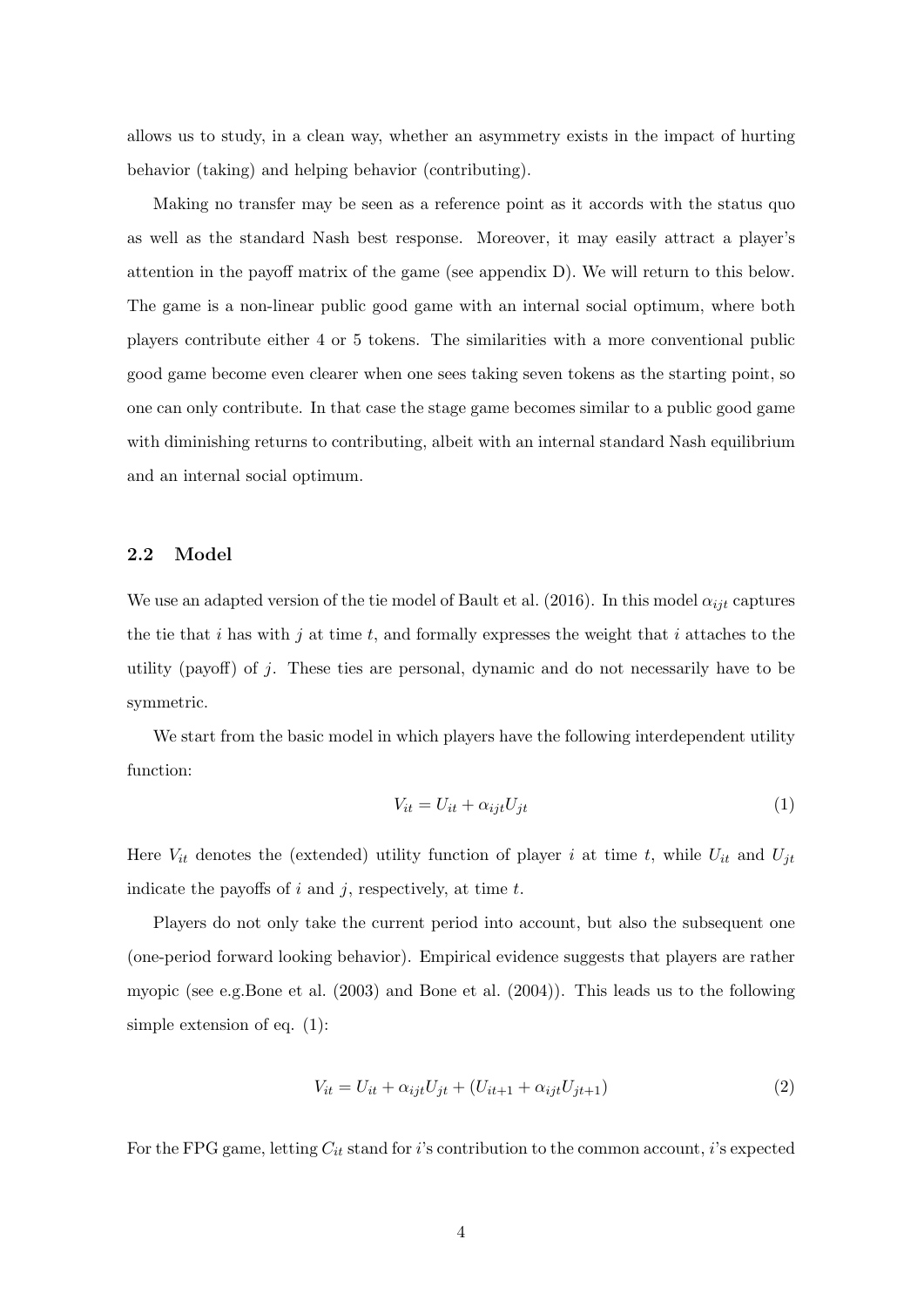payoff  $(U_{it}^e)$  can be written as :

$$
U_{it}^{e} = 210 - C_{it}^{2} - |C_{it}| + 10C_{jt}^{e}
$$
  
With  

$$
-7 \le C_{it} \le 7
$$
 (3)

Including future periods in the player's utility function does not affect  $C_{it}$  if i does not expect to be able to influence  $j$ 's next period contribution. Players may believe, however, that (some) other players are imitators or conditional cooperators [\(Fehr and Fischbacher,](#page-29-9) [2003\)](#page-29-9). Therefore, we assume the following relationship until the last round (as there is no future left in the final round):

$$
C_{jt+1}^{e} = \gamma_i C_{it} + (1 - \gamma_i) C_{jt}^{e}
$$
  
With  $0 \le \gamma \le 1$  (4)

<span id="page-5-1"></span>From these equations it follows that the optimal contribution for player  $i$  depends on both the parameter  $\gamma_i$ , indicating how strong agent *i* believes he can influence agent *j*, and  $\alpha_{ijt}$ , which expresses the weight i assigns to the payoff for j. We specify the latter as:

<span id="page-5-2"></span>
$$
\alpha_{ijt} = \delta_{1i}\alpha_{ijt-1} + \delta_{2i}I_{ijt-1} \tag{5}
$$

With  $I_{ijt-1}$  standing for an impulse determined by the difference between j's last round contribution and a reference contribution. In this paper, though, we will use the next, more general specification, which differentiates between positive and negative impulses:

$$
\alpha_{iit} = \begin{cases} \delta_{1i}\alpha_{ijt-1} + \delta_{2Ni}I_{ijt-1} & I_{ijt-1} \le 0 \\ \end{cases}
$$
 (6a)

$$
i_{jl} = \n\begin{cases} \n\delta_{1i} \alpha_{ijt-1} + \delta_{2Pi} I_{ijt-1} & I_{ijt-1} > 0\n\end{cases} \n\tag{6b}
$$

<span id="page-5-0"></span>Here, we assume that  $I_{ijt-1}$  equals the difference between the other player's contribution and the one-shot Nash equilibrium choice (0), based on the discussion above regarding the reference point (see also the estimation results in Appendix B). The tie meachanism described above can also be interpreted as a information extraction mechanism, used to determine if the other player is a friend or a foe [\(Bault et al., 2015\)](#page-28-2). A higher positive and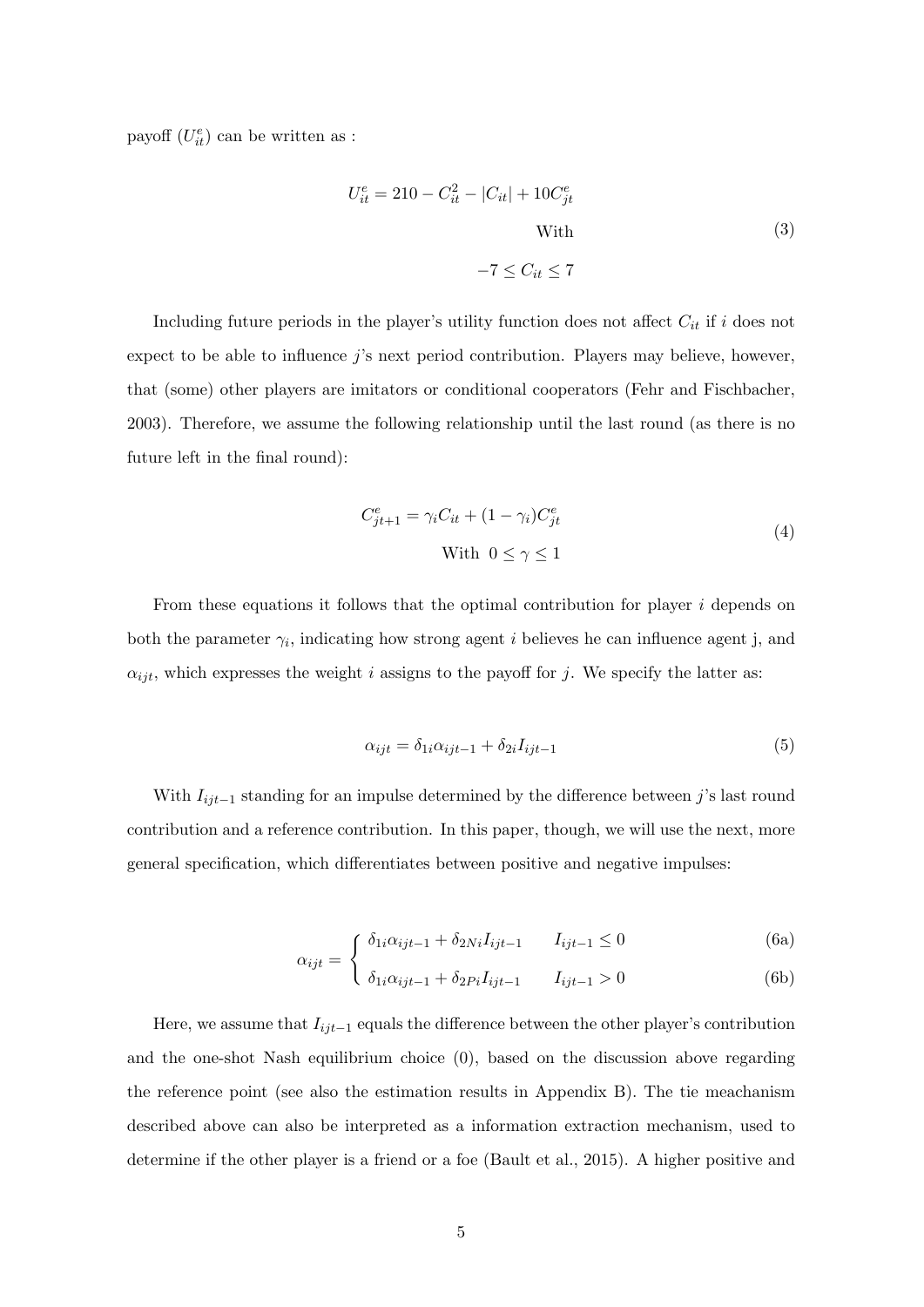negative impulse parameters can then be seen as s preference for respectively cooperative or destructive behavior.

#### 2.3 Model analysis and hypotheses

An equilibrium is defined by a situation where both players have no incentive to change their contribution. We will now discuss the conditions and nature of potential equilibria. To that purpose, we start by comparing the (expected) utility of two adjacent choices. Due to the fact that  $V_{it}(C_{it})$  is concave,  $C_{it}$  is a best response if  $V_{it}(C_{it})\geq V_{it}(C_{it}+1)$  and  $V_{it}(C_{it}) \geq V_{it}(C_{it}-1)$ . Assuming here, for convenience, that both  $C_{it}$  and  $C_{jt}^e$  are greater than or equal to zero,<sup>[5](#page-6-0)</sup> and omitting the subscripts of  $\alpha$  and  $\gamma$ , the difference in utility equals:

<span id="page-6-1"></span>
$$
V_{it}(C_{it}+1) - V_{it}(C_{it}) = 10\alpha + 10\gamma - (2C_{it}+2) - \gamma\alpha(2\gamma C_{it} + 2(1-\gamma)C_{jt}^e + \gamma + 1)
$$
 (7)

Eq. [\(7\)](#page-6-1) shows the costs and benefits of contributing an extra token (in the positive domain). If players are not playing strategically the costs are simply  $2C_{it} + 2$ , while the benefits are  $10\alpha$ . If players expect to be able to influence their counterpart the cost-benefit analysis becomes more complicated. There are benefits of  $10\gamma$ , from the expected imitation or positive reciprocity by the other, as well as new costs of  $\gamma \alpha (2\gamma C_{it} + 2(1 - \gamma)C_{jt}^e + \gamma + 1)$ , as players with  $\alpha > 0$  care about the fact that the other faces a cost of reciprocating or imitating.

The following propositions can de proven: First of all, it turns out that contributions outside of the interval [−5, 5] can never be part of any equilibrium for conventional values of  $\alpha$  between 1 and -1. This result is important as it shows that the bounds of the decision space are not part of any equilibrium in that case, which is helpful for estimating the model. For instance, suppose we would like to estimate  $\alpha$  in the myopic model, then, if a player repeatedly made boundary decisions ( $C = 7$  or  $C = -7$ ) we would only have information about respectively, the lower bound and the upper bound of the  $\alpha$  parameter.

**Proposition 1.** Contributions outside of the interval  $[-5, 5]$  can never be part of any equilibrium if  $-1 \leq \alpha \leq 1$ .

<span id="page-6-0"></span><sup>&</sup>lt;sup>5</sup>In Appendix A also addresses the case where  $C_{it}$  is smaller than zero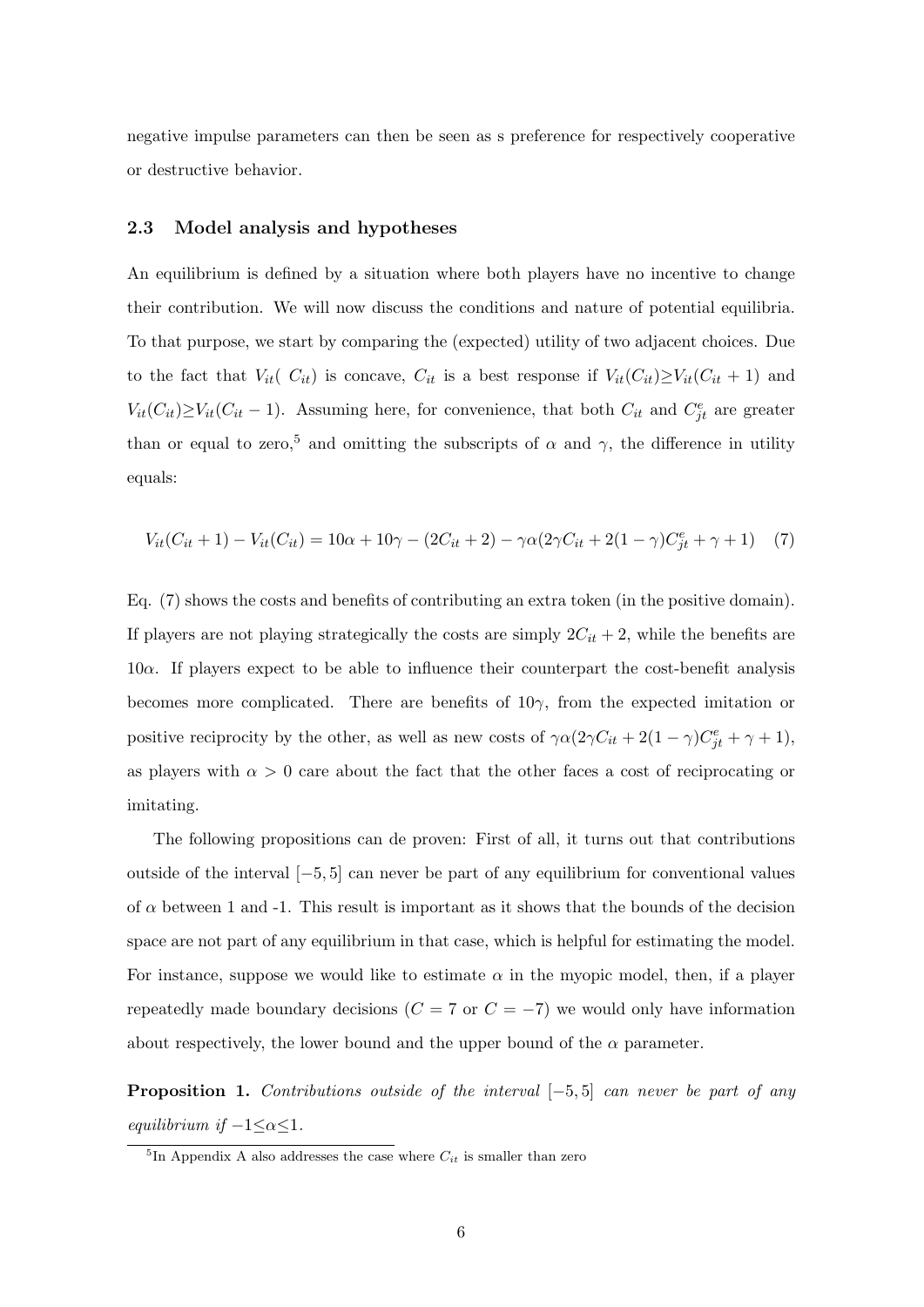Proof. See Appendix A.1.

Next, focusing first on symmetric equilibria  $(C_{it} = C_{jt})$ , we arrive at the following proposition:

**Proposition 2.** Any contribution level where  $C_{it} = C_{jt} \in [-5, 5]$  can be part of an equilibrium.

Proof. See Appendix A.2.

An asymmetric equilibrium is less likely as one player is then always worse of than the other player. Theoretically, asymmetric equilibria are not impossible, though, but the parameter constraints are more restrictive than for symmetric ones. The farther the different contributions are apart the more extreme the conditions for these equilibria become. The following proposition refers to their existence:

**Proposition 3.** Asymmetric equilibria exist if either  $-5 \le C_{it}$ ,  $C_{jt} < 0$  or  $0 \le C_{it}$ ,  $C_{jt} \le 5$ .

Proof. See Appendix A.3.

Our last proposition establishes a parameter restriction for efficient cooperation. For convenience, we restrict ourselves here to the myopic model as this will turn out to be the most relevant model in our study. Similar restrictions including  $\gamma$  could be derived for the model that allows for forward looking behavior (see Appendix A.2).

**Proposition 4.** For the socially optimal choices to be part of an equilibrium under the myopic model, the parameters of both players tie mechanism should satisfy the restriction:  $0.2 \leq \frac{\delta_{2i}}{1-\delta}$  $\frac{\delta_{2i}}{1-\delta_{1i}} \leq 0.25$ , which is a necessary but not a sufficient condition.

Proof. See Appendix A.4.

The intuition for this results is that if players have a  $\frac{\delta_2}{1-\delta_1}$  ratio that is below 0.2 they built insufficiently strong ties. If the ratio is larger than 0.25 the opposite happens: the ties become so strong that  $\alpha$  will grow larger than 1 implying that players will overinvest in this relationship.

Based on the propositions 1,2, and 3 our first hypothesis is:

Hypothesis 1. If both players in a dyad do not change their contribution for multiple consecutive rounds, both contribute an equal amount and this contribution lies between -5 and 5 (inclusive)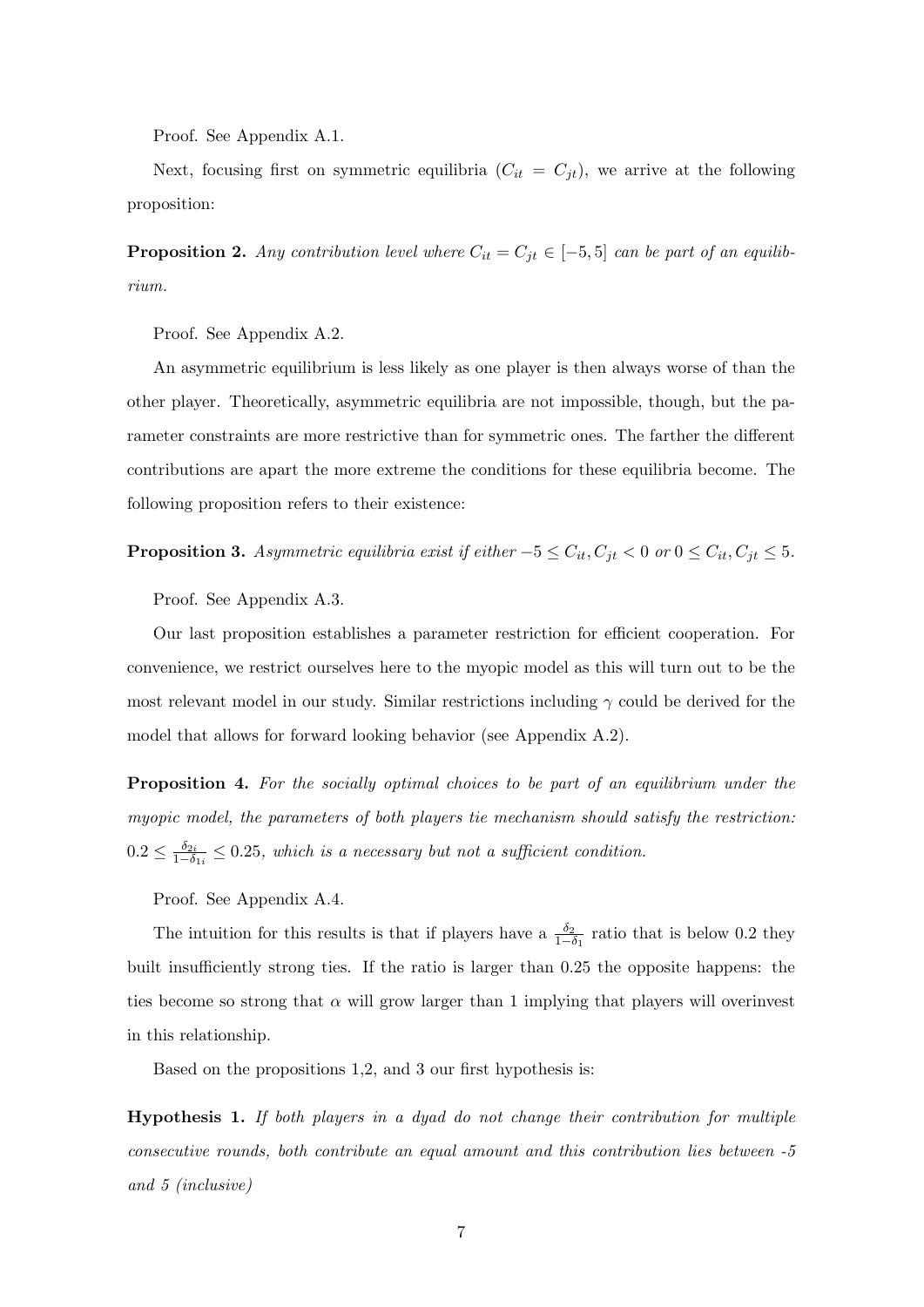Our second hypothesis is motivated by the earlier mentioned work of [Baumeister et al.](#page-29-10) [\(2001\)](#page-29-10) and [Baumeister and Leary](#page-29-11) [\(1995\)](#page-29-11). They collect evidence that indicates that negative experiences that coincide with negative emotions have a stronger and longer lasting impact on someone's wellbeing and behavior than positive experiences and emotions. Furthermore, [Kuhnen](#page-30-5) [\(2015\)](#page-30-5) finds that investors weigh negative news more than positive news in an experimental setting.

Hypothesis 2. Negative impulses have a bigger impact on the weight a player allocates to the payoff of a counterpart (the social tie) than positive ones, or in the context of our model:  $\delta_{2N} > \delta_{2P}$ .

The third hypothesis concerns the performance of the model, specifically its predictive accuracy. [Bault et al.](#page-28-1) [\(2016\)](#page-28-1) already investigated the comparative performance of a ties model with  $\delta_{2N} = \delta_{2P}$  within sample, where the number of parameters could be an issue. Here we apply a true out-of-sample test and compare with alternative models, now including a learning model. Therefore the final hypothesis reads:

Hypothesis 3. When calibrated on the first FPG game our ties model gives more precise estimates of a subject's behavior in the second FPG game, as compared to competing models that are calibrated on the same data.

Our final hypothesis is based on survey papers by [Chaudhuri](#page-29-2) [\(2011\)](#page-29-2) and [Kagel et al.](#page-29-12) [\(1995\)](#page-29-12). They find that in most public good games contribution levels are declining. If we relate these results with proposition 4, we hypothesize that most subjects will not fullfill the restrictions outlined in this proposition:

**Hypothesis 4.** For the majority of the subjects  $0.2 \le \frac{\delta_{2i}}{1-\delta}$  $\frac{\delta_{2i}}{1-\delta_{1i}} \leq 0.25$  will not hold.

#### 3 Methods

#### 3.1 Experiment

The experiment took place in November 2012 and April 2013. It consisted of 3 sessions with 130 (65 female, 2 unreported) participants. All subjects were recruited through the recruitment system of the CREED laboratoryof the university Amsterdam. Students who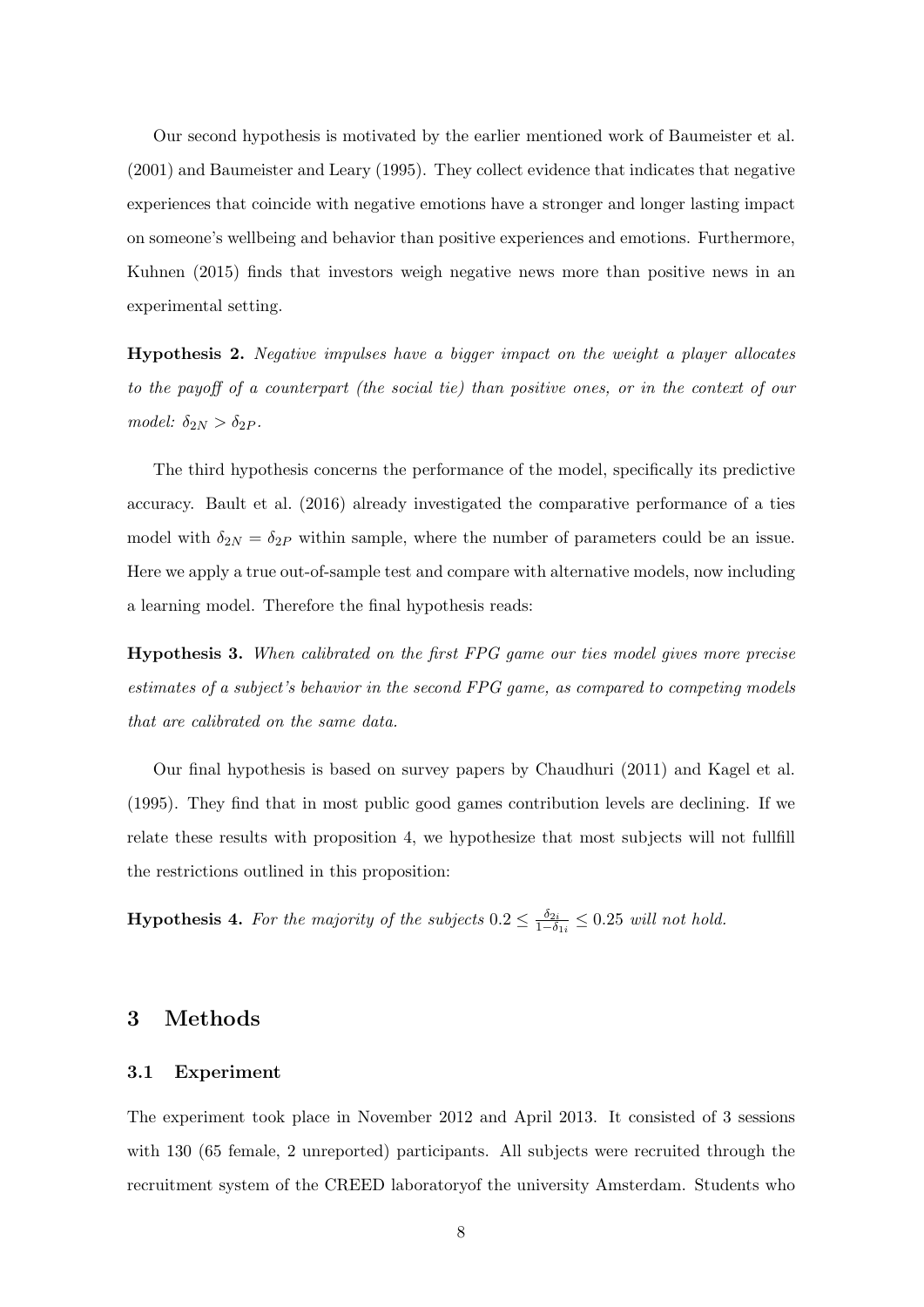had participated in previous public good experiments or power-to-take experiments (as recorded in the CREED recruitment system) were excluded.

The entire experiment was held in the CREED laboratory and completely computerized. In the experiment we used Monetary Units (MUs) to express the earnings of the participants, which were converted to euros by a rate of 700 MU to one euro. The average earnings in the experiment were  $\epsilon$  25.65 (there was no show-up fee as the theoretical minimum earnings exceded  $\in$  10, no participant earned less than  $\in$  15) and the sessions took about two hours.

During the experiment the participants were first asked to perform a Social Value Orientation (SVO) test [\(Liebrand and McClintock, 1988\)](#page-30-6), where we use the version of [van](#page-30-1) [Dijk et al.](#page-30-1) [\(2002\)](#page-30-1). In this test participants decide on payoff allocations between Self and an anonymous Other. MUs allocated to Other affected the earnings of a random other participant in the experiment. Participants were informed that all their choices in the SVO test remained confidential and only learned their earnings at the end of the experiment. An example of the choices made in an SVO test can be found in Appendix D.

Every question of the SVO test concerns a choice between two payoff allocations. Each allocation represents a point on a circle around the origin, where the payoff to self is on the x-axes and the payoff to Other is on the y-axes. In total the participants had to make 32 of these choices in the SVO test. An angle is constructed by aggregating all the vectors spanned up by the 32 chosen payoff allocations. An individual's distributional preferences can be expressed by this angle. For example, an angle of zero degrees means that one is completely selfish, a 45 degree angle indicates that one maximizes the sum of the payoffs to Self and Other, and an angle of 90 degrees would indicate that one only cares about the payoff of Other. The size of the vector tells us how consistent the choices are. If all choices are consistent with a certain preference the size of the vector will be 1000. In the examples given above, the tangent of the angle is always positive. However, just as with the alpha in our theoretical model also negative values are possible. The interpretation of these values is analogous to a negative  $\alpha$ , as they indicate that a person is willing to give something up in order to decrease the payoff for Other. [6](#page-9-0) The tangent that results from the test can be interpreted as an indication of the initial alpha  $(\alpha_0)$  and will be used as such later on.

<span id="page-9-0"></span><sup>&</sup>lt;sup>6</sup>situations where individuals prefer negative payoffs over positive payoffs for themselves are not taken into consideration here and very seldom observed.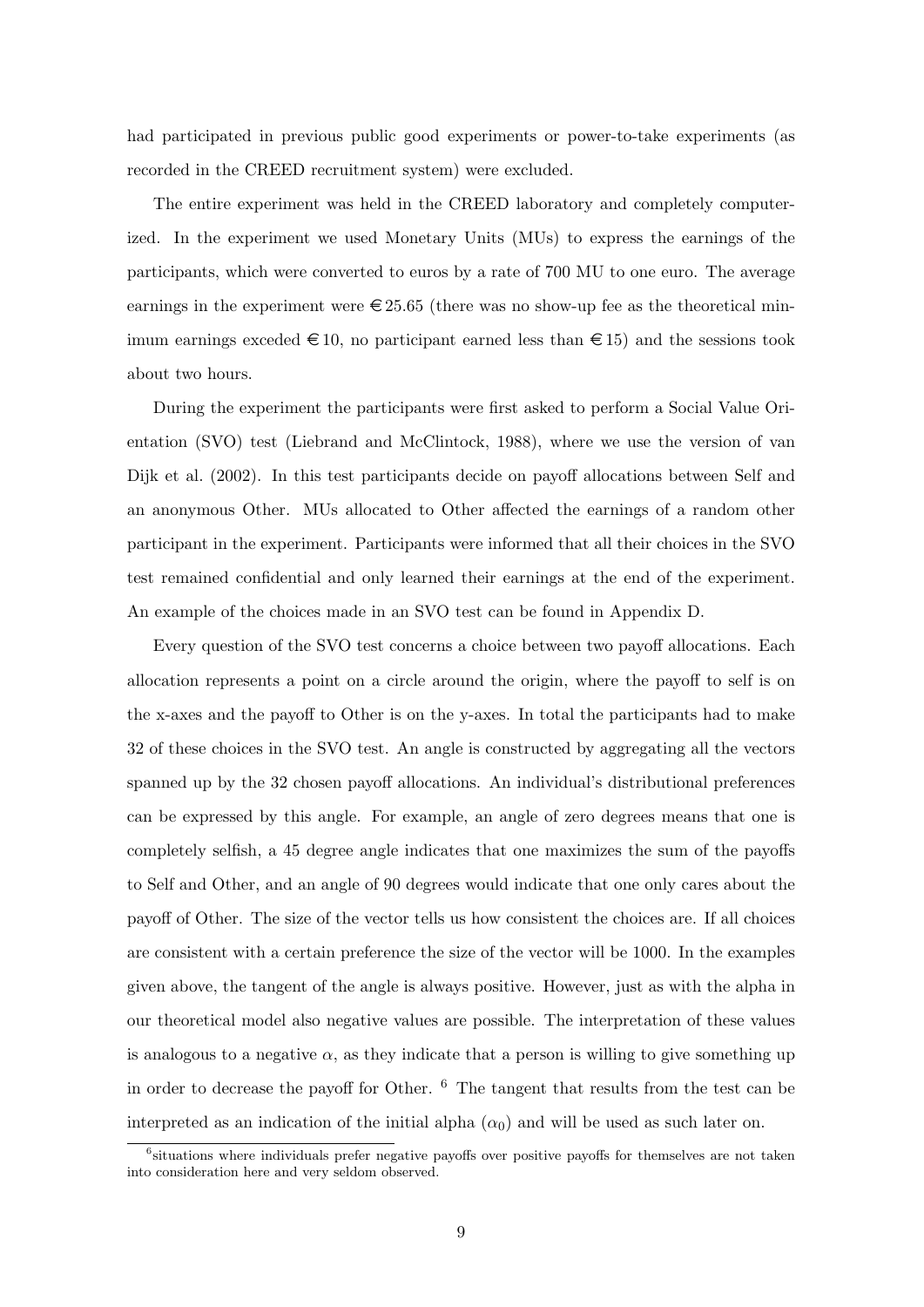After this SVO test the participants played 35 rounds of the Fragile Public Good (FPG) game, explained above, in a partner setting (with a different partner than the "other" from the SVO task). In the introduction of the FPG game it was made clear that both taking and contributing came at a cost. In order to check if players understood the game, they had to answer quiz questions and played three trial rounds. In these trial rounds they could also get acquainted to the feedback they would receive during the actual game. After every round they saw the choice of the other player, their own payoff in the round they just played and the payoff of the other, both of which were represented using numbers as well as bars so as to visualize the difference between the payoffs.

After the first FPG game the participants were informed that a second one would follow, again with a randomly matched partner but not the one from the previous game. Also this game consisted of 35 rounds. The final task of the experiment task was another SVO test, where the other in the test was now the same as in the final FPG game. This final test will not be used in this paper.

#### 3.2 Estimation

For our estimation procedure we follow [Bault et al.](#page-28-1) [\(2016\)](#page-28-1). To close the model and to enable us to estimate it we introduce a random variable  $\epsilon_{ik}/\theta_i$  as a noise term. Where  $\theta_i$ represents the rationality or choice intensity of player *i*. If we now assume  $\epsilon_{ik}$  to be i.i.d. and double-exponentially distributed, we arrive at a multinomial logit model. Now let  $\pi_{ikt}$ be the probability that a player chooses contribution  $k$  in period  $t$ , then if we multiply all these probabilities we obtain our likelihood measure:

<span id="page-10-0"></span>
$$
\prod_{t} \pi_{ikt} = \prod_{t} \frac{e^{\theta_i V_{ikt}^e}}{\sum_{h} e^{\theta_i V_{iht}^e}} \qquad 0 < \theta < \infty \tag{8}
$$

Estimation requires a value for  $\alpha_0$ , the tie parameter prior to any interaction with the other player. In the estimation results shown in the subsequent sections we used the measure taken from the SVO test. For those participants with an inconsistent tie measure (the tie measure is considered inconsistent when the length of the vector is smaller than 600) we use  $\alpha_0 = 0$ . The model is estimated on the first FPG game.

In the group level estimations we set  $\delta_{1i}=\delta_{1j}$ ,  $\delta_{2i}=\delta_{2j}$  and  $\theta_i=\theta_j$  for all i and j and estimate the model using Matlab's fmincon optimization procedure based on the likelihood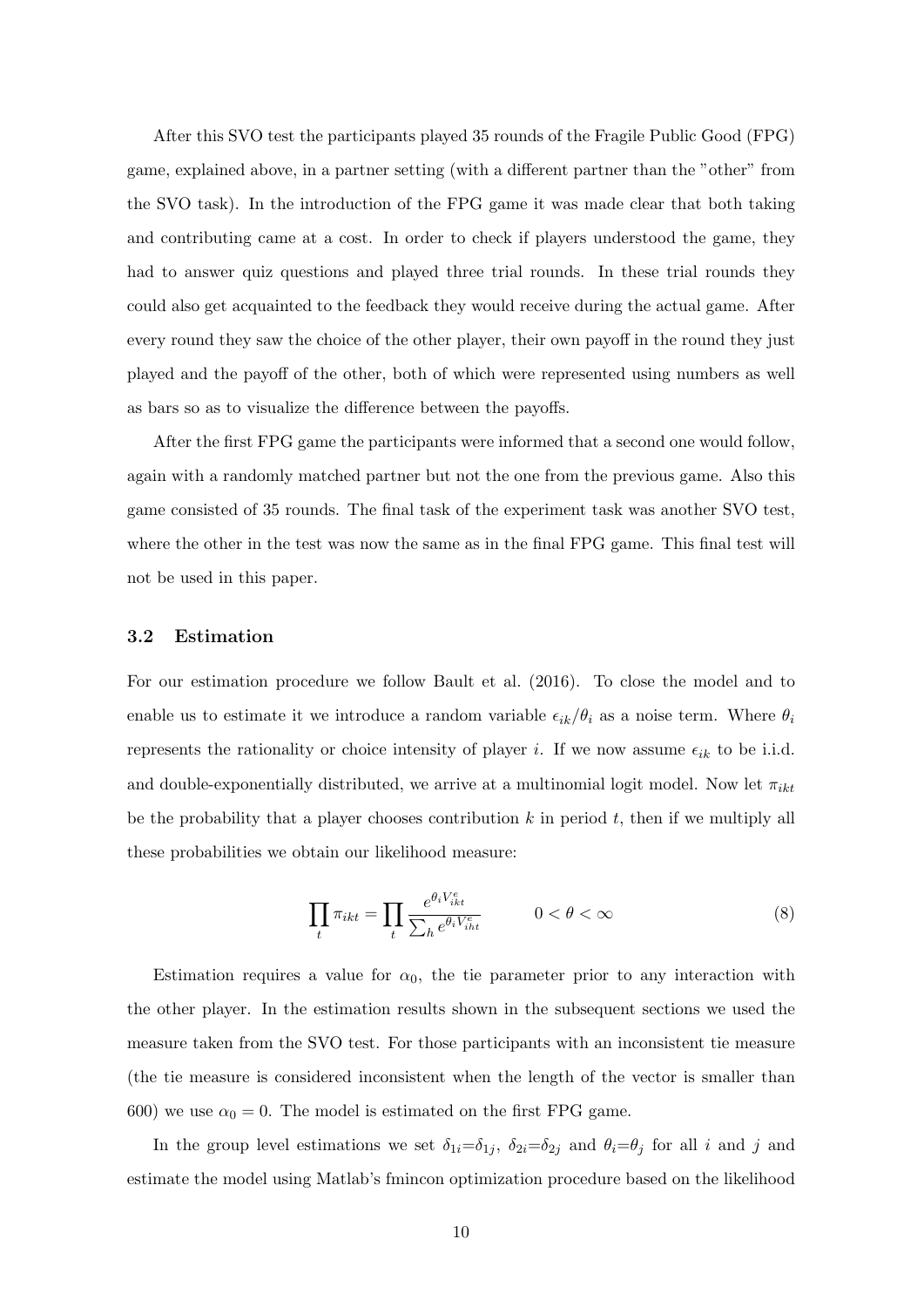described in equation [\(8\)](#page-10-0). When calculating standard errors we clustered all observations from the same individual.

#### 4 Results

#### 4.1 Descriptive statistics

The average angle of 128 participants in the SVO test was 6.03 degrees, which corresponds to an  $\alpha$  value of 0.11. The observations of 2 participants were lost due to technical problems, while the choices of 8 participants were considered inconsistent because their vectors were below 600 out of 1,000 in length (see Liebrand and McCLintock (1998)). The SVO tests concerning those participants are, therefore, deleted from the analyses.

A summary of the behavior during the FPG games is given below in table 1. Looking at table 1 there are some noteworthy results. First of all, we observe that average contributions are noticeably higher in the second FPG game than in the first FPG game:

Table 1: Descriptive statistics

| Game                         |       | FPG1 $(n=130)$ FPG2 $(n=130)$ |
|------------------------------|-------|-------------------------------|
| Average contribution         | 2.28  | $2.86*$                       |
| Avg contribution first round | 1.26  | $2.53*$                       |
| Avg contribution last round  | 0.68  | 0.70                          |
| % negative contributions     | 11.3% | $4.6\%$                       |

Note: \* indicates significance at the 1% level, using a Wilcoxon sign-rank test with contribu-

tions on the pair level.

This is also illustrated by figure 1, that shows the average contributions per round: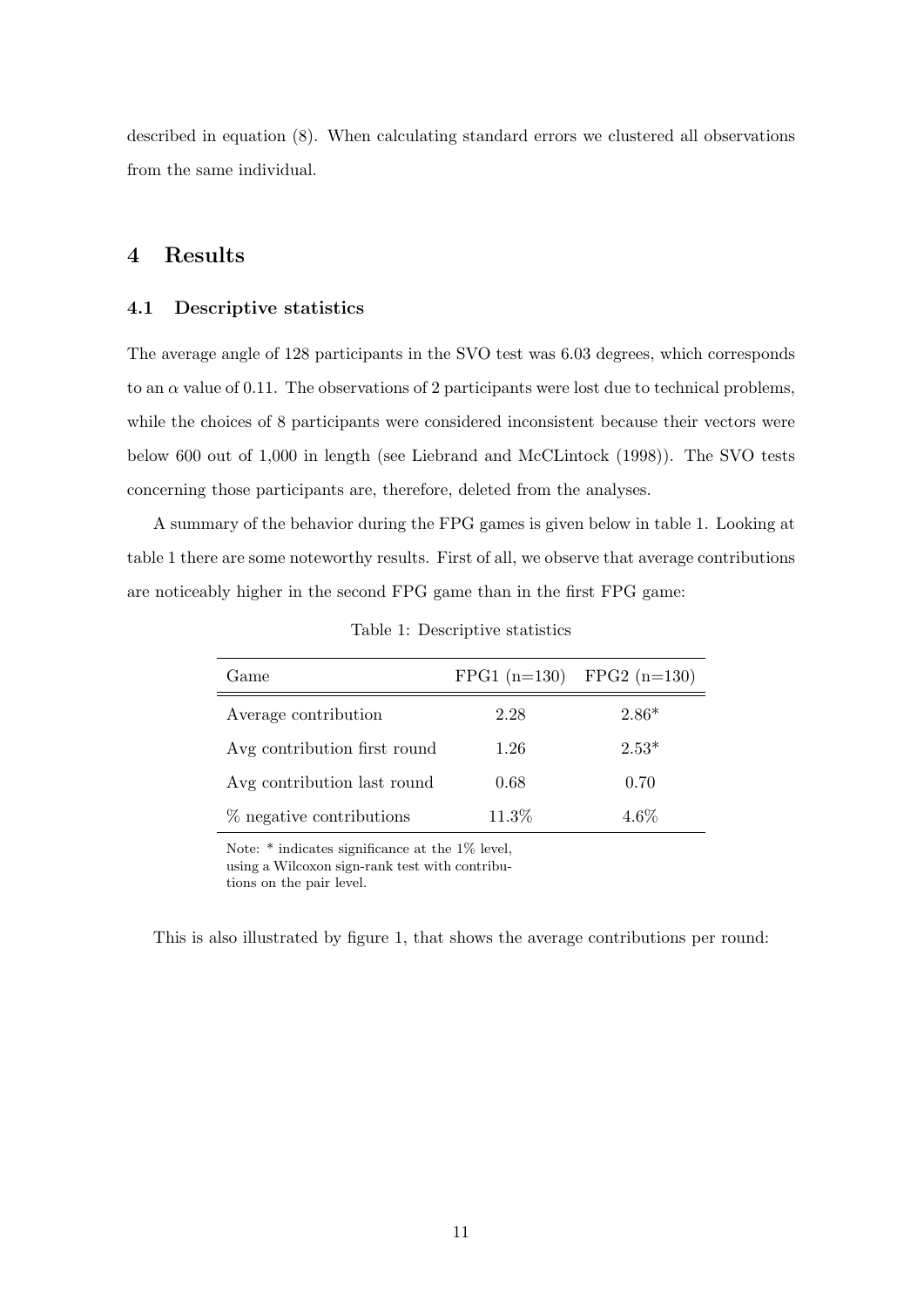

Figure 1: Average contributions per round

The figure above suggests that behavior in the second game is definitively influenced by the first game, as participants start off with much higher contributions. Furthermore, we observe that between rounds 7 and 33 the difference between the games is fairly constant at around 0.5, until the decline in the last couple of rounds (end-effect) leads to almost identical contributions in the end.

Another difference between the two games concerns the number of destructive decisions. While taking seems to play an important role in the first FPG game, its role in the second one is diminished noticeably. The first game, though, shows that destructive behavior can be relatively frequent even if there are plenty of opportunities to stay away from it. For illustration, figure 2 shows two pairs that, respectively, establish a cooperative and a sour relationship.

We find that only 1.5% (135 out of 9100) of the contributions are either larger than 5 or smaller than -5. Moreover, we do not find any instance of two players contributing an unequal but constant amount for 3 rounds or more. This confirms our first hypothesis (H1).

The rest of this section is organized as follows: Section 4.2 investigates the group level estimation results, 4.3 is devoted to individual level estimates, while section 4.4 studies the predictive performance of the model.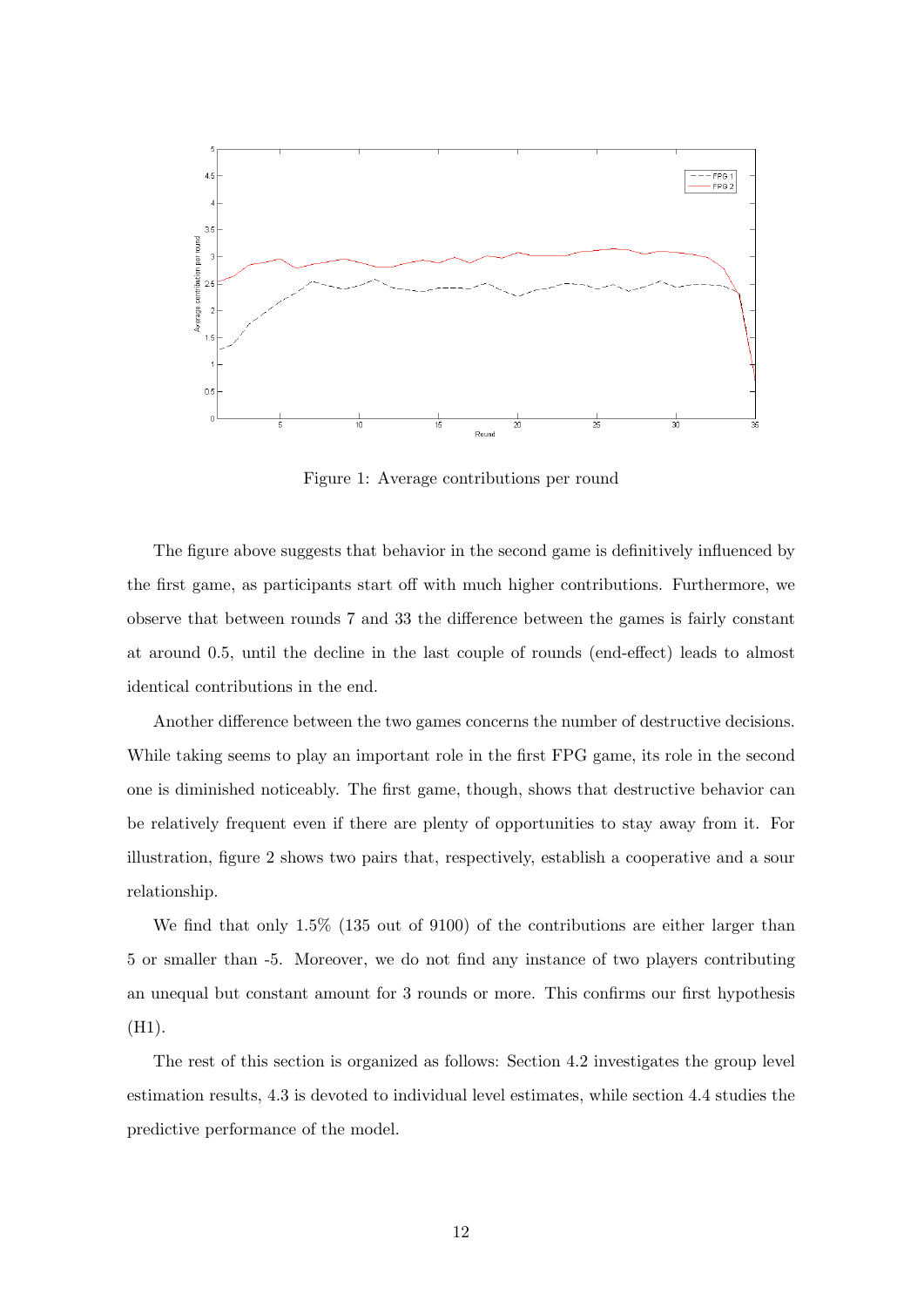

Figure 2: An example of a succesfully built cooperative relationship and a relationship that has turned sour

#### 4.2 Group level results

We start by estimating the myopic version of the model (labeled Myopic), represented by eq. [\(1\)](#page-4-0), neglecting for the moment forward looking behavior introduced in eq. [\(2\)](#page-4-1). This leaves a model with only 3 parameters. Despite its simplicity, this model has been found quite succesful in explaining public good contributions [\(Bault et al., 2016\)](#page-28-1).

Psychological studies [\(Baumeister et al.](#page-29-10) [\(2001\)](#page-29-10)), suggest that people react to negative experiences and emotions differently than to positive ones. Therefore, in our next model, we will allow for differences between the impact of negative and positive impulses, again using the myopic version of the model  $(M.NP)$ , as formulated by eqs.  $(6a)$  and  $(6b)$ .

The third model that we will investigate is the forward-looking model (FL), represented by eqs. [\(2\)](#page-4-1) and [\(4\)](#page-5-1). And, finally, we estimate a model that allows for the aforementioned difference between the strength of negative and positive impulses as well as forward looking behavior (FL.NP).

The estimation results regarding these four models are found in table 2.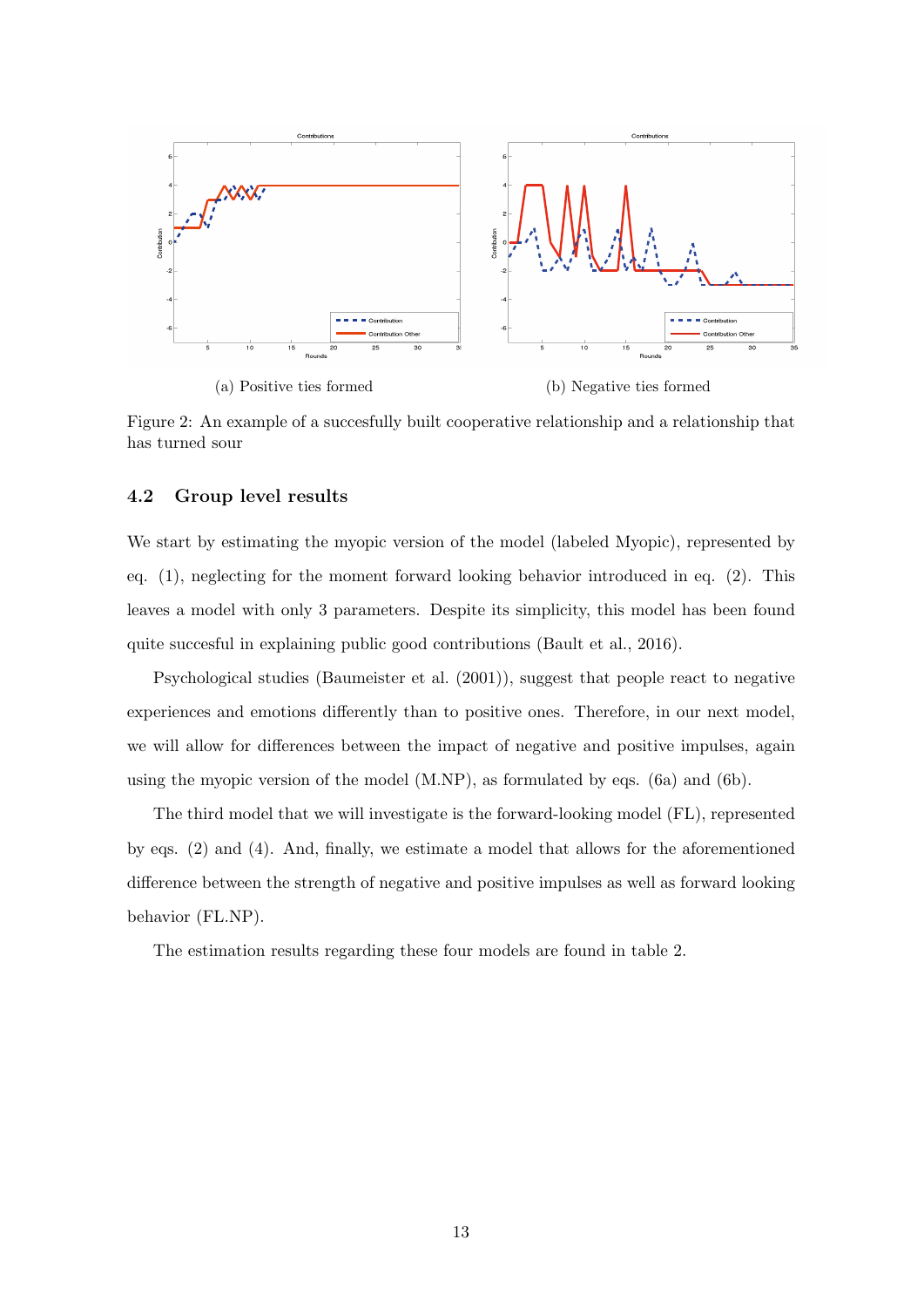Table 2: Group level estimations

|        | $\theta$                                 | $\delta_1$                                             | $\delta_2$ | $\delta_{2P}$ | $\delta_{2N}$               |
|--------|------------------------------------------|--------------------------------------------------------|------------|---------------|-----------------------------|
| Myopic |                                          | $0.16*(0.02)$ $0.54*(0.09)$ $0.10*(0.02)$              |            |               |                             |
| M.NP   | $0.17*(0.02)$ $0.49*(0.10)$              |                                                        |            |               | $0.12*(0.02)$ $0.08*(0.02)$ |
| FL     |                                          | $0.06(0.06)$ $0.16*(0.02)$ $0.54*(0.10)$ $0.10*(0.02)$ |            |               |                             |
| FL. NP | $0.03(0.06)$ $0.17*(0.03)$ $0.49*(0.12)$ |                                                        |            |               | $0.11*(0.02)$ $0.08*(0.02)$ |

Note: standard errors are between brackets;

\* indicates significance at the 1% level.

The myopic model, as well as the other models, estimates  $\theta$  to be around 0.16. To give an idea about its interpretation, the predicted chance that a player with an  $\alpha$ -value of zero contributes zero is estimated to be about 30%. The chance that a player contributes one as well as the chance that a player takes one is estimated to be about 20%, the chance of contributing and taking 2 is about  $10\%$ , while all the other contributions together take up the remaining  $10\%$  probability. For comparison, if  $\theta$  would be 0 all choices have a probability of  $\frac{1}{15}$  (< 7%), while if  $\theta$  goes to infinity the probability of a player chosing zero goes to 1.  $\delta_1$  is estimated to be close to  $\frac{1}{2}$ , so if the other contributes zero the valuation of the payoff of the other is halved.  $\delta_2$  is estimated to be 0.1 which means that a contribution of 5 would lead to an  $\alpha$  of around 0.5, if the initial  $\alpha$ -value is zero.

If we allow for a dichotomy between positive and negative impulses (M.NP) we find similar  $\theta$  and  $\delta_1$  values. However,  $\delta_{2P}$  seems larger than  $\delta_{2N}$ . The improvement in the likelihood is significant at the 10% level ( $p \approx 0.09$ ) even if we take just the average improvement per subject as a single observation (and significant at the 1% level if all rounds from all players are taken into account).[7](#page-14-0)

We next consider the forward-looking model (FL), but neglect the potential difference between positive and negative impulses for the moment. We find that  $\gamma$  is insignificant. Only a modest improvement in the likelihood is obtained when compared with the improvement caused by an extra impulse parameter in the myopic model  $(p>0.50)$  if we take the average improvement per individual,  $p \approx 0.10$  if we take all contributions into account).

<span id="page-14-0"></span><sup>&</sup>lt;sup>7</sup>It should be noted that the difference between  $\delta_{2P}$  and  $\delta_{2N}$  reported in table 2 is a conditional result. Not all participants in our experiment where exposed to negative contributions and the ones that were exposed to them are not an exogenously chosen or created group. The players that at any point in time are faced with negative contributions are often also the ones that made negative contributions themselves. In other words, this behavior shows up pairwise and pairs that make negative contributions are likely to have different characteristics then pairs that do not make such contributions.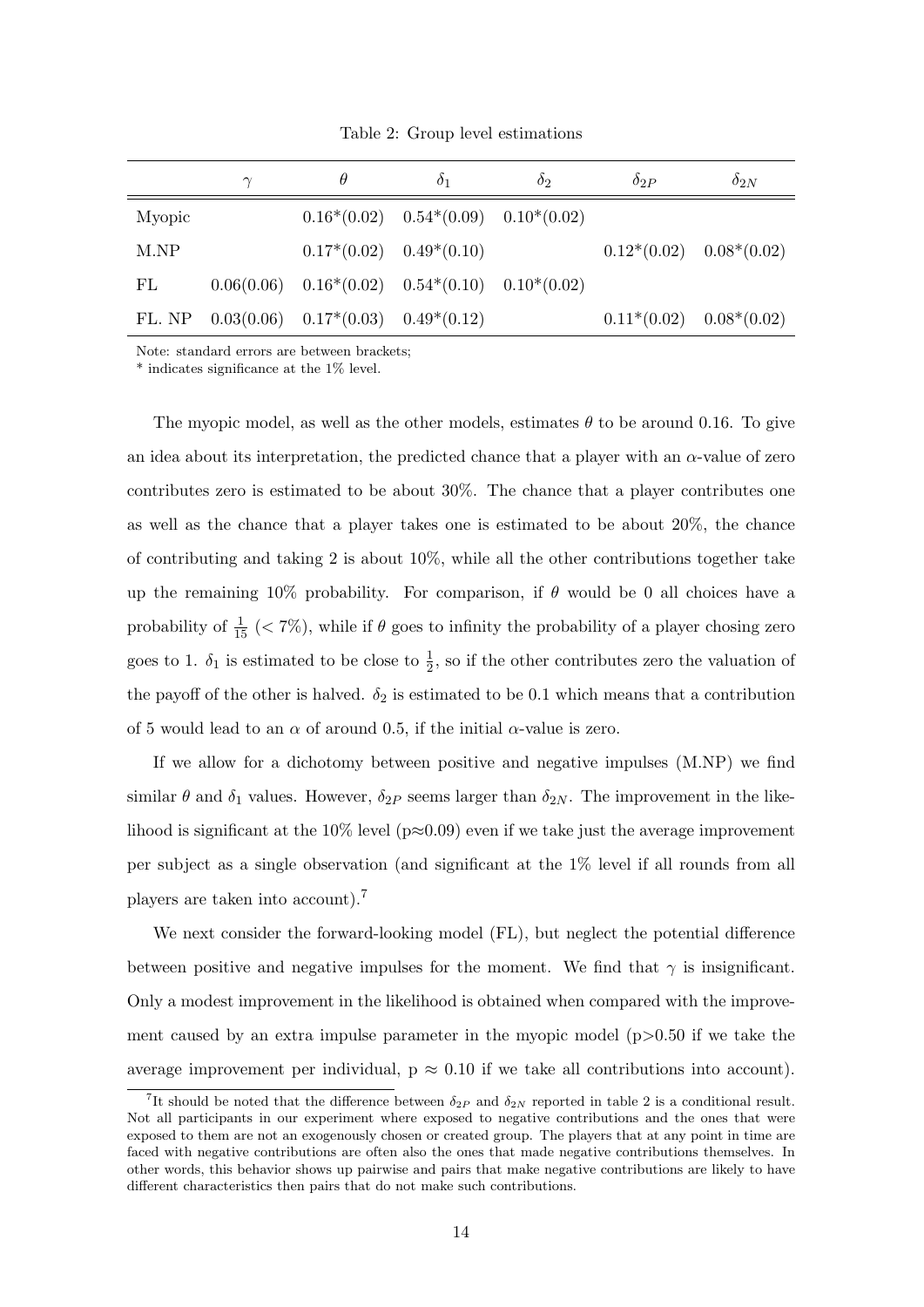The other parameters,  $\theta$ ,  $\delta_1$  and  $\delta_2$  are very similar to the values found for the myopic model.

The full model (FL.NP) shows results that can be seen as a combination of the results found for M.NP and FL. Positive impulses are again stronger in impact than negative impulses, with parameter values similar to the ones of the myopic model, while  $\delta_1$  is again around 0.5.

An interesting result is that  $\delta_1$  is estimated to be close to 0.5 in all model specifications, which is consistent with earlier findings for two-player public good games [\(Bault et al.,](#page-28-1) [2016\)](#page-28-1). The fact that this finding is replicated could indicate that in this type of environment people, at least, weigh their history about as much as new information. It is also noteworthy that at the group level  $0.2 < \frac{\delta_{2P}}{1-\delta}$  $\frac{\delta_{2P}}{1-\delta_1}$  < 0.25 always holds, while 0.2 <  $\frac{\delta_{2P}}{1-\delta}$  $\frac{\delta_{2N}}{1-\delta_1}$  < 0.25 does not. This indicates that our fourth hypothesis (H4) might not be correct and suggests that (most, not all) people are able to form stable cooperative relationships, but do not sustain long destructive relationships.

Furthermore, it is worth noting that we find that positive impulses seem to have a stronger effect on the  $\alpha$  parameter than negative impulses. This seems to contrast with the findings summarized by [Baumeister et al.](#page-29-10) [\(2001\)](#page-29-10). However, there are studies that find that the influence of a positive signal might weigh stronger than that of a negative signal, see for instance [King-Casas et al.](#page-29-13) [\(2005\)](#page-29-13) and [Rand et al.](#page-30-7) [\(2009\)](#page-30-7). Another aspect could be the earlier mentioned finding that people are not only more affected by negative experiences but that they are also more motivated to get out of a negative situation. This result suggests that we should reject our second hypothesis (H2).

Note, furthermore, that the difference between  $\delta_{2P}$  and  $\delta_{2N}$  could be influenced by the fact that the myopic model does not allow for any forward-looking behavior. If (some) players are in fact forward looking, this might be partially captured by the  $\delta_2$ -parameter(s). If this was the case it would lead to a bias in the  $\delta_2$ -parameter(s), where the effect on  $\delta_{2N}$ would be negative while the effect on  $\delta_{2P}$  would be positive. The reason is that if a player is forward looking he or she wants to contribute more than if a player is not (as it is assumed that the other will positively react). This positive effect on the contributions will lead to  $\delta_{2P}$  being higher, while  $\delta_{2N}$  will be estimated to be lower (so that the effect will be less negative). However, we see that also in the full model (FL.NP) this difference between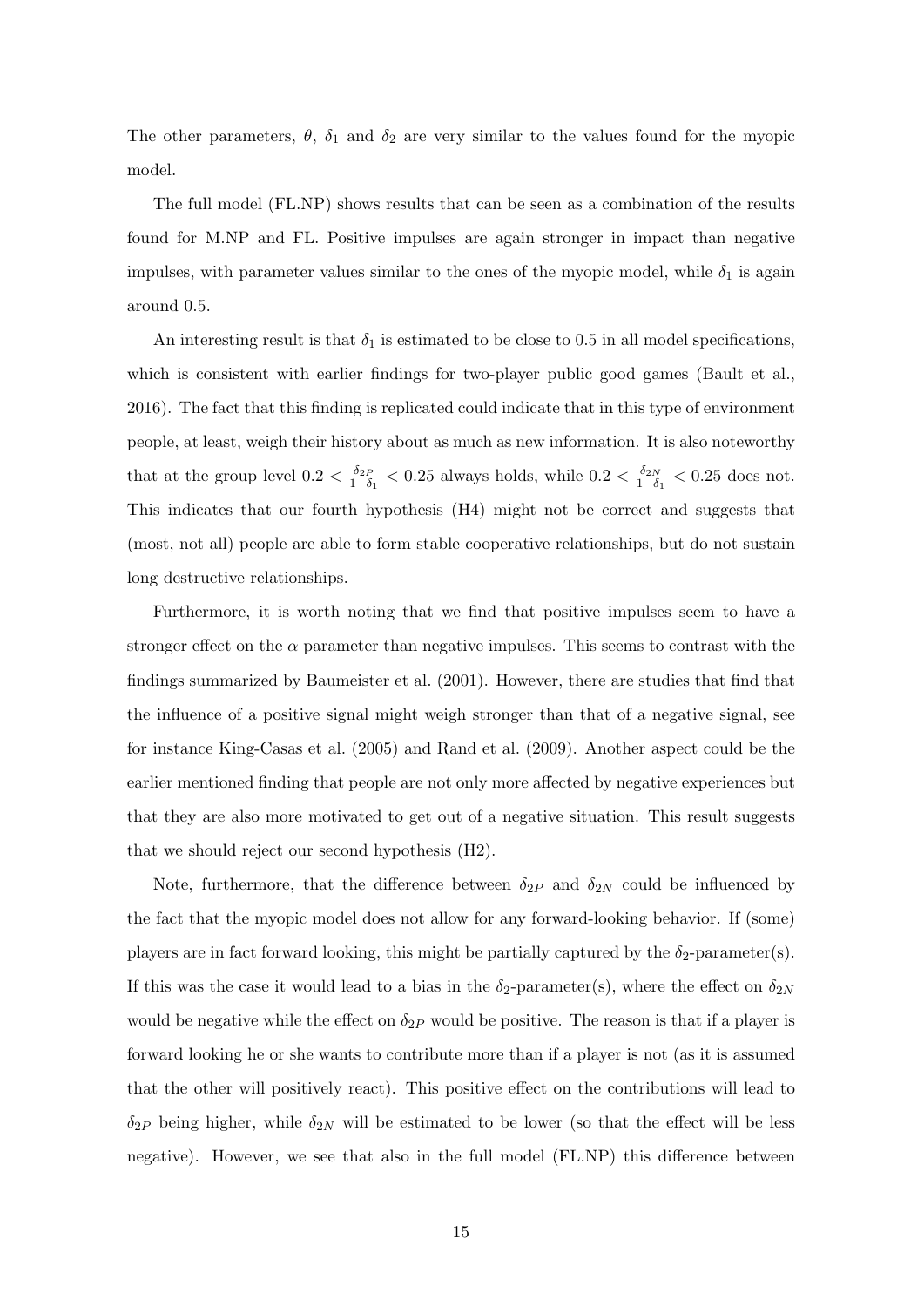positive and negative impulses still exists. This directly opposes our second hypothesis (H2).

Moreover, the parameter  $\gamma$ , which is to capture the forward-looking behavior, is never significantly different from zero at the 5% level.

#### 4.3 Individual level results

From the individual level estimates we can see how many of our participants are able to maintain stable cooperative or destructive relationships. We start by evaluating the myopic model. We find that 104 out of 130 participants meet the conditions mentioned in Proposition 4. This means that 80% of our subjects are able to build sufficient ties to sustain cooperation. Of the remaining 26 participants, 10 have a ties mechanism that is too strong to be efficient (they are not able to sustain an efficient cooperative relationship), while the other 16 have an insufficiently strong tie mechanism. We find that in total 72 (36) pairs) out of these 104 participants are in fact cooperating efficiently in the final 10 rounds (that is, in more than six out of the last 10 rounds both contribute equally and either 4 or 5 tokens). This is in line with proposition 4, stating that  $0.2 < \frac{\delta_{2i}}{1-\delta}$  $\frac{\delta_{2i}}{1-\delta_{1i}} < 0.25$  is a necessary but not a sufficient condition for stable and efficient cooperation. It, however, contradicts our fourth hypothesis (H4).

When we allow for different parameters for positive and negative impulses we find -as we did on the group level- for most participants the positive impulse parameter is larger than the negative one: for 37 out of 130 participants  $\delta_{2P} > \delta_{2N}$ , for 15 participants  $\delta_{2N} > \delta_{2P}$ , and for two participants  $\delta_{2N} = \delta_{2P} = 0$ . Two participants did not receive any impulses, one received only negative impulses, and the remaining 73 participants encountered just positive impulses.

Shifting our attention to the forward looking-model now, we first investigate how many individuals have an estimate of  $\gamma$  that is significantly different from zero. It turns out that 79 out of 130 participants are indeed forward looking ( $\gamma$  positive at the 5% level). This seems to contrast with our previous finding at the group level, which might suggest a large heterogeneity among subjects in their forward-looking behavior.

When we compare the results of the full model, however, the same pattern as found for the group level is observed. Now, only 47 out of the 130 participants show forward looking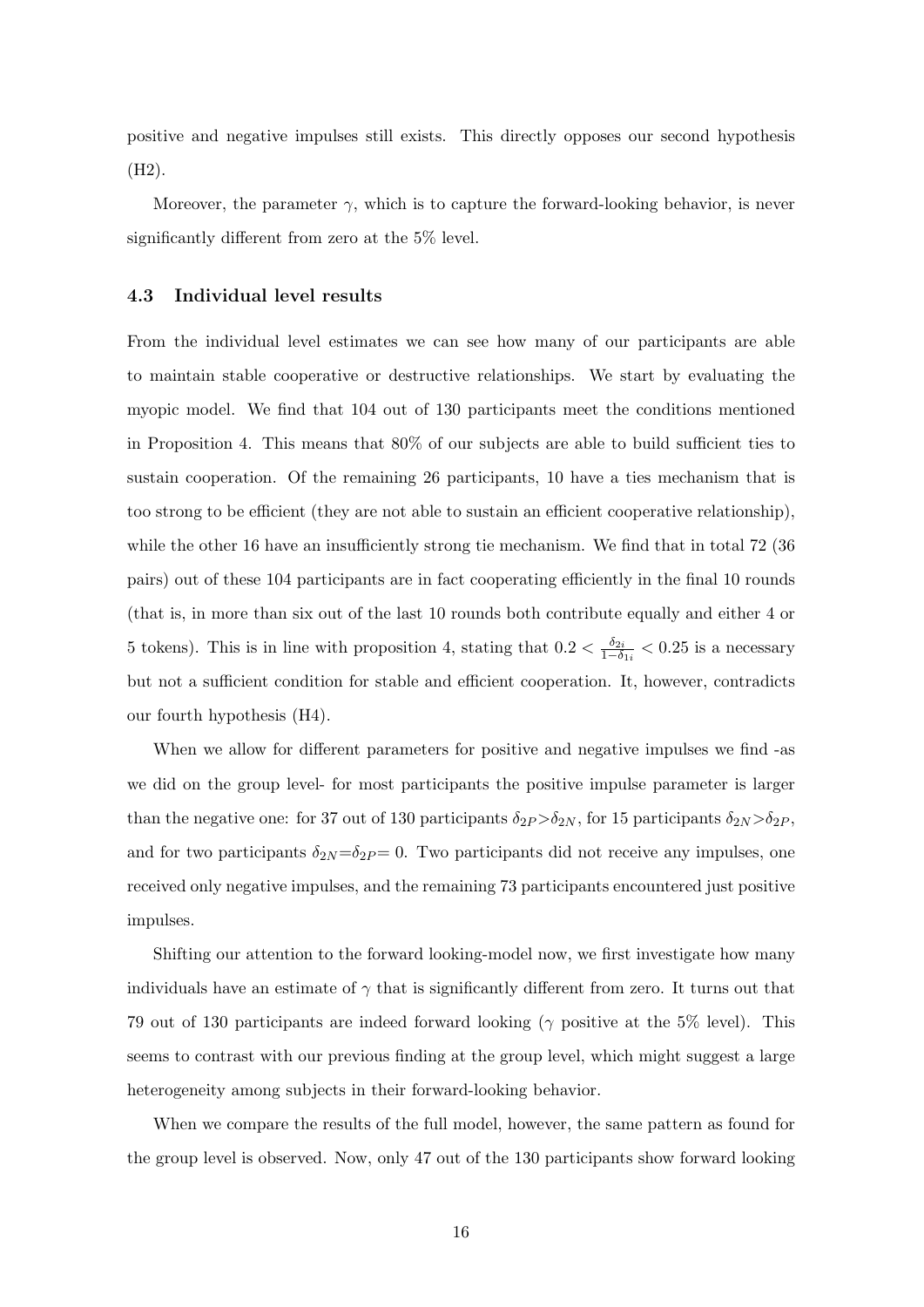behavior <sup>[8](#page-17-0)</sup>. Moreover, we still find that for 88 out of the 130 participants  $0.2 < \frac{\delta_{2P_i}}{1-\delta_i}$  $\frac{\sigma_{2Pi}}{1-\delta_{1i}} < 0.25,$ while most players do not seem to be able to sustain negative relationships, as for only three participants we find that  $0.2 < \frac{\delta_{2Ni}}{1-\delta_1}$  $\frac{\partial 2Ni}{1-\delta_{1i}} < 0.25$ . There are also ten participants that build excessively strong negative ties (i.e.,  $\alpha$  values smaller than -1). These findings might explain why we observe some prolonged intervals of negative contributions and the existence of sour relationships, as illustrated in figure  $2<sup>9</sup>$  $2<sup>9</sup>$  $2<sup>9</sup>$ . Looking at the evidence presented at the group as well as at the individual level we must reject H4.

#### 4.4 Predictive performance out-of-sample and model comparison

Now that we have estimated the Ties model both at the group level and the individual level, we put it to a more difficult test. We investigate if our model is not only able to explain behavior after the fact, but also to predict behavior in independent future rounds. Moreover, we will compare its predictive performance with the performance of three other models: the inequity-aversion model by [Fehr and Schmidt](#page-29-14) [\(1999\)](#page-29-14), the reinforcement learning model of [Roth and Erev](#page-30-0) [\(1995\)](#page-30-0), and a model with a fixed weight attached to the payoff of the other player (i.e., a fixed  $\alpha$ ).

In order to get truely out-of-sample predictions, we use the following procedure. We first estimate the myopic model at the group-level, allowing for different positive and negative impulse parameters. We choose the myopic model because the other models we compare our model with do not allow for forward-looking behavior either. Moreover, this does not affect the performance of our model too much as the additional parameter capturing this effect is insignificant. First we estimate the model on the group-level, then we take the contributions of the new other in the second game to calculate the  $\alpha$ -values (for  $\alpha_0$  the values from the SVO test are used again), using the estimated parameters of the first game. The predicted action is the choice that generates the highest likelihood according to [\(8\)](#page-10-0). Note that we do not re-estimate the model after every round and also do not readjust  $\alpha$  on the basis of choices made by the participants themselves in the second game. This allows predictions to run away from the realized values. The fact that contributions in the second

<span id="page-17-0"></span><sup>&</sup>lt;sup>8</sup>Not all participants encounter many negative impulses though, so this result is conditional on encountering enough negative impulses

<span id="page-17-1"></span> $^{9}$ For more on this see [Hoyer et al.](#page-29-15) [\(2014\)](#page-29-15), where the occurrence of such relationships is further analyzed with different experimental designs. The results of all the estimations mentioned above are available online.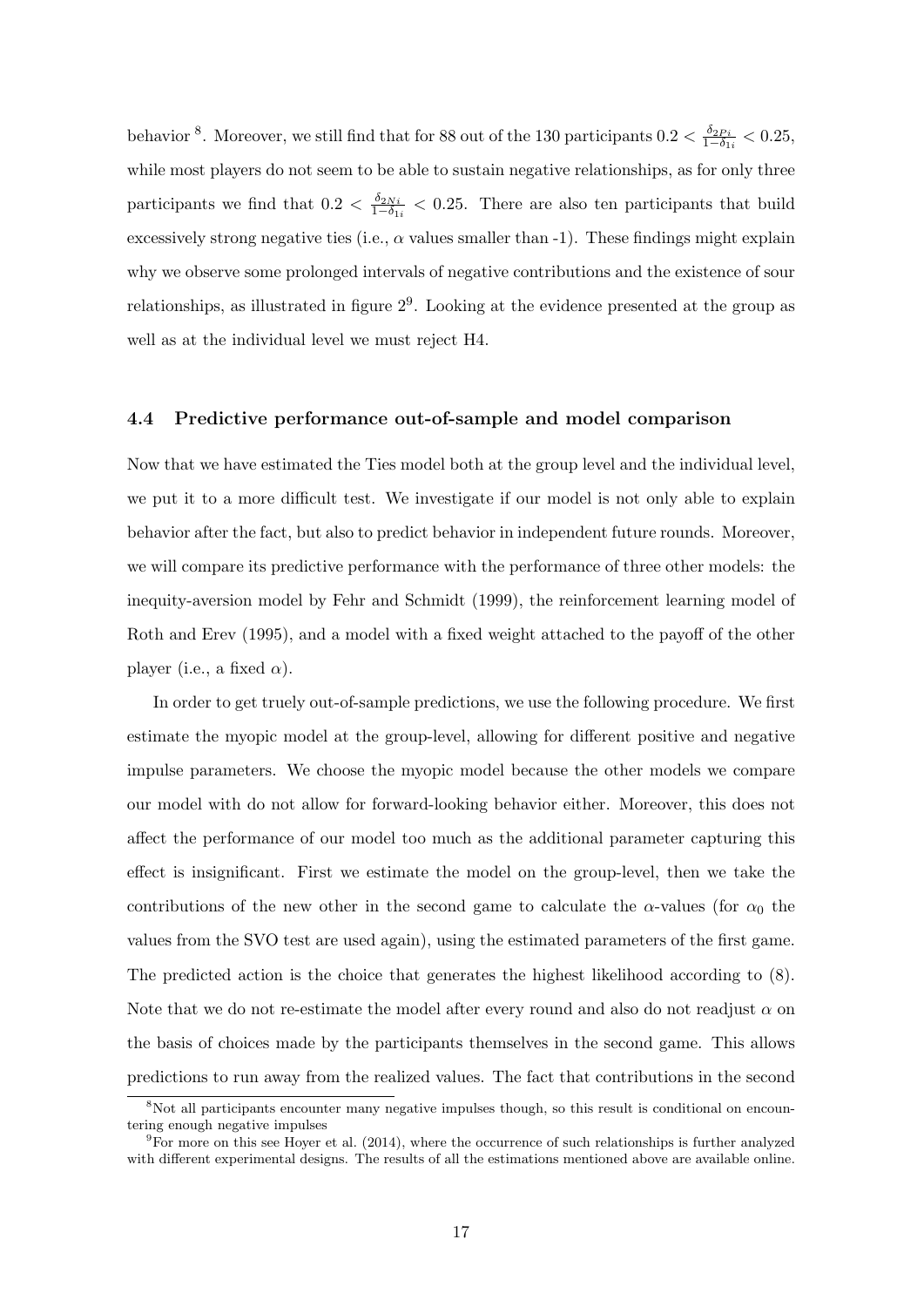game were generally higher in the second game should make forecasting harder.

We use this procedure not only for the ties model but also for the other models of social preferences and the basic reinforcement learning model referred to above. To make forecasts for these models we use a similar procedure as described for the ties model.

For the fixed alpha model this means that we estimate the  $\alpha$  parameter at the grouplevel on the behavioral data of the the first FPG game and then use this estimates this to predict the choices made in the second FPG game.

For the Fehr-Schmidt model we estimate, again at the group-level, the  $\alpha$  and  $\beta$  parameters of the following expression for the expected utility of a particular choice  $k$ )  $V_{ikt}^e$ , using the behavioral data of the first FPG game and [\(8\)](#page-10-0):

$$
V_{ikt}^{e} = X_{ikt}^{e} - \alpha (X_{jt}^{e} - X_{it}^{e})_{X_{it} < X_{jt}^{e}} - \beta (X_{it}^{e} - X_{jt}^{e})_{X_{it} > X_{jt}^{e}} \tag{9}
$$

Where  $X_{ht}^e(h = i, j)$  denotes the expected payoffs calculated using either the expected contribution of the other in the same round (participants were asked for this after every choice made by themselves) or by the actual contribution of the other in the previous round. When estimating this model, we find  $\beta$  to be larger than  $\alpha$  for both specifications of  $X_{ht}^e(h = i, j)$ , which is contrary to the predictions and findings by Fehr and Schmidt, but more often found in the literature [\(Yang et al., 2012\)](#page-30-8). What is more problematic, though, is that both  $\alpha$  and  $\beta$  are estimated to be larger than 1, again violating the assumptions of the model. Note that  $\beta > 1$  implies that one would prefer to throw away a dollar to diminish inequality with one dollar. Because of the clear lack of support for this model we will not further consider it below.

In the Roth and Erev model of reinforcement learning players learn the value of certain actions by playing them. The higher the payoff after playing a certain action the more this action gets reinforced, meaning that the probability of choosing this (or a similar) action increases. In the three parameters version of the model used here: s denotes the strength (or speed) of learning, indicating how much the chosen action is reinforced,  $\phi$  stands for a decay effect that captures the speed by which the attraction of an action diminishes over time, and E denotes an experimentation effect that represents the reinforcement of adjacent choices. To get to estimates we use a similar procedure as explained in [Erev and](#page-29-16) [Roth](#page-29-16) [\(1998\)](#page-29-16), meaning that all probabilities of an individual i choosing an action  $k$  at time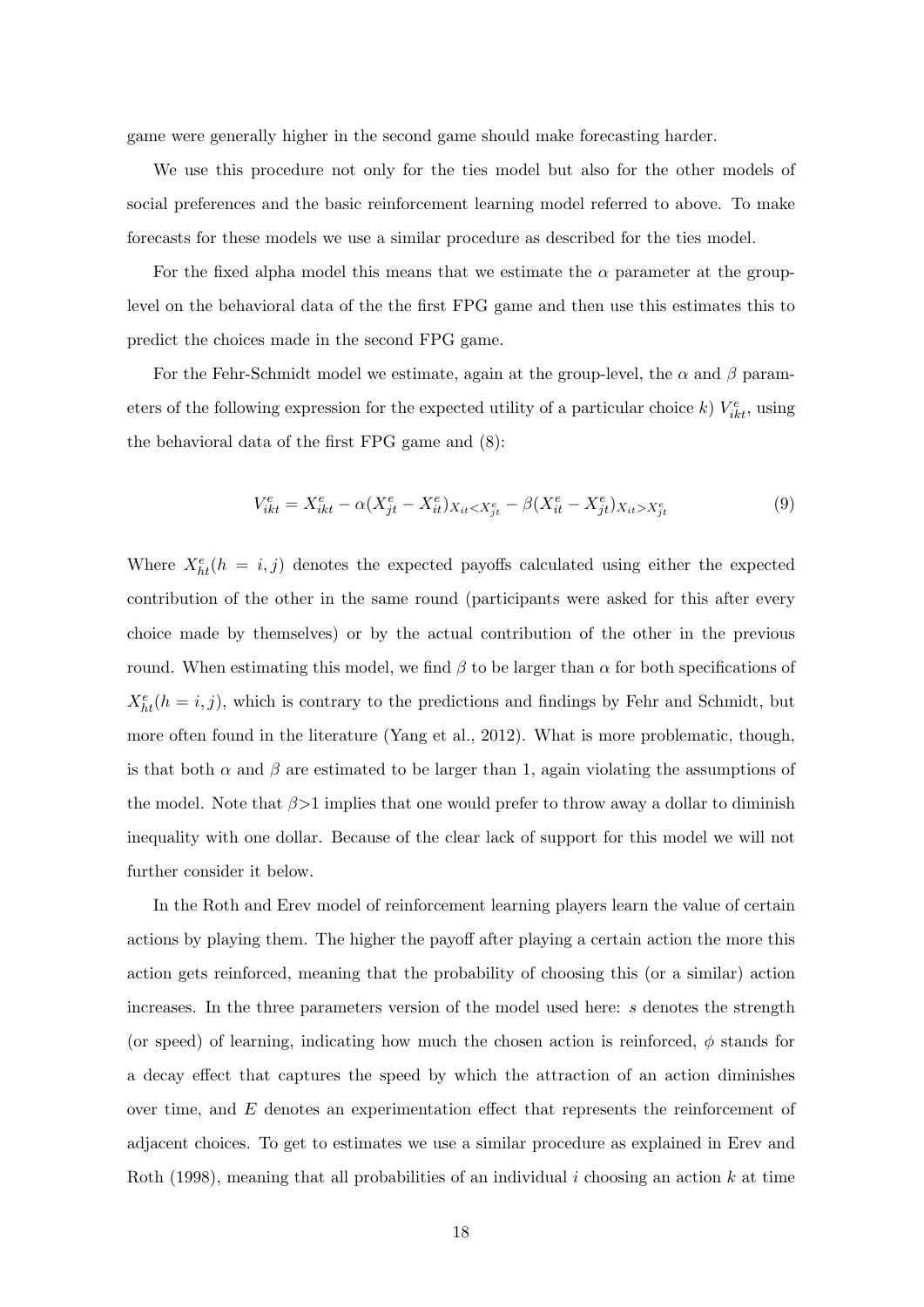$t(\pi_{ikt})$  are inititially the same, as the attraction of each choice  $q_{ikt}$  is assumed to be the same  $q$  at the beginning of the game. After a choice is made (zero is chosen as the first prediction in this exercise) the distance  $(R)$  between the realized payoff and the minimal payoff, combined with the effect of the parameters, determine the new attraction of choices and thereby the choice probability distribution in the round thereafter. More precisely:

$$
\pi_{ikt} = q_{ikt} / \sum_{h} q_{iht}
$$
  
\n
$$
q_{ik1} = q_{ih1} = q
$$
  
\n
$$
q_{ikt+1} = (1 - \phi_i)q_{ikt} + E_{ikt}
$$
  
\n
$$
E_{ikt} = s_i R_{jt} (1 - \epsilon_i) \text{ if } k = j
$$
  
\n
$$
E_{ikt} = s_i R_{jt} (\epsilon_i / 2) \text{ if } k = j \pm 1
$$
  
\n
$$
E_{ikt} = 0 \text{ otherwise}
$$

Another interesting model for explaining behavior in dynamic settings was introduced by [Camerer and Ho](#page-29-17) [\(1999\)](#page-29-17). Their Experience-Weighted Attraction (EWA) learning model not only allows for learning via payoffs, but also that players may learn over time what other players are likely to do. Although this kind of belief learning is undoubtedly important in many economic settings, it should not affect behavior in our game, as in our game the net return on a contribution vis- $\lambda$ -vis that of another contribution of a player does not depend on the contribution of the other player but only on his or her own contribution.

Finally, we mention the 'types' model of [Levine](#page-30-9) [\(1998\)](#page-30-9), a social preference model that may appear similar behaviorally, but is conceptually quite different from the ties model. In this model the weight an individual i attaches to the utility  $(u_i)$  of another individual j is dependent on one's own (constant) altruism parameter  $(\alpha_i)$ , the belief about the altruism parameter of the other  $(\alpha_i)$  and a parameter  $\lambda$  that weighs both, such that i's utility  $(u_i)$ gets transformed into an extended utility,  $v_i$ :

$$
v_i = u_i + \frac{\alpha_i + \lambda \alpha_j}{1 + \lambda} u_j \tag{11}
$$

Although this model assumes unexplained fixed altruistic parameters, there is some similarity with the ties model. If the contributions of the other player are seen as signals of that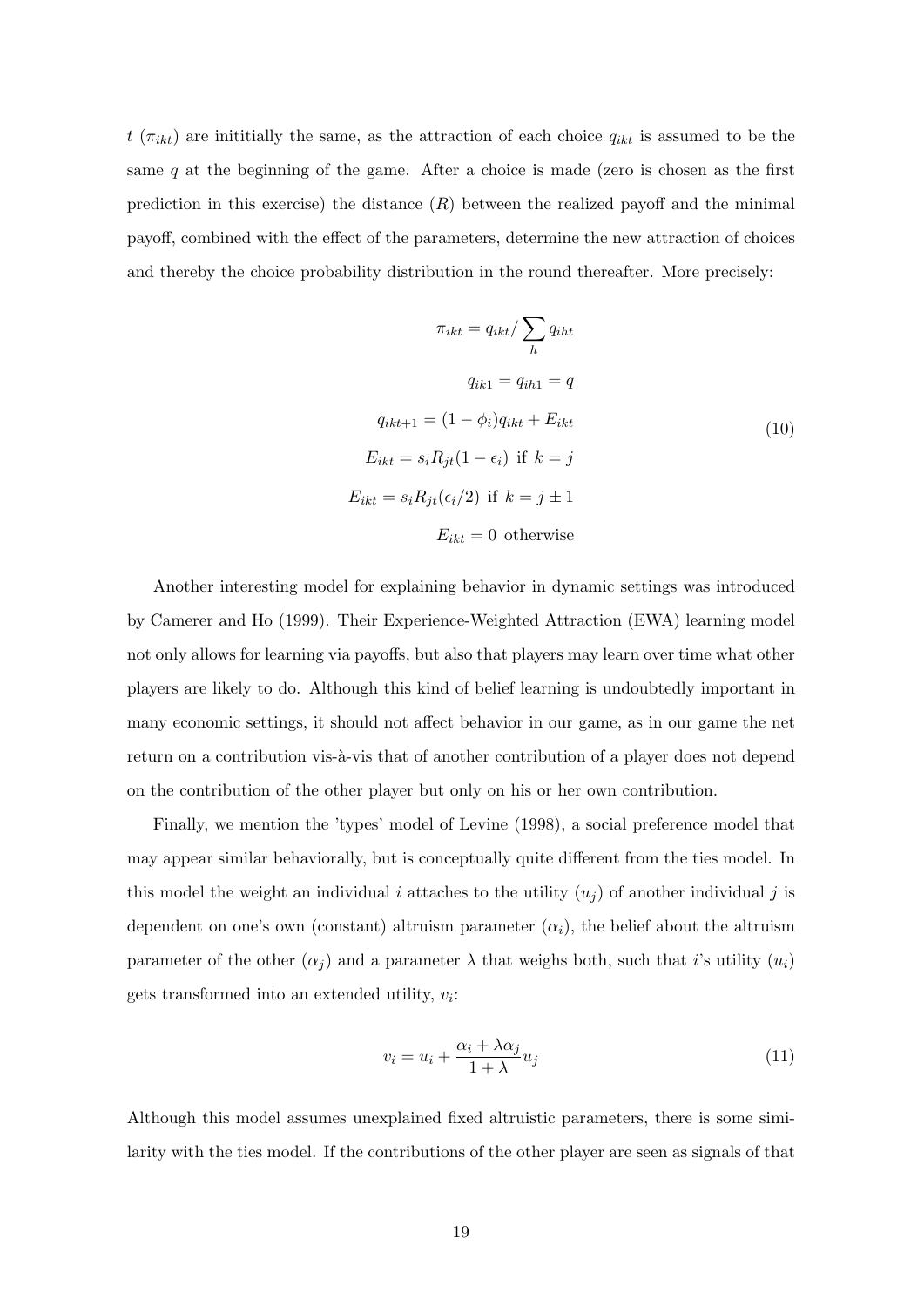player's altruism level, these signals would then change the belief of the other's altruism level and thereby the weight one attaches to his or her utility  $(\alpha)$ . Because the model does not specify the belief updating process, let alone how to apply it in our setting, we do not further consider it here.

Our discussion of social preferences models and the learning model of Roth and Erev, reflects that only a few social preference models available are able to make predictions for the dynamic behavior in our games. This is not surprising, as most theoretical models are not designed to explain dynamics.

For the predictions regarding the second game, we again use the choices with the highest likelihood of being chosen, given the parameters estimated on the behavioral data of the first game. Table 3 presents the mean absolute error and the mean squared error of the predictions:

| Model         | Mean Absolute Error | Mean Squared Error |
|---------------|---------------------|--------------------|
| Ties Model    | 0.51(0.53)          | 1.65(2.39)         |
| Fixed Alpha   | 1.92(2.41)          | 6.97(14.05)        |
| Roth and Erev | 1.64(1.07)          | 4.39(4.59)         |

Table 3: Out-of-sample prediction with group-level estimates

Note: standard errors using average errors per individual between brackets

From our results in table 3 we can conclude that the Ties model seems to perform best, supporting our fourth hypothesis. This is confirmed by Wilcoxon signed rank tests with the average error (for both squared and absolute errors) per individual as observations. These tests show that this model outperforms the other models when it comes to predicting  $(p<0.01$  for all tests). Furthermore it is interesting to note that especially the reinforcement learning model by Roth and Erev does not do a good job when it comes to predicting behavior out of sample as it's mean absolute prediction error is more than three times higher than that of the Ties model.

As an alternative test we check how individual-level estimations perform. We use the same procedure as with the group-level estimates, but now each player's predicted choice is calculated using individual estimates. Table 4 shows the results.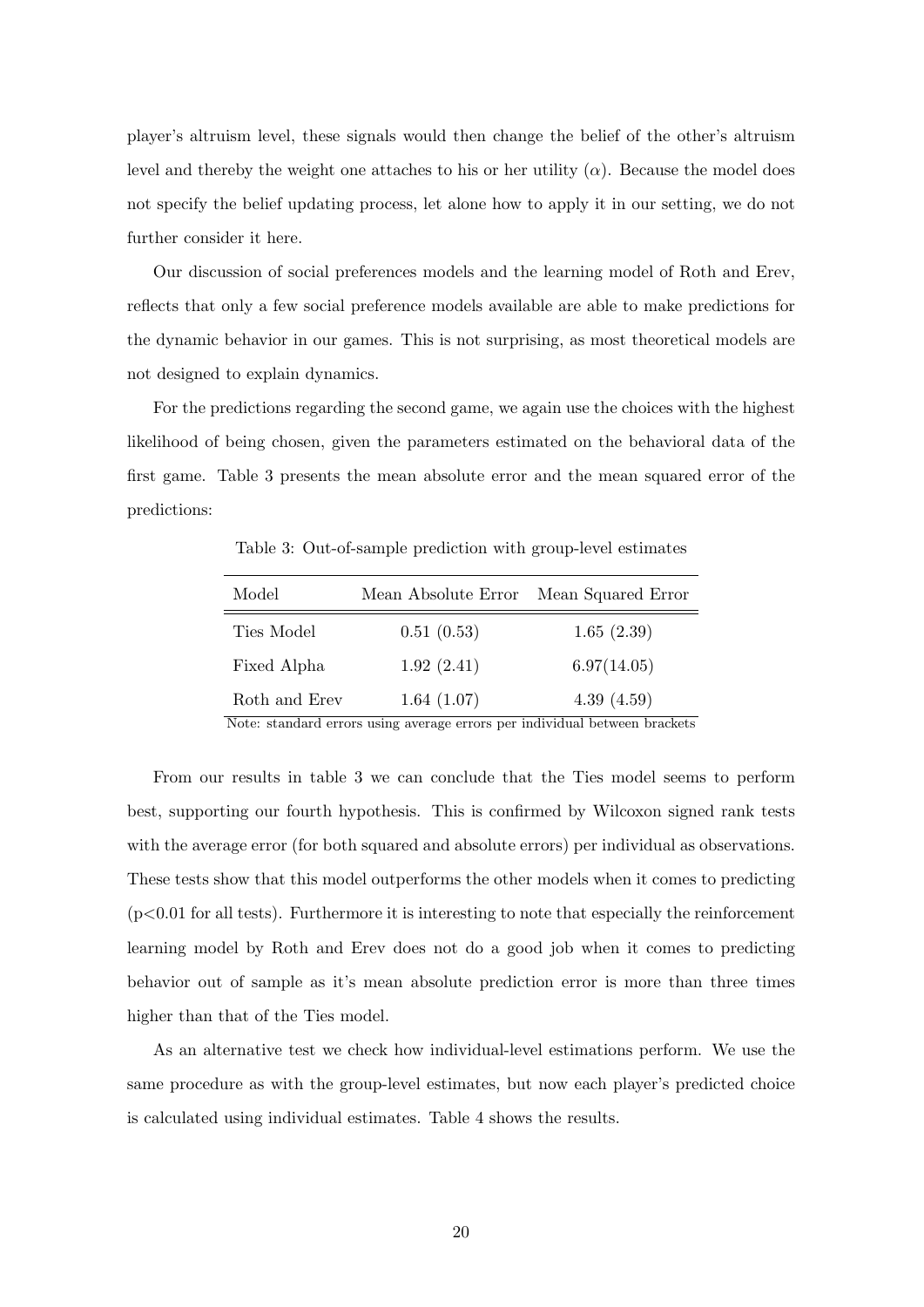| Model         | Mean Absolute Error Mean Squared Error |             |
|---------------|----------------------------------------|-------------|
| Ties Model    | 1.00(1.11)                             | 3.58(5.61)  |
| Fixed Alpha   | 1.69(1.72)                             | 6.11(12.68) |
| Roth and Erev | 3.01(1.47)                             | 11.63(7.21) |

Table 4: Out-of-sample prediction with individual estimates

Note: standard errors using average errors per individual between brackets

Again it turns out that the Ties model performs significantly better than the learning model and the fixed alpha model, supporting our fourth and final hypothesis. Note, though, that with this specification both the Ties and the reinforcement learning model, and especially the reinforcement learning model, performs worse than when group-level estimates are used. This may seem surprising, but is caused by the fact that some individuals experience very little variation in impulses in the first FPG game, making it difficult to estimate their individual parameters precise.

#### 5 Applying the Ties Model to the Repeated Prisoner's Dilemma

The Ties model gives an explanation for the development of cooperation or antagonism that is quite different from the rest of the literature, as it focuses on changes in social preferences generated by interaction experiences rather than on given (fixed) social preferences or simple heuristics represented by automata. In this section we will explore a connection to another strand of research focusing on the evolution of behavior in repeated games, specifically studies by Dal B $\acute{o}$  and Fréchette [\(2011\)](#page-29-5) and [Fudenberg et al.](#page-29-6) [\(2012\)](#page-29-6). To understand the strategies people use when placed in environments that are either well- or ill-suited to generate cooperation, they have subjects play multiple repeated Prisoner's Dilemma (PD) games with continuation probabilities between 1/2 and 7/8. Using maximum likelihood estimation procedures, they estimate the share of a series of simple strategies, or automata, such as tit-for-tat (TFT), always defect (AD), and tit-for-two-tats (TF2T). [Fudenberg et al.](#page-29-6) [\(2012\)](#page-29-6) find that, if cooperation becomes more profitable, people become 'slower to anger' and 'faster to forgive', this is, they are more willing to allow a defection and pick up cooperation after only a few cooperative choices of the counterpart. This is reflected in the presence of a strategy like TF2T in these environments. This section serves to illustrate how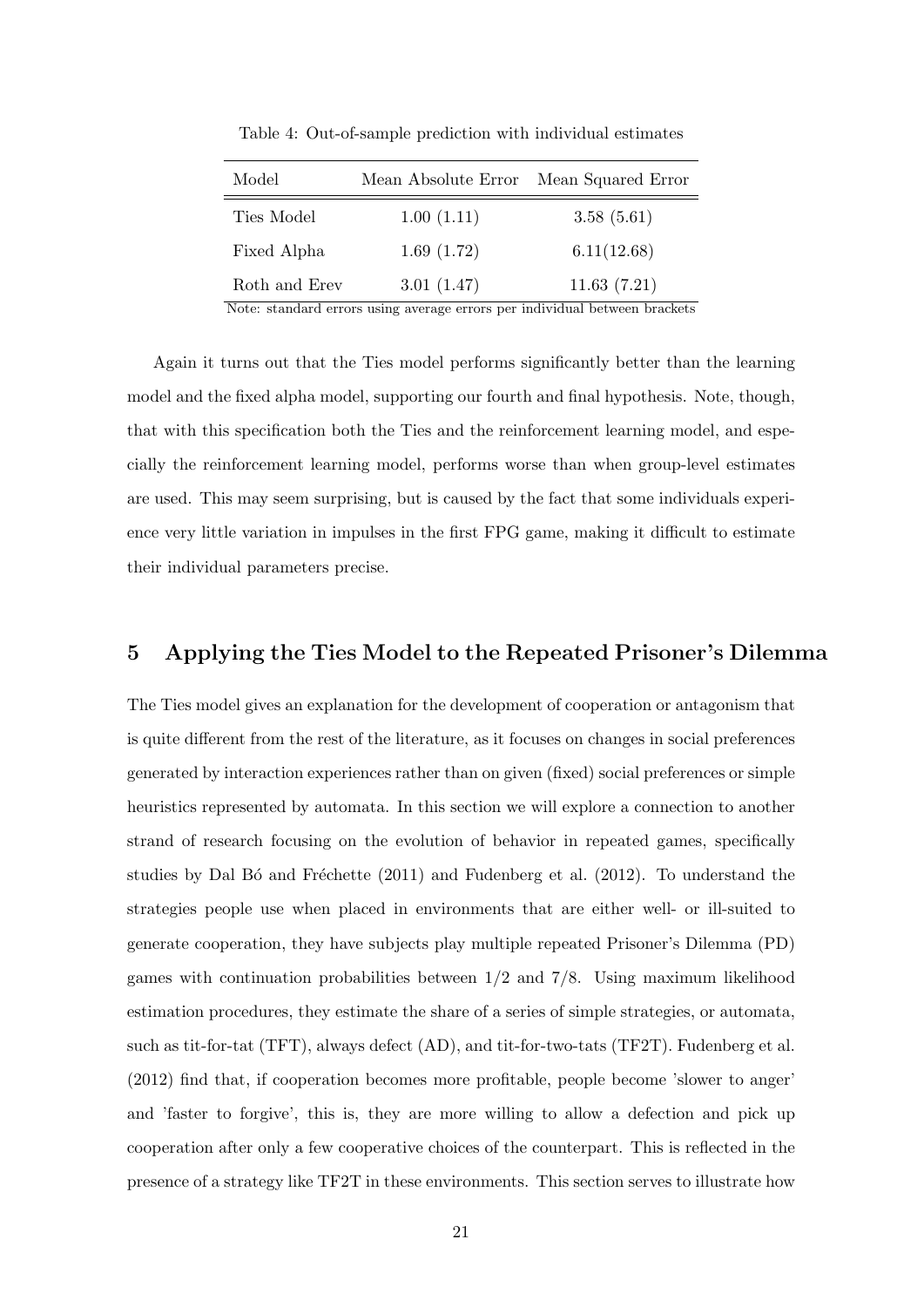different parameter combinations of the Ties model, and their estimates, can generate (or mimic) these strategies as well as a the shift towards more lenient and forgiving strategies as cooperation becomes more attractive. In Appendix C these arguments are worked out in more mathematical detail.

We start our Ties model-based analysis of the PD game by introducing other-regarding preferences. We do this by adding the  $\alpha$ -weighted payoff of the other to a player's payoff. Starting from a general representation of a PD game without any other-regarding payoffs (see Table 5a), we apply these other-regarding preferences to two specific games with benefit/cost  $(b/c)$  ratios of 2 (Table 5b) and 4 (Table 5c). These examples are chosen for comparability with the games found in [Fudenberg et al.](#page-29-6) [\(2012\)](#page-29-6). What stands out from these new payoff matrices is that defecting is now no longer necessarily the dominant action. If  $\alpha$  is lager than  $1/2$  (in Table 5b) or  $1/4$  (in Table 5c) cooperation becomes dominant. If we now define the impulse generated by a cooperative choice to be of size one and the impulse from defection by the other to be of size zero (as this is the Nash equilibrium action of the stage game), we can apply a similar model as the one we introduced for the public good game (see below).

Table 5: Prisoner's Dilemma (with other regarding preferences)

| (a) $b/c$ |                                         |  |  | (b) $b/c=2$                                    |                               | (c) $b/c=4$ |                             |  |  |  |
|-----------|-----------------------------------------|--|--|------------------------------------------------|-------------------------------|-------------|-----------------------------|--|--|--|
|           |                                         |  |  | $C$ D                                          |                               |             | $\mathbf C$ D               |  |  |  |
|           | $C \mid b-c \quad -c$                   |  |  |                                                | C   $1+1\alpha$ -1+2 $\alpha$ |             | C $3+3\alpha$ -1+4 $\alpha$ |  |  |  |
|           | $D \begin{bmatrix} b & 0 \end{bmatrix}$ |  |  | $D \begin{bmatrix} 2-\alpha & 0 \end{bmatrix}$ |                               |             | $D \mid 4-\alpha \quad 0$   |  |  |  |

Note: Table 5a gives the actual payoffs of player 1, while 5b and 5c give the valuation of these payoffs by a player that also cares about the other player. C stands for cooperation, and D for defection.

Both Dal B<sub>2</sub><sup>o</sup> and Fréchette  $(2011)$  and Fudenberg et al.  $(2012)$  find experimental evidence that many subjects in their experiments use either a tit-for-tat (TFT) or a tit-fortwo-tats (TF2T) strategy although these strategies are often not evolutionary stable (in a evolutionary game theory context).[10](#page-22-0)

<span id="page-22-0"></span><sup>&</sup>lt;sup>10</sup>TFT requires a player to start with choosing  $C$  and, subsequently, to choose whatever his opponent did in the previous round. Thus, after observing  $C(D)$  the player chooses  $C(D)$ . If a player starts with D first instead of C, the strategy is labeled DTFT. TF2T requires a player to always choose  $C$ , unless his counterpart chose  $D$  in the previous two periods. If a player starts with  $D$  first instead of  $C$ , the strategy is labeled DTF2T. Dal Bó and Fréchette estimate that for their games with a continuation probability of 3/4 between 35% (if b/c $\approx$ 2) and 56% (if b/c  $\approx$  4) of subjects choose TFT. Fudenberg et al., who consider many more strategies and introduce noise, find between 19%, for  $b/c=1.5$ , and 7%, for  $b/c=4$ , of players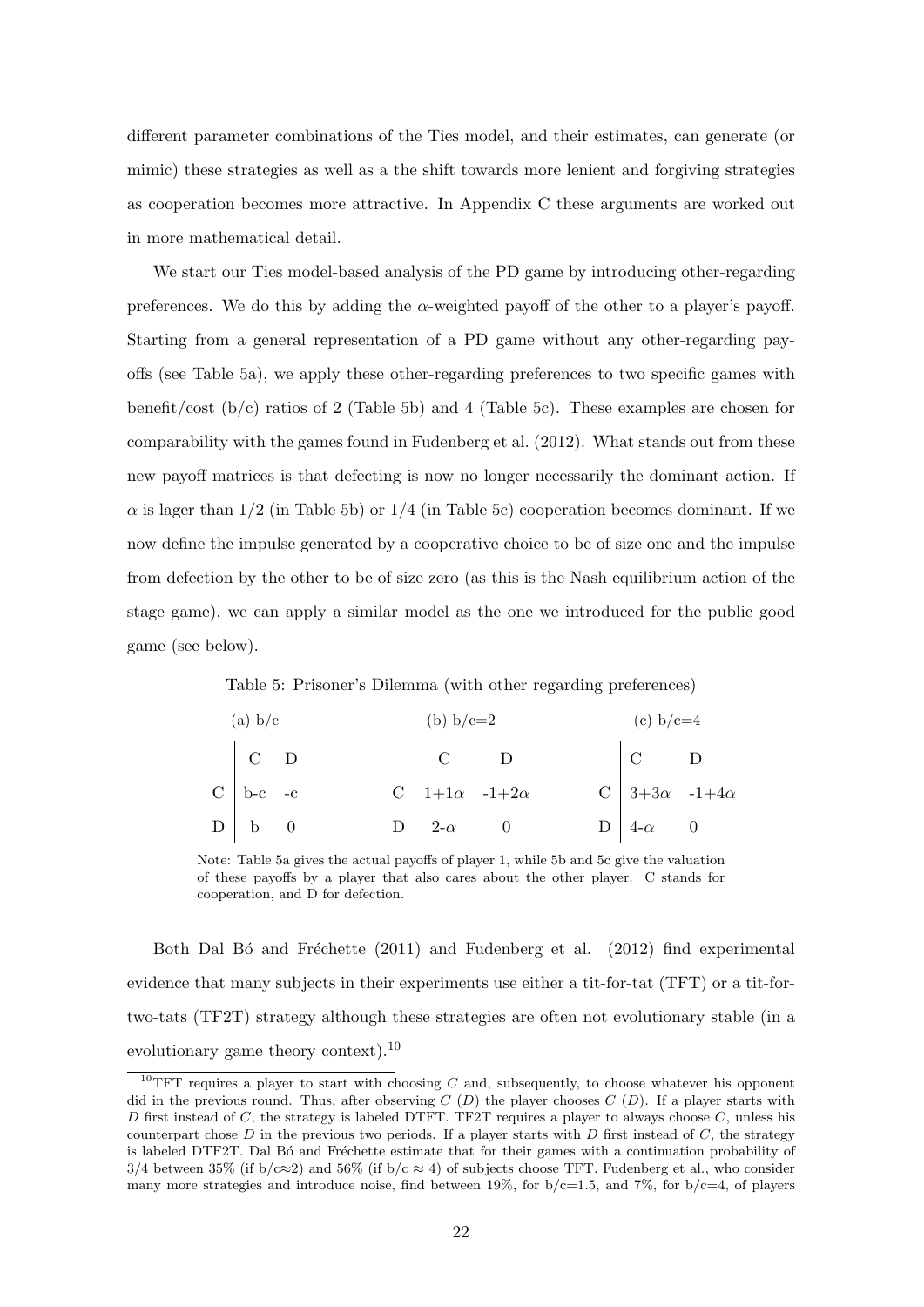Below we will show that the simple and neurobiologically underpinned Ties model [\(Bault](#page-28-2) [et al.](#page-28-2) [\(2015\)](#page-28-2)) can help explain the behavior observed in these experiments.

The previously mentioned studies combine the simplicity and descriptive power of strategies like tit-for-tat with sophisticated estimation procedures that illustrate the popularity of these strategies among experimental subjects. They do not, however, explain why and when exactly players switch to different strategies when the cost/benefit ratio in a PD game environment changes. Using the Ties model we can fill this gap and predict different behavior for different b/c ratios. lt also allows us to test if the behavior of subjects is consistent between different specifications of the same game. While the previously mentioned studies do not attempt to explain why subjects use different strategies within the same game environment, our method does not attach a single strategy to an individual or even to an individual in a particular interaction. Another advantage is that applying the estimated Ties model allows us to see if the tie mechanism and resulting strategies are consistent across different, albeit related, games regarding social dilemmas.

An example of a strategy that is easily generated by the tie mechanism is the wellknown TFT strategy. According to this strategy, a player starts with cooperating (choosing  $C$ ) and, subsequently, simply chooses whatever his opponent did in the previous round. Thus, after observing C  $(D)$  the player chooses C  $(D)$ . If play starts with D first instead of C, the strategy is labeled DTFT. For the tie mechanism to generate such behavior, the following is required: First, a player should have a strong enough impulse parameter  $\delta_2$  (the exact size depends on the  $b/c$  ratio). Secondly, the memory of this player must not be too strong, as otherwise a strong tie can be built up that tolerates deviations by the other player. Hence, the tie-persistence parameter  $\delta_1$  must be sufficiently small. Finally,  $\alpha_0$  determines whether play starts with C (for TFT) or D (for DTFT).

If we allow players to start with  $\alpha_0 \neq 0$  we find in appendix C that, for certain parameter values of  $\delta_1$  and  $\delta_2$ , play starts to mimic often reported strategies like AD, TFT, and TF2T. However, a much more challenging task is to use the parameter value estimates of this paper and see to what strategies these parameter estimates correspond, a task to which we turn next. Besides the before-mentioned strategies we also investigate a modified strategy: 'qualified' tit-for-two-tats (QTF2T). This strategy is similar to TF2T in all but one respect:

choosing TFT in contrast 20% players choose TF2T when b/c was 4, only 5% of players chose TF2T when  $b/c$  was 1.5 as can be found in table 7. Dal B $\acute{o}$  and Fréchette do not consider TF2T.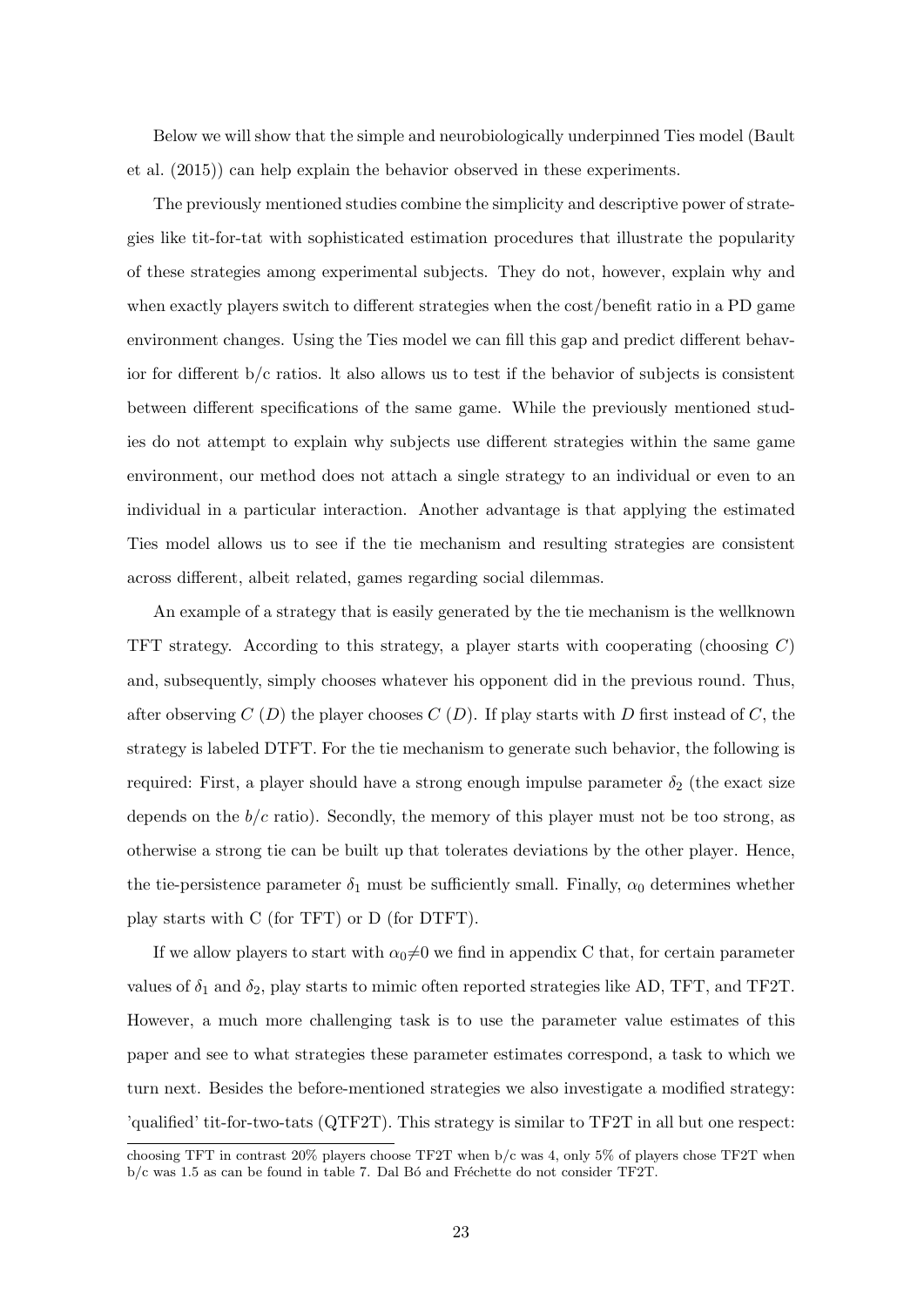it requires more than one cooperative choice by the other before defection (D) is forgiven. In terms of the Ties model this means that first the value of  $\alpha$  has to be significantly built up; in this case, described in appendix C.3, until the theoretical maximum  $(\frac{\delta_2}{1-\delta_1})$ , but any value corresponding to any number of consecutive cooperative decisions can be chosen. The intuition behind this 'qualification' is that players using TF2T are vulnerable to exploitation. Other players could exploit them by alternating between C and D. Since it seems unlikely that players would accept such exploitation we require the other player to show good intentions for a longer period, before these strategies become 'forgiving'. In Appendix C the case for  $b/c = 4$  is worked out.

For a sensible comparison between the parameter estimates found in this study and those relevant for a PD environment we need to normalize the impulse, I. For, note that if we multiply the impulse by a factor i, the estimate of  $\delta_2$  will change with factor  $1/i$ . Therefore, we normalize by assuming a cooperative action in a PD game to be equivalent with a fully Pareto efficient action  $(C=4)$  in our FPG game and defining the impulse in that event to be equal to  $I_n \equiv \frac{C_j - C_j^{ref}}{C^{eff} - C_j^{ref}}$ . Thus, in order to translate the values we found for  $\delta_2$  to values suitable for a PD game environment, where choosing C (the efficient choice) is valued as 1, we multiply  $\delta_2$  by 4. As before  $\alpha_0$  will stand for the starting value of  $\alpha$ .

Below there are two graphs, the first for  $b/c = 2$  and the second for  $b/c = 4$ , which show which parameter values of the tie mechanism ( $\delta_1$  and  $\delta_2$ ) correspond to which strate- $gies<sup>11</sup>$  $gies<sup>11</sup>$  $gies<sup>11</sup>$ . The lines mark the conditions for which the Ties model predicts the behavior of the strategies mentioned earlier. The crosses in the graph represent the different individuals in our experimental study, using normalized  $\delta_{2P}$  (as only positive impulses are possible in this environment) and  $\delta_1$  values, estimated with the myopic model that allows for a dichotomy between positive and negative impulses.

<span id="page-24-0"></span> $11$  for characteristics of these strategies and a more elaborate analysis, see Appendix C.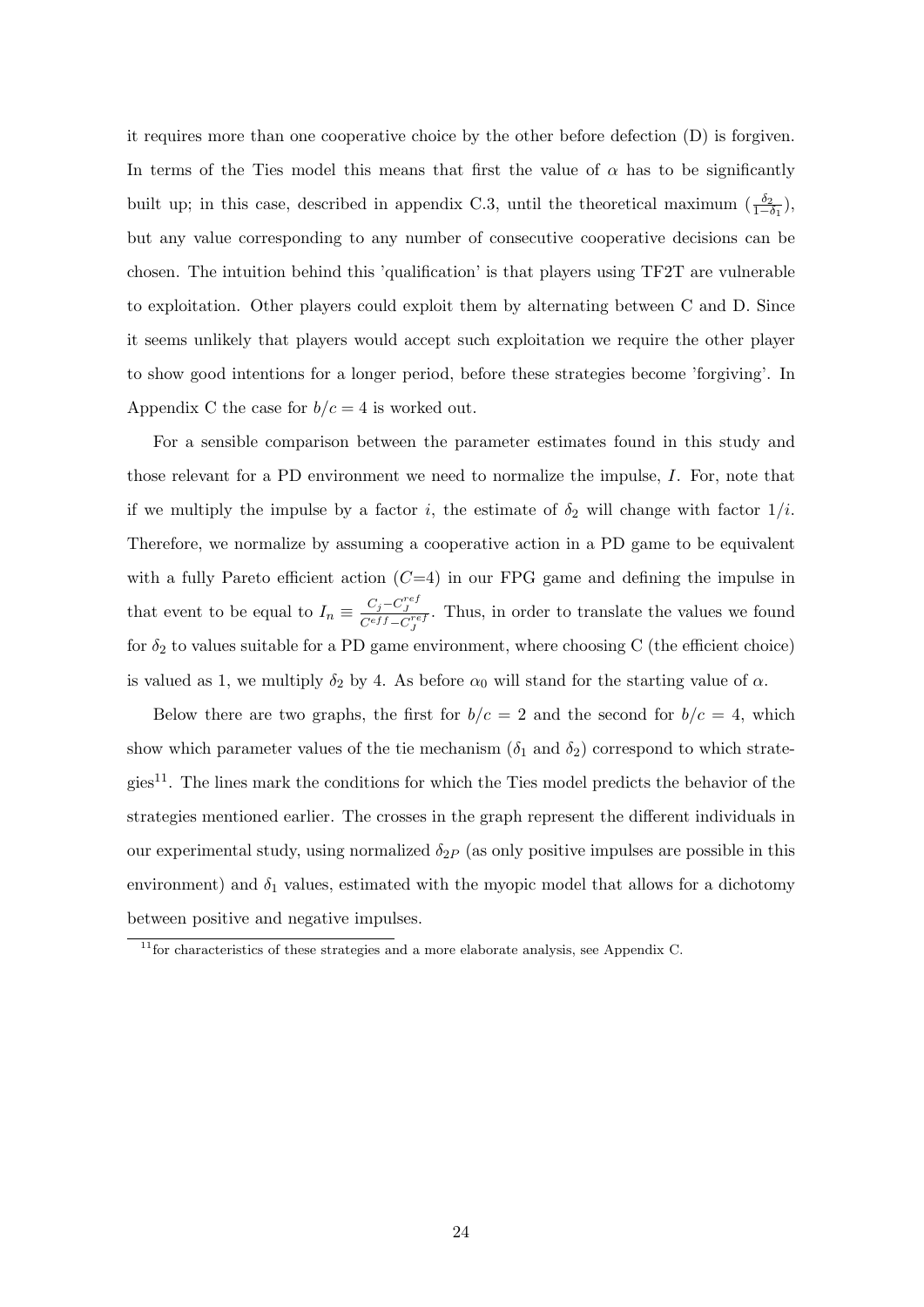

copy.pdf

Figure 3: Parameter estimates and strategies for  $b/c=2$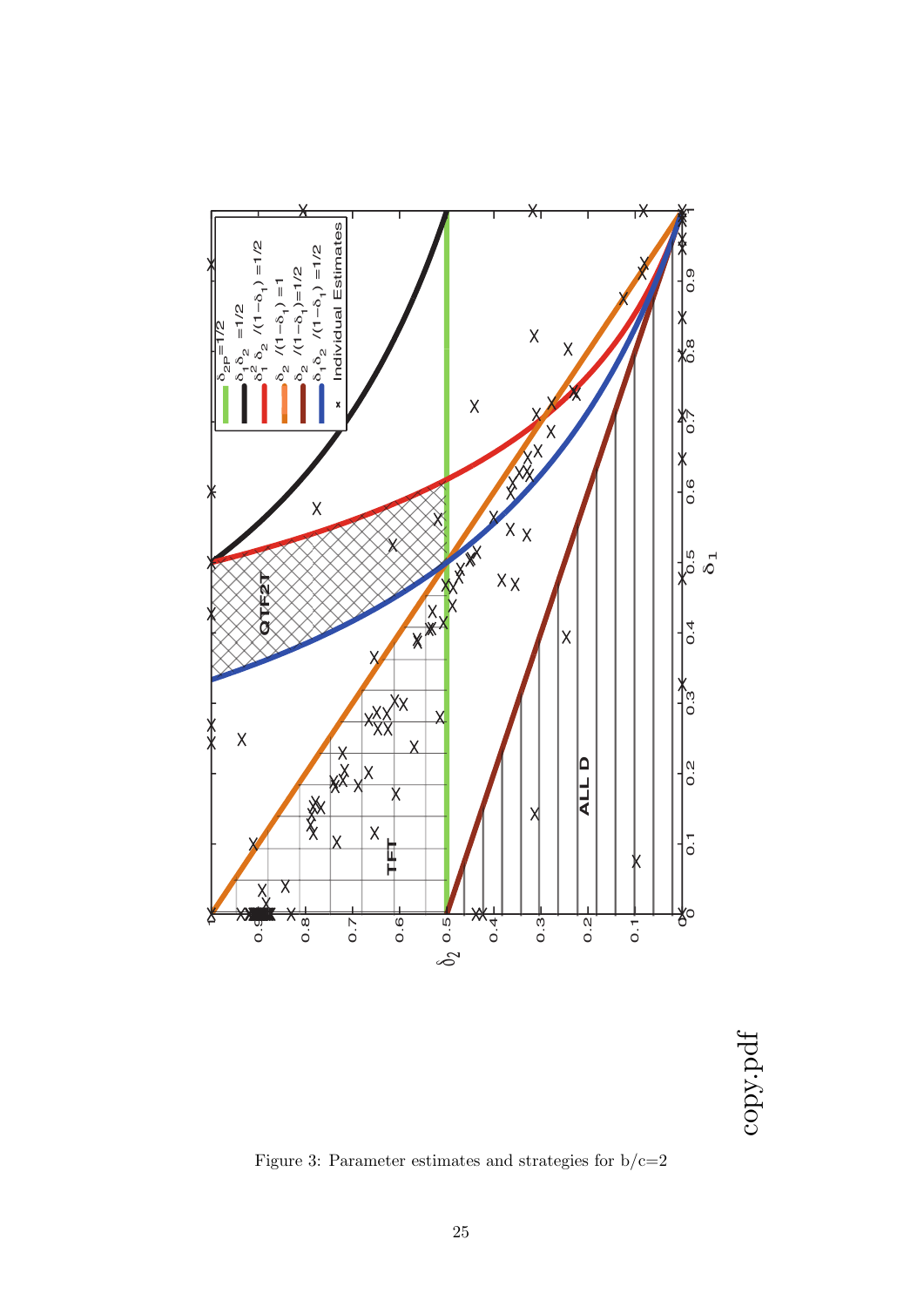

copy.pdf

Figure 4: Parameter estimates and strategies for  $b/c=4$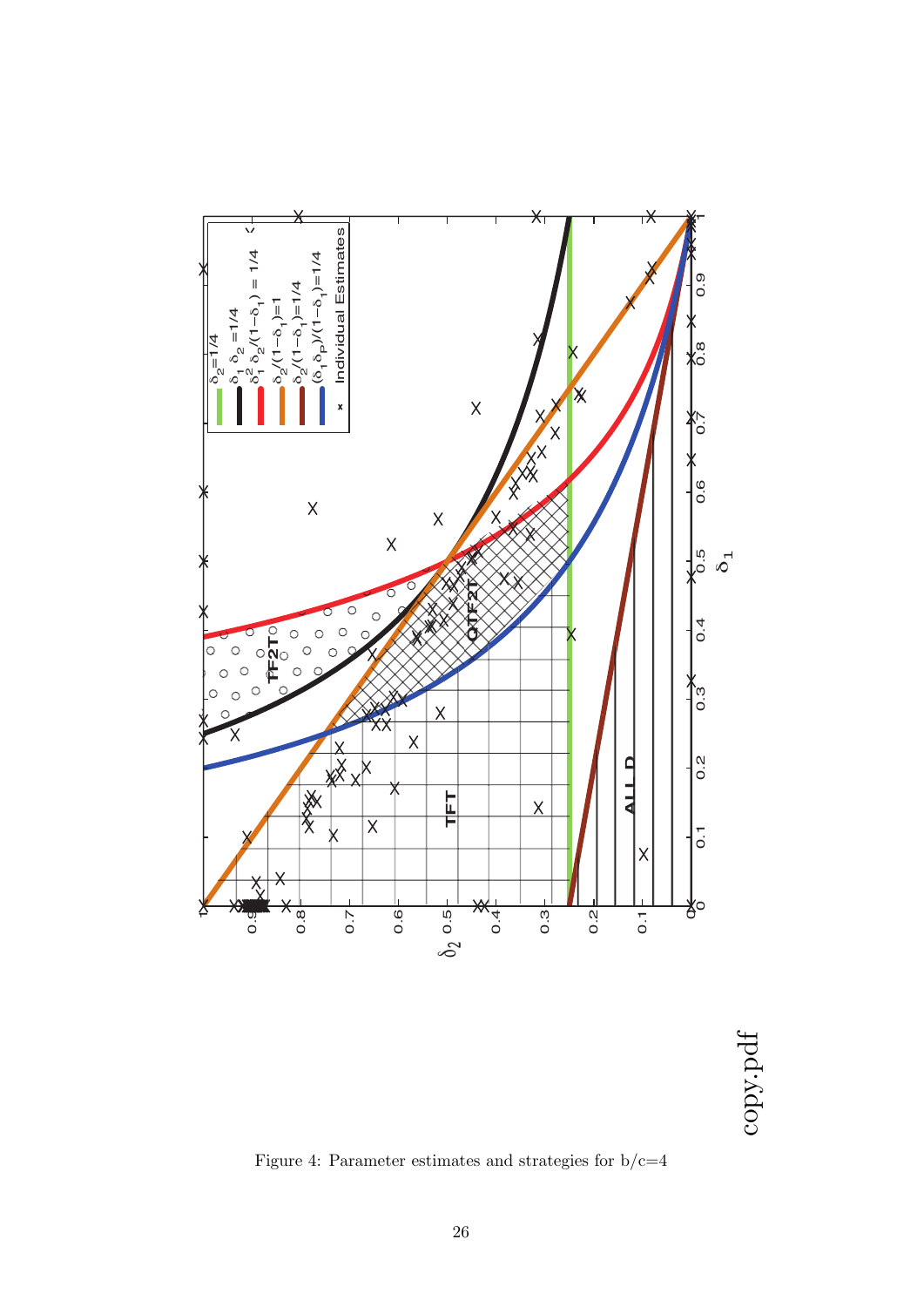From these figures it becomes clear that for a lower  $b/c$  ratio the same players 'switch' from cooperative strategies to strategies which imply more defection. It also shows that in the  $b/c = 4$  setting, (D)TFT, TF2T and related strategies are commonly found, as in [Fudenberg et al.](#page-29-6) [\(2012\)](#page-29-6). There is however also a noticeable difference, the lack of players playing the AD strategy. A potential reason for this might be the possibility in our Fragile Public Good Game to destroy the public good, which could make players reluctant to not contribute, out of fear for punishment. This is highlighted by the fact that if we use the estimates from the myopic model that does not allow for a difference in impulse impact there are some more AD players, as  $\delta_2$  is typically estimated to be lower in this case. Observations that are to the right of the top-left bottom-right diagonal represent players with a very strong tie mechanism as continuous cooperation by the other player would lead to an  $\alpha$ -value greater than one.

Finally, it is interesting to note that the Ties model could also explain the repeated PD finding of [Breitmoser](#page-29-18) [\(2015\)](#page-29-18) that if one player chooses C and the other D, both show an about equal probability of playing C in the next round. This is presented as evidence against the existence of TFT. If one thinks in terms of a tie mechanism this finding may not be so surprising. After all, if a player played C in the previous round his or her  $\alpha$  value must have been relatively high, while if a player played D this value must have been relatively low. Now, because the tie  $(\alpha)$  of the former player will decay (as it gets multiplied by  $\delta_1$ ) the chance that this player chooses C declines. In contrast, the tie of the other player will be reinforced (with  $\delta_2$ ) by counterpart's cooperative action in the previous round. Consequently, the  $\alpha$  values will move towards each other. In short, as one tie is initially relatively strong (reflecting a higher probability of playing C) and becomes weaker, while the other tie is relatively weak (reflecting a higher probability of playing D) and becomes stronger, the chances to play C for both players converge, making the finding of Breitmoser explicable by a tie mechanism.

#### 6 Conclusion

We conclude with a summary of our main findings. First of all it turns out that the estimation results of our Fragile Public Good Game are very much in line with earlier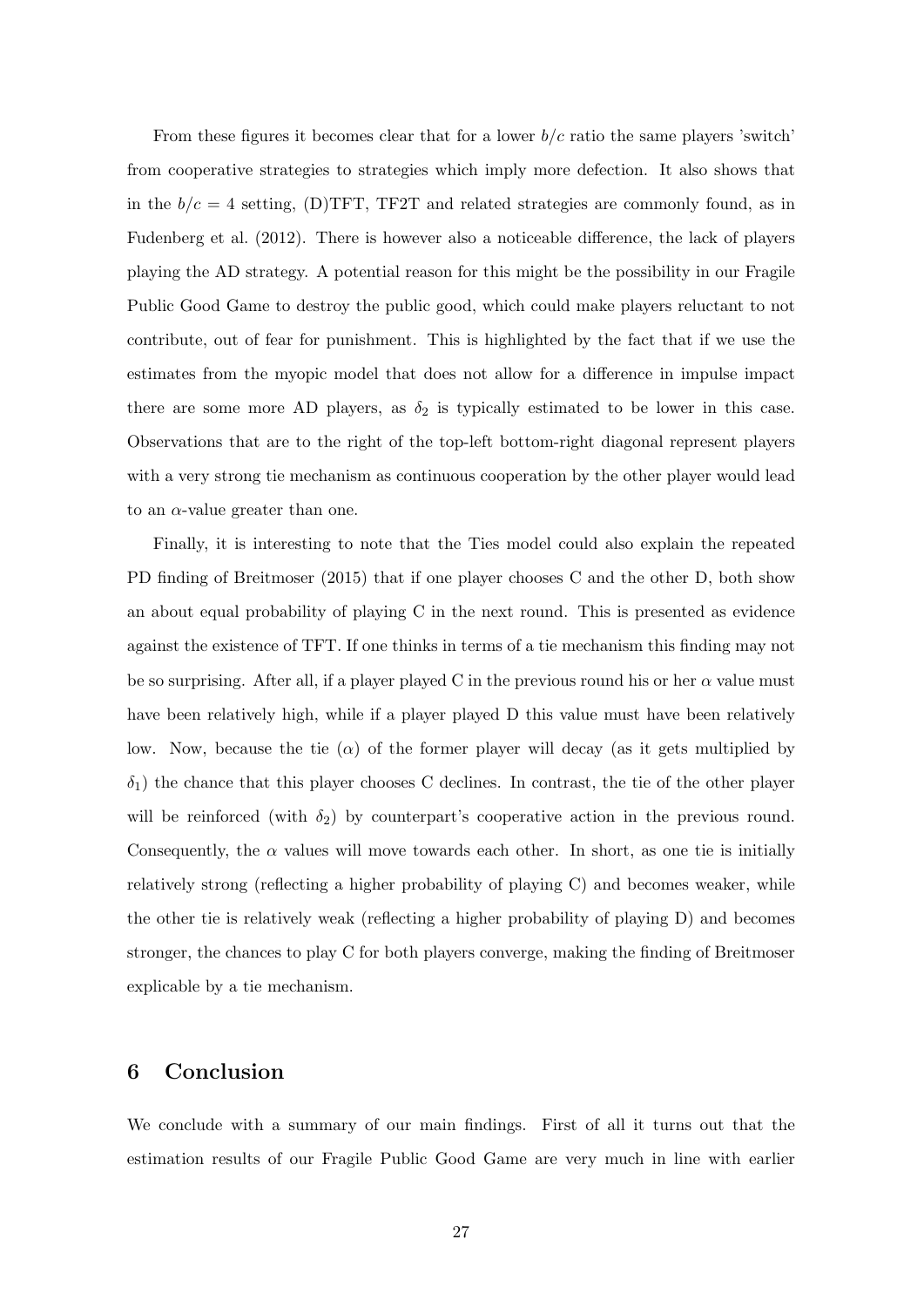studies of public goods games using the ties model. More specifically, we also observe that the memory component of the tie mechanism, represented by the tie persistence parameter  $\delta_1$ , is about equally important as the impulse component, represented by the parameter  $\delta_2$ , with the scalefree  $\delta_1$  being estimated to be close to 0.50.

In contrast to our original hypothesis we find that positive impulses have a stronger impact than negative ones. Apperently, the bad is not stronger than the good in this context cf. [\(Baumeister et al., 2001\)](#page-29-10). This asymmetry in the tie mechanism is helpfull in getting cooperation going, while not rendering cooperators defenseless against people that are just trying to benefit from them. We also find that players do not seem to be very much forward-looking.

Our out-of-sample predictions show that the Ties model significantly outperforms both a well-known reinforcement learning model as well as a model with constant social preferences. For both the learning model as well as the Ties model we find that the predictive power improves if we use group-level instead of individual-level estimates. This appears to be due to the lack of behavioral variability for some of our subjects.

The Ties model also generated insights for a (repeated) Prisoner's Dilemma (PD) game context. Strategies observed in experiments can be understood with the help of the Ties model. Moreover, using the estimated parameters from our public good game, the model helps explain why people switch to different strategies when faced with a different costbenefit ratio in the PD game. Our alternative explanation for the behavior in repeated PD games does not require people to switch strategies in a seemingly ad hoc way.

#### References

- <span id="page-28-3"></span>Abbink, K. and Sadrieh, A. (2009). The pleasure of being nasty. Economics Letters, 105(3):306–308.
- <span id="page-28-0"></span>Andreoni, J. and Miller, J. (2002). Giving according to garp: An experimental test of the consistency of preferences for altruism. Econometrica, pages 737–753.
- <span id="page-28-1"></span>Bault, N., Fahrenfort, J. J., Pelloux, B., Ridderinkhof, K. R., and Van Winden, F. (2016). An affective social tie mechanism: Theory, evidence and implications. Unpublished manuscript. from http://www1. feb. uva. nl/creed/pdffiles/Second\_Behavioral\_Paper\_15-11-13. pdf.
- <span id="page-28-2"></span>Bault, N., Pelloux, B., Fahrenfort, J. J., Ridderinkhof, K. R., and van Winden, F. (2015). Neural dynamics of social tie formation in economic decision-making. Social cognitive and affective neuroscience, 10(6):877–884.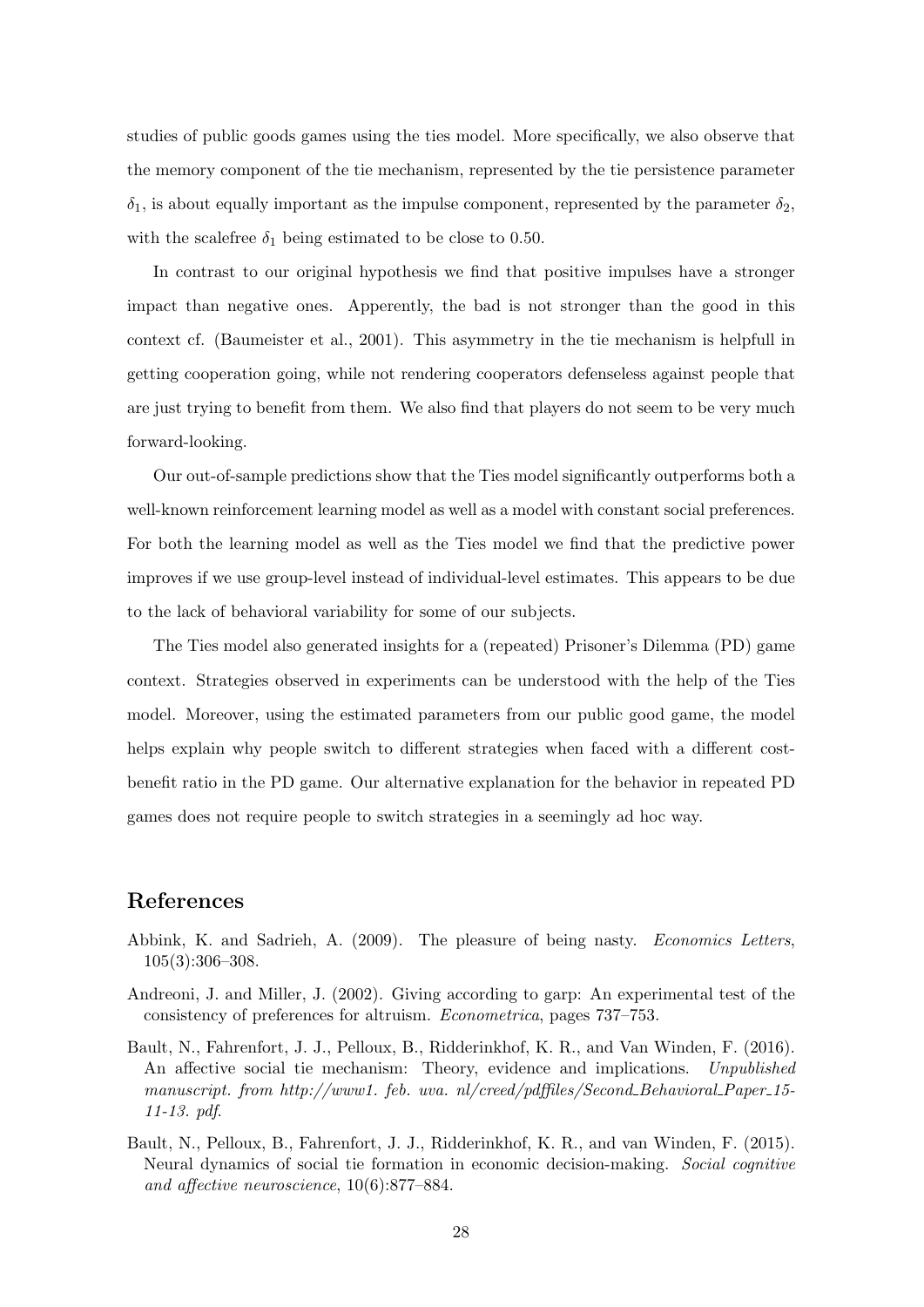- <span id="page-29-10"></span>Baumeister, R. F., Bratslavsky, E., Finkenauer, C., and Vohs, K. D. (2001). Bad is stronger than good. Review of general psychology, 5(4):323.
- <span id="page-29-11"></span>Baumeister, R. F. and Leary, M. R. (1995). The need to belong: desire for interpersonal attachments as a fundamental human motivation. Psychological bulletin, 117(3):497.
- <span id="page-29-4"></span>Bolle, F., Tan, J., and Zizzo, D. (2013). Vendettas. American Economic Journal: Microeconomics (forthcoming).
- <span id="page-29-8"></span>Bone, J., Hey, J., and Suckling, J. (2004). A simple risk-sharing experiment. Journal of Risk and Uncertainty, 28(1):23–38.
- <span id="page-29-7"></span>Bone, J. D., Hey, J. D., and Suckling, J. R. (2003). Do people plan ahead? Applied Economics Letters, 10(5):277–280.
- <span id="page-29-3"></span>Bosman, R. and van Winden, F. (2002). Emotional hazard in a power-to-take experiment. The Economic Journal, 112(476):147–169.
- <span id="page-29-18"></span>Breitmoser, Y. (2015). Cooperation, but no reciprocity: Individual strategies in the repeated prisoner's dilemma. American Economic Review, 105(9):2882–2910.
- <span id="page-29-17"></span>Camerer, C. and Ho, T. H. (1999). Experience-weighted attraction learning in normal form games. Econometrica, 67(4):827–874.
- <span id="page-29-2"></span>Chaudhuri, A. (2011). Sustaining cooperation in laboratory public goods experiments: a selective survey of the literature. Experimental Economics, 14(1):47–83.
- <span id="page-29-5"></span>Dal Bó, P. and Fréchette, G. R. (2011). The evolution of cooperation in infinitely repeated games: Experimental evidence. The American Economic Review, 101(1):411–429.
- <span id="page-29-16"></span>Erev, I. and Roth, A. E. (1998). Predicting how people play games: Reinforcement learning in experimental games with unique, mixed strategy equilibria. American economic review, pages 848–881.
- <span id="page-29-0"></span>Falk, A. and Fischbacher, U. (2006). A theory of reciprocity. Games and economic behavior, 54(2):293–315.
- <span id="page-29-9"></span>Fehr, E. and Fischbacher, U. (2003). The nature of human altruism. Nature, 425(6960):785– 791.
- <span id="page-29-14"></span>Fehr, E. and Schmidt, K. M. (1999). A theory of fairness, competition, and cooperation. The quarterly journal of economics, 114(3):817–868.
- <span id="page-29-1"></span>Fischbacher, U., Gächter, S., and Fehr, E. (2001). Are people conditionally cooperative? evidence from a public goods experiment. *Economics Letters*,  $71(3):397-404$ .
- <span id="page-29-6"></span>Fudenberg, D., Rand, D. G., and Dreber, A. (2012). Slow to anger and fast to forgive: cooperation in an uncertain world. The American Economic Review, 102(2):720–749.
- <span id="page-29-15"></span>Hoyer, M., Bault, N., Loerakker, B., and Van Winden, F. (2014). Destructive behavior in a fragile public good game. Economics Letters, 123(3):295–299.
- <span id="page-29-12"></span>Kagel, J. H., Roth, A. E., and Hey, J. D. (1995). The handbook of experimental economics. Princeton university press Princeton, NJ.
- <span id="page-29-13"></span>King-Casas, B., Tomlin, D., Anen, C., Camerer, C. F., Quartz, S. R., and Montague, P. R. (2005). Getting to know you: reputation and trust in a two-person economic exchange. Science, 308(5718):78–83.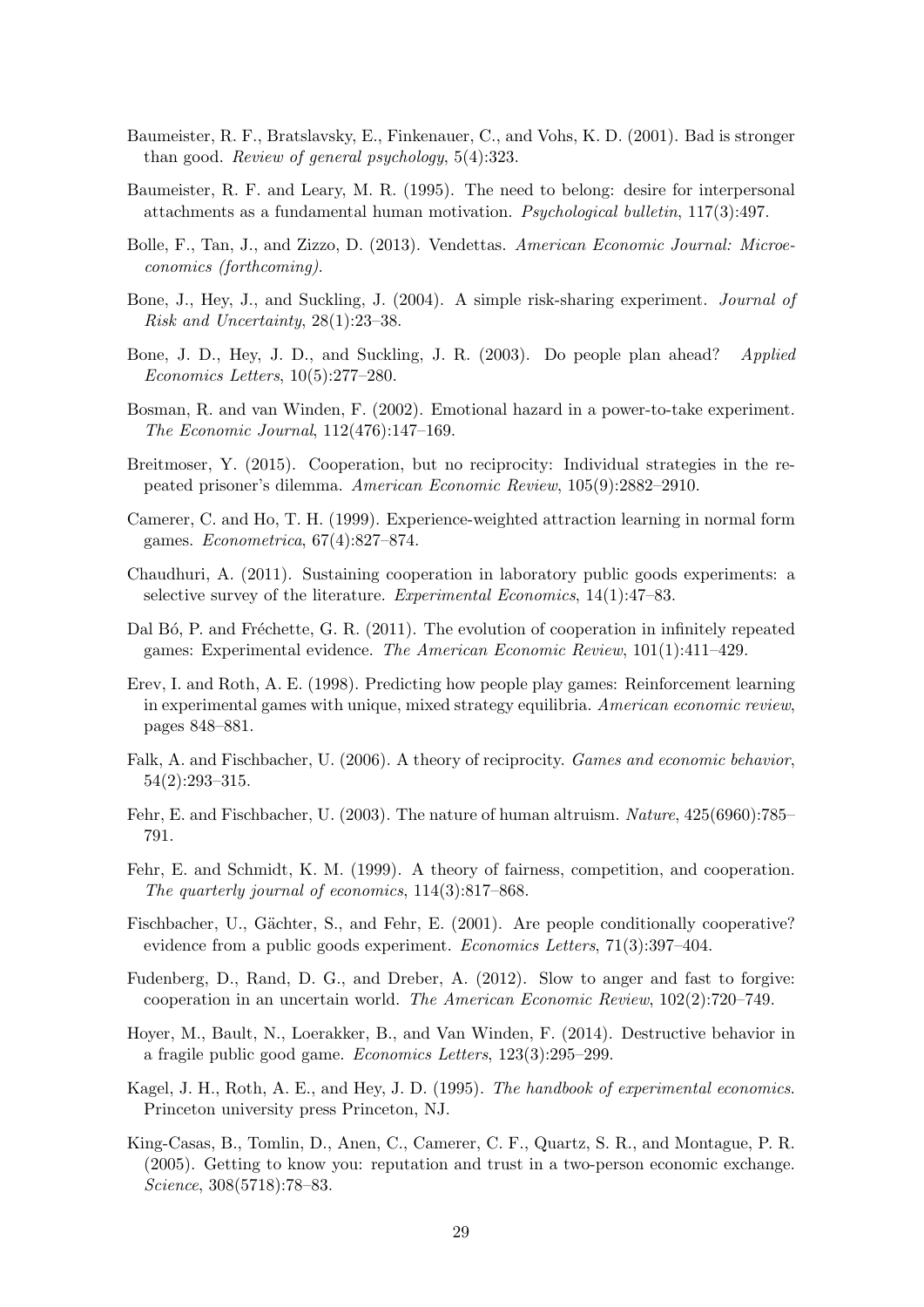- <span id="page-30-5"></span>Kuhnen, C. M. (2015). Asymmetric learning from financial information. The Journal of Finance, 9:2029–2061.
- <span id="page-30-4"></span>Laury, S. K. and Holt, C. A. (2008). Voluntary provision of public goods: experimental results with interior nash equilibria. Handbook of experimental economics results, 1:792– 801.
- <span id="page-30-9"></span>Levine, D. K. (1998). Modeling altruism and spitefulness in experiments. Review of economic dynamics, 1(3):593-622.
- <span id="page-30-6"></span>Liebrand, W. B. and McClintock, C. G. (1988). The ring measure of social values: A computerized procedure for assessing individual differences in information processing and social value orientation. European journal of personality, 2(3):217–230.
- <span id="page-30-3"></span>Plott, C. R. and Smith, V. L. (2008). Handbook of experimental economics results, volume 1. Elsevier.
- <span id="page-30-7"></span>Rand, D. G., Dreber, A., Ellingsen, T., Fudenberg, D., and Nowak, M. A. (2009). Positive interactions promote public cooperation. Science, 325(5945):1272–1275.
- <span id="page-30-0"></span>Roth, A. E. and Erev, I. (1995). Learning in extensive-form games: Experimental data and simple dynamic models in the intermediate term. Games and economic behavior,  $8(1):164-212.$
- <span id="page-30-1"></span>van Dijk, F., Sonnemans, J., and van Winden, F. (2002). Social ties in a public good experiment. Journal of Public Economics, 85(2):275–299.
- <span id="page-30-2"></span>van Dijk, F. and van Winden, F. (1997). Dynamics of social ties and local public good provision. Journal of Public Economics, 64(3):323–341.
- <span id="page-30-8"></span>Yang, Y., Onderstal, S., and Schram, A. (2012). Inequity aversion revisited.

# Appendices

#### A Proof of Propositions

A.1 Proposition 1: Contributions outside of  $-5 \le C_{it} \le 5$  can never be part of any equilibrium if  $-1 \leq \alpha \leq 1$ .

We use the fact that our agents can only change their decision in discrete steps. Subtracting  $V(C_{it})$  from  $V(C_{it} + 1)$  we get:

$$
V(C_{it}) - V(C_{it} + 1) = 2C_{it} + 2 - 10\alpha + \gamma(-10 + \alpha(2\gamma C_{it} + 2(1 - \gamma)C_{jt}^e + \gamma + 1))
$$
(12)

Where  $\gamma$  is between 0 and 1. For the proposition to be true this equation must be positive. We reformulate this condition to:

<span id="page-30-10"></span>
$$
2C_{it} + 2 + 2\alpha\gamma(\gamma C_{it} + (1 - \gamma)C_{jt}^e + \frac{1}{2}\gamma + \frac{1}{2}) > 10(\alpha + \gamma)
$$
 (13)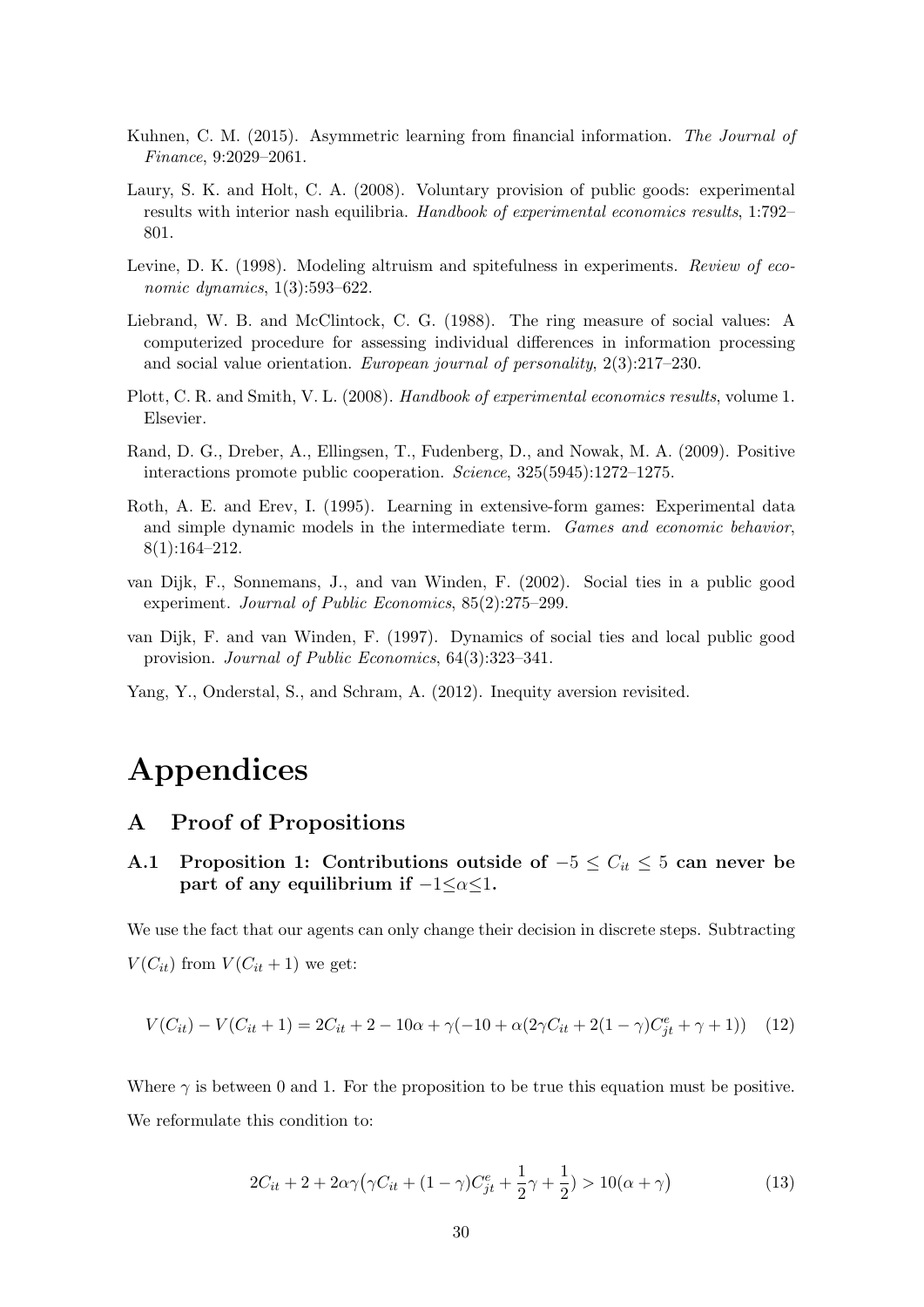We begin by only looking at equilibria with symmetric contributions  $(C_{it} = C_{jt})$ .

<span id="page-31-1"></span>
$$
2C_{it} + 2 + 2\alpha\gamma(C_{it} + \frac{1}{2}\gamma + \frac{1}{2}) > 10(\alpha + \gamma)
$$
 (14)

<span id="page-31-0"></span>So at  $C_{it} = 5$  we have:

$$
12 + 2\alpha\gamma(5 + \frac{1}{2}\gamma + \frac{1}{2}) > 10(\alpha + \gamma) =>
$$
  

$$
12 + \alpha(\gamma(11 + \gamma) - 10) - 10\gamma > 0
$$
 (15)

This last statement is always true for  $-1 < \alpha < 1$ , since if  $\alpha$  is one we have:

$$
12 + 11\gamma + \gamma^2 > 10(\gamma + 1)
$$
\n(16)

Which is always the case. If  $\alpha$  is -1 we have:

$$
12 - 11\gamma - \gamma^2 > 10(\gamma - 1)
$$
\n(17)

Now since [\(15\)](#page-31-0) is a monotone function in  $\alpha$  these results hold for the entire interval.

We can use the same method to show that  $V(C_{it} > V(C_{it} - 1))$  always holds when  $C_{it} \leq -5$ . At  $C_{it} = -5$  the equivalent of (15) is:

$$
-12 + 2\alpha\gamma(-6\frac{1}{2} + \frac{1}{2}\gamma) > 10(\alpha + \gamma)
$$
\n(18)

This is never true for positive  $\alpha$ 's. For  $\alpha$  is -1 we get:

$$
-12 + \gamma(13 - \gamma) > 10(\gamma - 1)
$$
\n(19)

This cannot be for true for  $\gamma$  between zero and one either.

For the asymmetric equilibria we have to go back to [\(13\)](#page-30-10). The left side is increasing in  $C_{jt}^e$  for  $\alpha > 0$  and decreasing when  $\alpha < 0$ . To see if there are instances where contributing 6 is preferred to contributing less we therefore only need to check for  $C_{jt}^e = 1$ . This gives:

$$
12 + 2\alpha\gamma(5\gamma + (1 - \gamma) + \frac{1}{2}\gamma + \frac{1}{2}) > 10(\alpha + \gamma)
$$
 (20)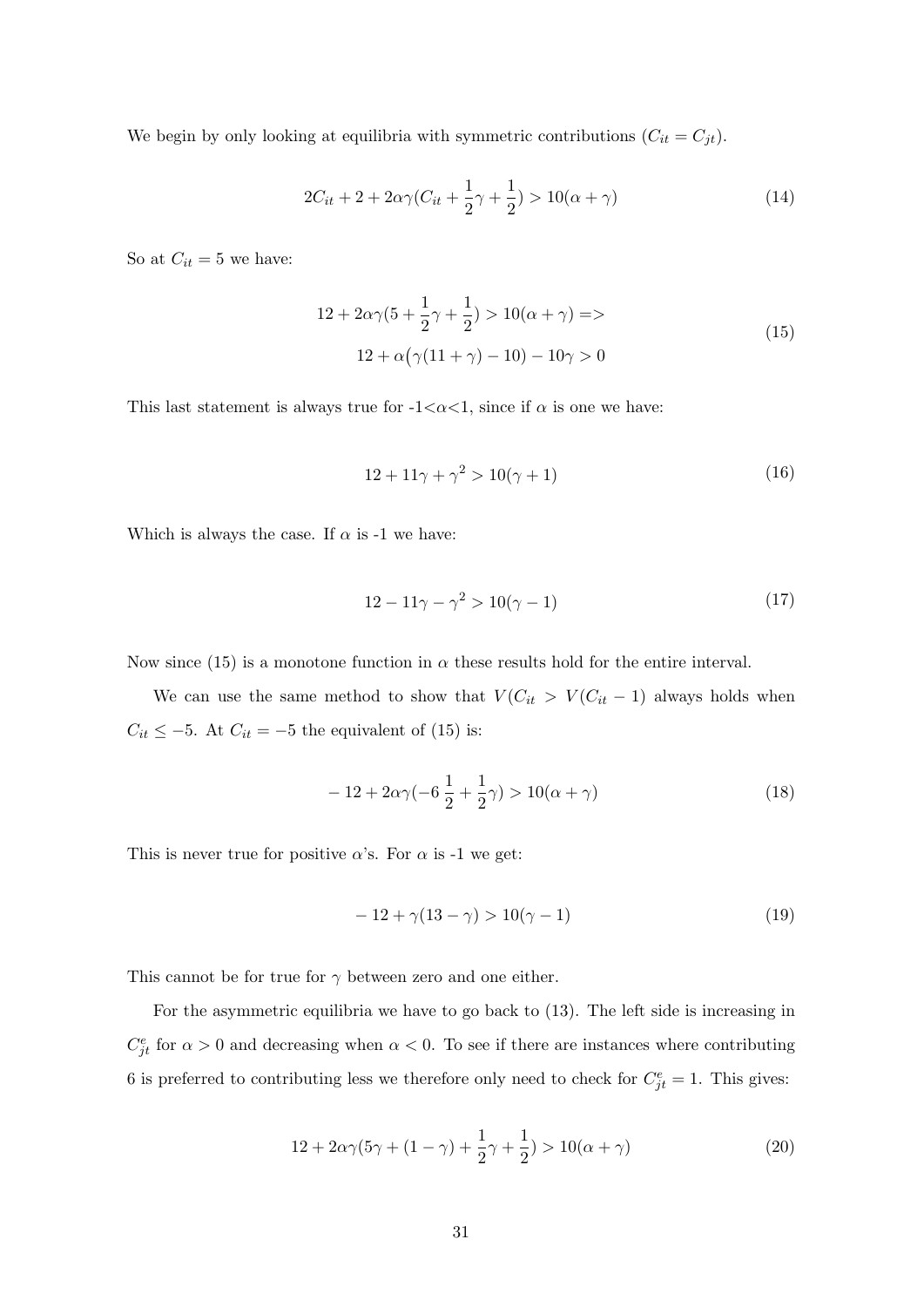Again this is always true for  $0 \leq \alpha \leq 1$  (and if the other contributes positively,  $\alpha$  cannot be negative in an equilibrium). A similar procedure can be used to show that no choice more negative than -5 can be part of an equilibrium.

## A.2 Propositon 2.2: All symmetric equilibria with  $-5 \le C_{it} \le 5$  are possible.

For a stable situation we need a value for  $\alpha$  such that  $V(C_{it} - 1) < V(C_{it}) > V(C_{it} + 1)$ holds and we need that after (infinitely) repeated play of  $C_{it}$  this still holds. We start by investigating the case in which here agents are not forward looking  $(\gamma \text{ is zero})$ .

#### A.2.1 Myopic Agents

We first look at the case in which both contributions are positive. In this situation equation [\(14\)](#page-31-1) simplifies to:

<span id="page-32-0"></span>
$$
2C_{it} + 2 > 10\alpha \tag{21}
$$

From [\(21\)](#page-32-0) we with every increase of  $\alpha$  by 0.2 the contribution that gives the highest value shifts one up. For an equilibrium to be sustainable we need the  $\alpha$ -value to be stable (in a steady state) for a the given contribution. So we use [\(5\)](#page-5-2), and look for:

$$
\alpha = \delta_1 \alpha + \delta_2 I \tag{22}
$$

<span id="page-32-1"></span>For I we use the Nash equilibrium as a reference point as we did throughout the paper. This leads to:

$$
\alpha = \delta_1 \alpha + \delta_2 C
$$
  
or  

$$
\alpha = \frac{\delta_2 C}{1 - \delta_1}
$$
 (23)

From [\(21\)](#page-32-0) we know that:

<span id="page-32-2"></span>
$$
0.2C < \alpha < 0.2(C+1) \tag{24}
$$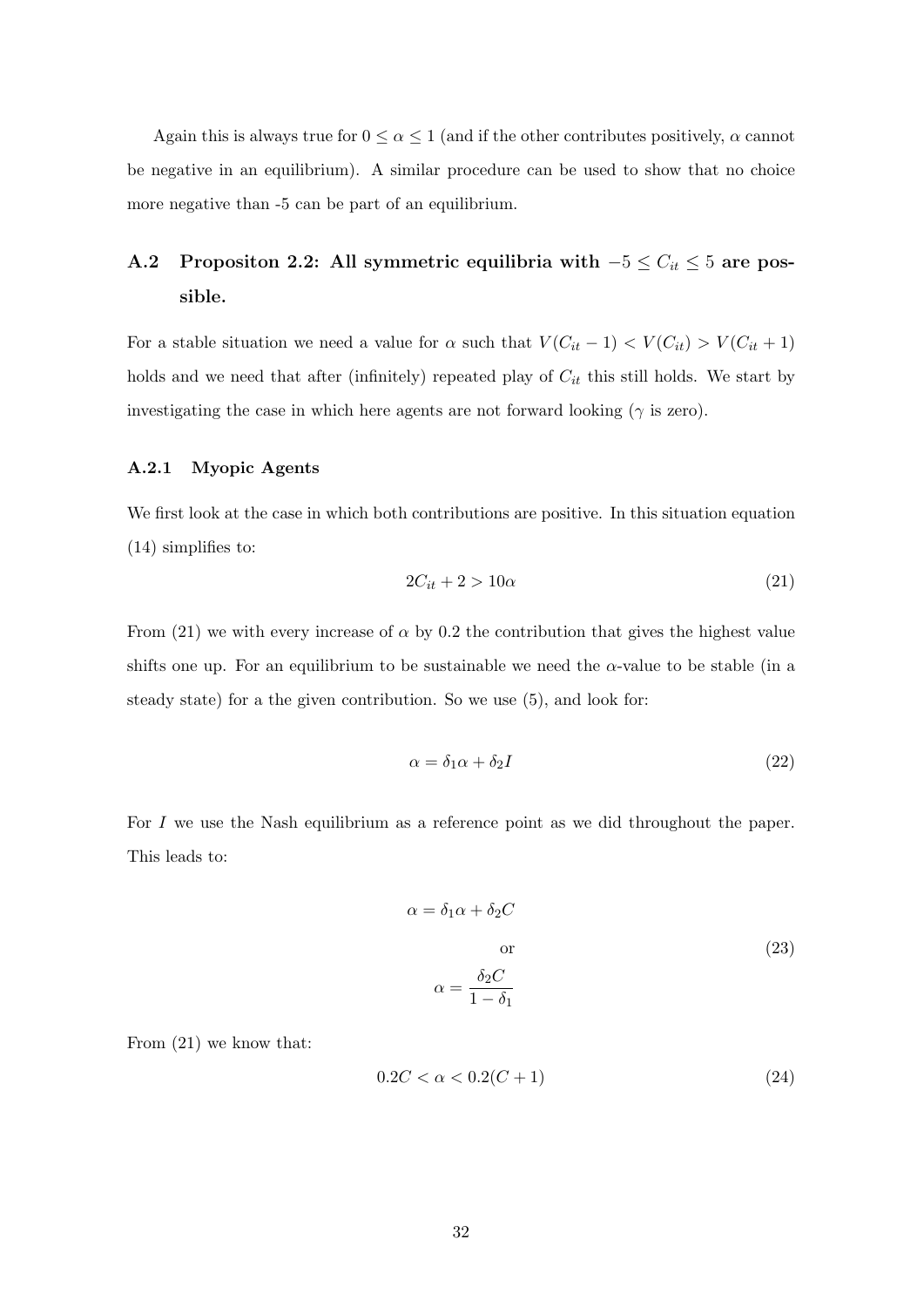Combining [\(23\)](#page-32-1) and [\(24\)](#page-32-2) we obtain:

<span id="page-33-1"></span>
$$
0.2 < \frac{\delta_2}{1 - \delta_1} < 0.2 + (0.2/C) \tag{25}
$$

If we look at the same situation ( $\gamma=0$ ) for negative values (more precise for  $C\leq-2$ , we will discuss the situations in which  $C$  is 0 or -1 later) we change [\(21\)](#page-32-0) into:

<span id="page-33-0"></span>
$$
2C > 10\alpha \tag{26}
$$

So also in the equation above we see that the best response changes with every increase (or drop) in  $\alpha$  of 0.2. Following an analogous procedure to the one we used for a positive C we obtain the following condition:

$$
0.2 > \frac{\delta_2}{1 - \delta_1} > 0.2 - \frac{0.2}{C}
$$
 (27)

If  $C=0$ , then the stimulus is zero. This will lead to the value of  $\alpha$  moving gradually towards zero as well. As the best response to an  $\alpha$ -value of zero is to play 0 we have that the  $[0,0]$  equilibrium can always exist regardless of the  $\delta$ -parameters. To the entire range of  $\alpha$ -values wherefor a contribution of zero is a vest response we use [\(26\)](#page-33-0) and observe that as long as  $\alpha$ >-0.2 the value of playing zero is bigger then the value of -1. This gives us the lower bound  $\alpha = 0.2$ . Now for the higher bound we have to see when playing 1 is more attractive then playing 0. From [\(21\)](#page-32-0) we find that this boundary is 0.2.

#### A.2.2 Forward Looking Agents

If  $\gamma$  is unequal to zero all values of  $C_{it}$  are still part of symmetric equilibria, but the condition on  $\delta_1$  and  $\delta_2$  becomes stricter. Just as in the previous case we start from [\(14\)](#page-31-1) and fill in [\(23\)](#page-32-1):

$$
2C + 2 + 2\frac{\delta_2 C}{1 - \delta_1} \gamma (C + \frac{1}{2}\gamma + \frac{1}{2}) > 10(\frac{\delta_2 C}{1 - \delta_1} + \gamma)
$$
  

$$
2C + 2 > (10 - 2\gamma (C + \frac{1}{2}\gamma + \frac{1}{2}))\frac{\delta_2 C}{1 - \delta_1} + 10\gamma
$$
 (28)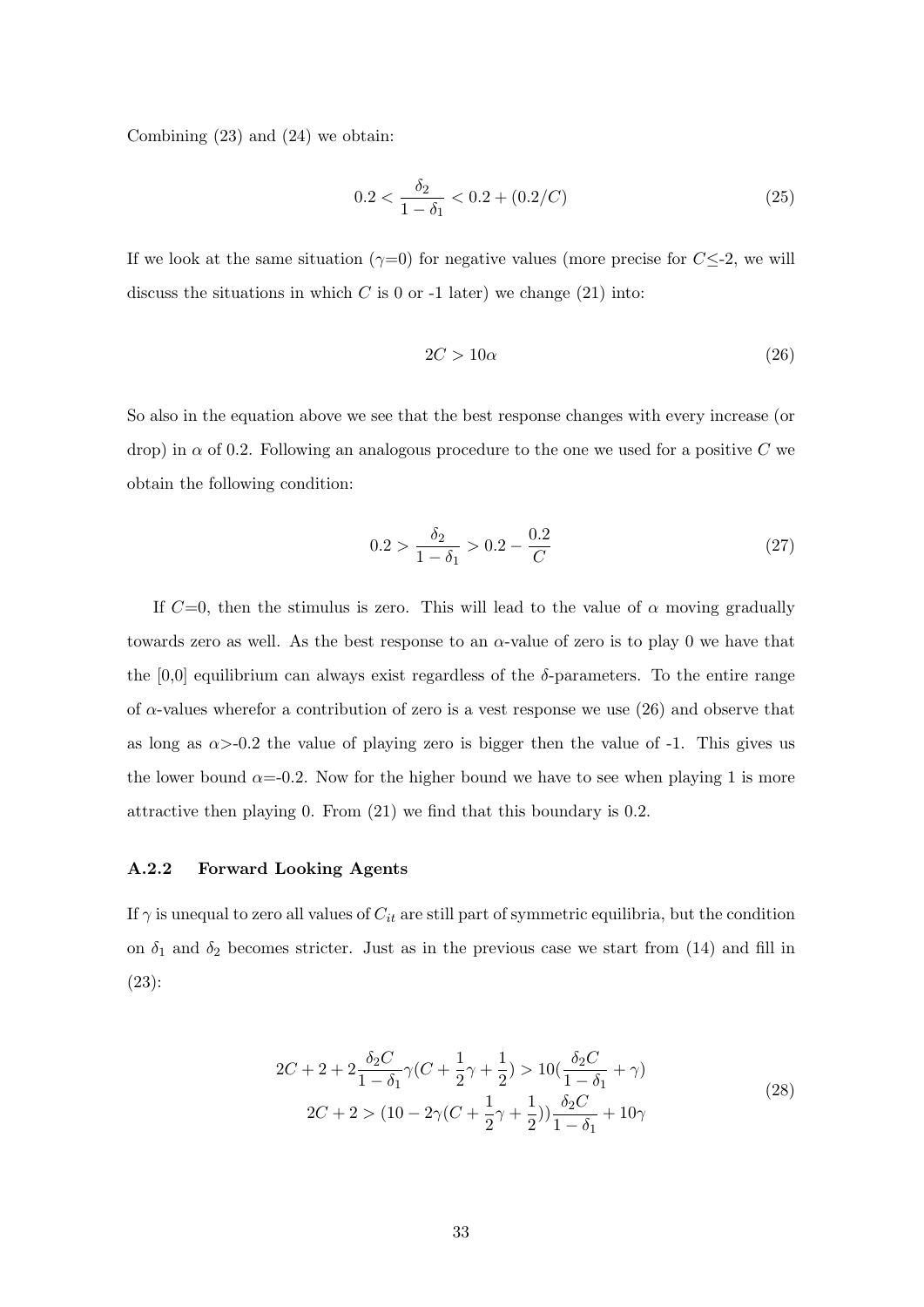$$
\frac{2C + 1 - 10\gamma}{(10 - 2\gamma(C + \frac{1}{2}\gamma + \frac{1}{2}))C} > \frac{\delta_2}{1 - \delta_1}
$$
\n(29)

If  $10 - 2\gamma(C + \frac{1}{2})$  $\frac{1}{2}\gamma + \frac{1}{2} < 0$  the inequality changes direction. We also fill in the lower bound we obtain:

$$
\frac{2C - 10\gamma}{(10 - 2\gamma(C - 1 + \frac{1}{2}\gamma + \frac{1}{2}))C} > \frac{\delta_2}{1 - \delta_1}
$$
  

$$
\frac{2C - 10\gamma}{(10 - 2\gamma(C - 1 + \frac{1}{2}\gamma + 1/2))C} < \frac{\delta_2}{1 - \delta_1} < \frac{2C + 2 - 10\gamma}{(10 - 2\gamma(C + \frac{1}{2}\gamma + \frac{1}{2}))C}
$$
(30)

We can repeat this procedure in the negative domain and get the following condition:

$$
\frac{2C - 2 - 10\gamma}{(10 - 2\gamma(C - 1 + \frac{1}{2}\gamma - \frac{1}{2}))C} > \frac{\delta_2}{1 - \delta_1} > \frac{2C - 10\gamma}{(10 - 2\gamma(C + \frac{1}{2}\gamma - \frac{1}{2}))C}
$$
(31)

A.3 Proposition 3: Asymmetric equilibria exist if  $C_i C_j > 0$  and  $|C_i| \leq 5$ and  $|C_j|\leq 5$ 

For simplicity we restrict ourselves to myopic agents. This changes [\(23\)](#page-32-1) into:

$$
\alpha = \frac{\delta_2 C_j}{1 - \delta_1} \tag{32}
$$

And [\(24\)](#page-32-2) changes into:

$$
0.2C_i < \alpha < 0.2(C_i + 1) \tag{33}
$$

Leading to:

$$
0.2\frac{C_i}{C_j} < \frac{\delta_{2i}}{1 - \delta_{1i}} < 0.2\frac{C_i}{C_j} + \frac{0.2}{C_j} \tag{34}
$$

In order for this situation to be an equilibrium we also need:

$$
0.2\frac{C_j}{C_i} < \frac{\delta_{2j}}{1 - \delta_{1j}} < 0.2\frac{C_j}{C_i} + \frac{0.2}{C_i} \tag{35}
$$

Looking at the extreme case of a  $[1,5]$  equilibrium this implies:

$$
0.04 < \frac{\delta_{2i}}{1 - \delta_{1i}} < 0.08 \tag{36}
$$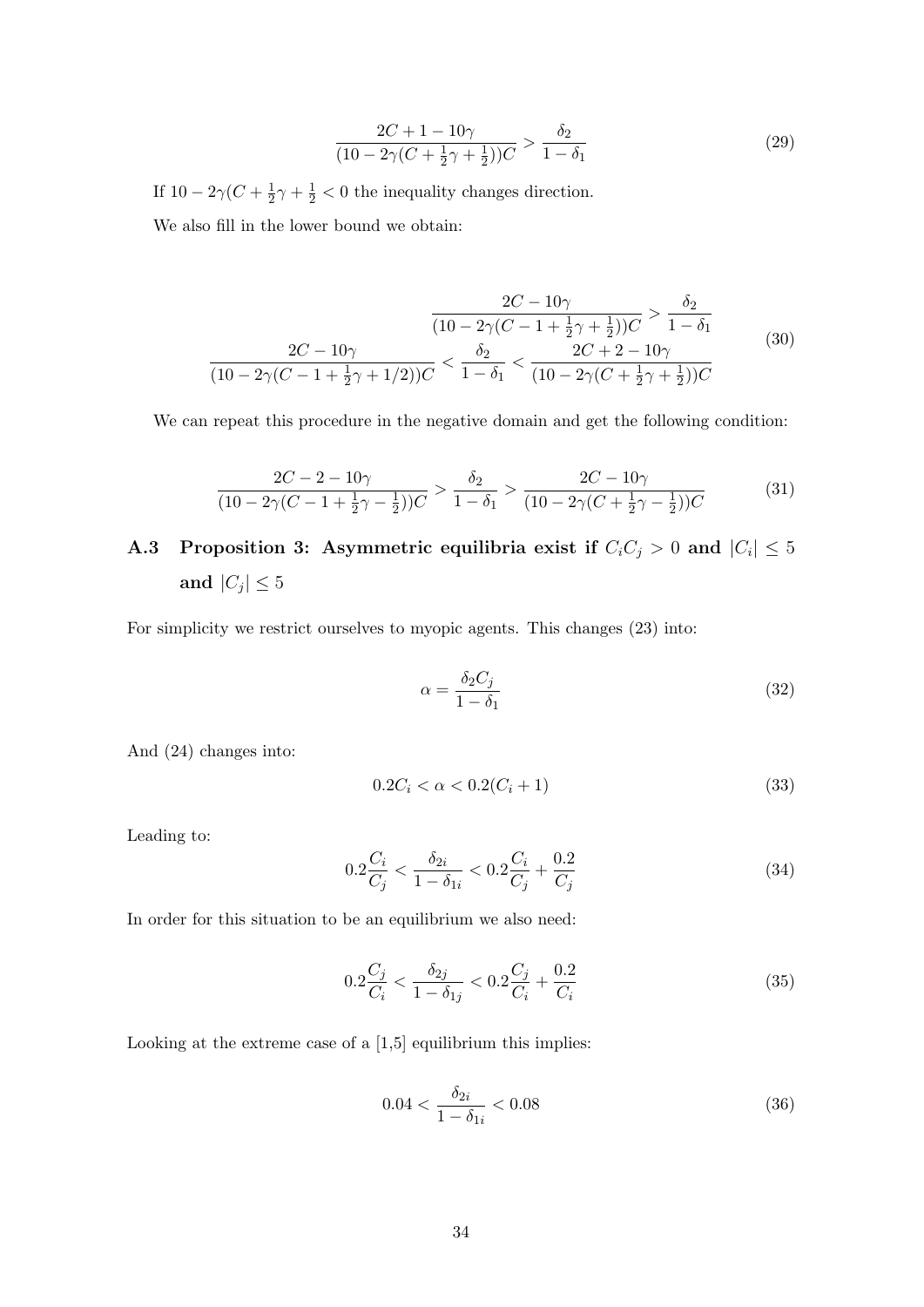And:

$$
1 < \frac{\delta_{2j}}{1 - \delta_{1j}} < 2 \tag{37}
$$

While such an equilibrium is mathematically possible, for it to be maintained the two players have to be quite different.

There are no equilibria where one player contributes a negative amount while the other contributes a positive amount. Constant negative contributions eventually create a negative  $\alpha$  in the other and contributing positively can not be an optimal choice under a negative α.

### A.4 Proposition 4: For the socially optimal choices to be a stable equilibrium under the myopic model, both players satisfying  $0.2 < \frac{\delta_{2i}}{1-\delta_{2i}}$  $\frac{\delta_{2i}}{1-\delta_{1i}}<$ 0.25 is a necessary, but not a sufficient condition.

This result is a directly visible in [\(25\)](#page-33-1) if we plug in 4 as the contribution level. [\(25\)](#page-33-1) also shows that if a player has the characteristics to be in a socially optimal equilibrium he or she is also willing to conform with any other (non negative) symmetric equilibrium with lower contributions.

#### B Reference Point

In this part we will evaluate the model fit for different reference points in our model. In this section we restrict ourselves to the myopic version of the model, allowing for different positive and negative impulse parameters (as this was the best predicting model). We have for the size of the impuls:

<span id="page-35-0"></span>
$$
I_{ijt} = C_{jt} - C_i^{ref} \tag{38}
$$

The definition of the reference contribution  $C^{ref}$  is not trivial. Several points are however appealing from a theoretical standpoint. The first candidate that we consider is the point that we chose in the main paper, the contribution that an agent chooses in a one-shot Nash equilibrium  $(C^{ref} = 0)$ . Another static option is the use of the Pareto optimal contribution as a reference point  $(C^{ref} = 4)$ . It is also possible that the reference point is not static and depends on either an agent's own behavior or the previous behavior of the other. We test the predictive performance for two such reference points:  $C_t^{ref} = C_{it}$  if an agent's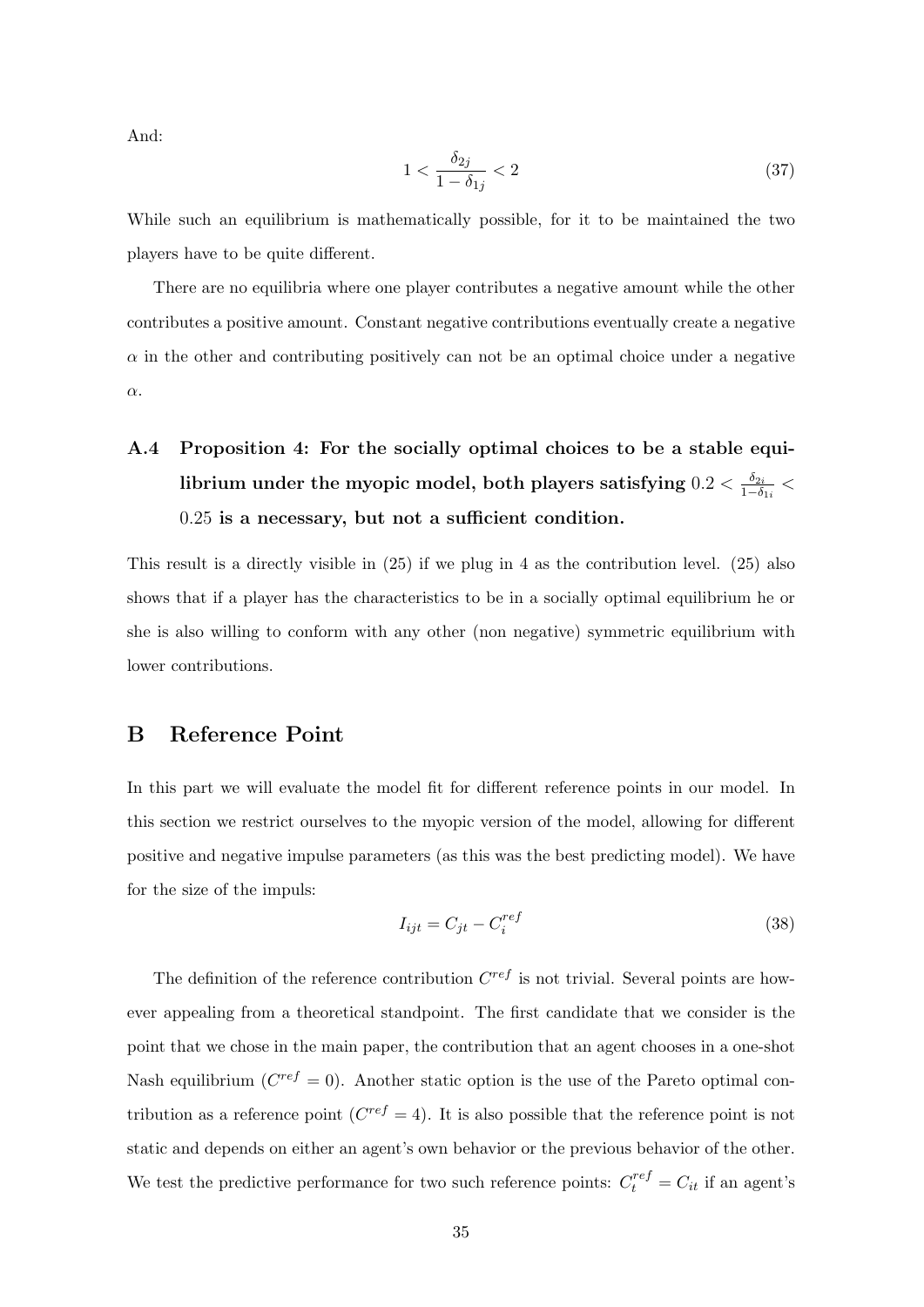own contribution is used and  $(C_t^{ref} = C_{jt-1})$  if one looks at the contribution of the other in the previous round. In the last two cases we initialize the system using  $C_1^{ref} = 0$ . In the table below the parameters from estimating the model using different reference points are shown.

| Reference point                  | $\delta_1$ | $\delta_{2P}$     | $\delta_{2N}$     | $\sum LL$ |
|----------------------------------|------------|-------------------|-------------------|-----------|
| Nash                             |            | 0.490 0.115 0.080 |                   | -8545     |
| Pareto                           |            | 0.975 0.108       | 0.000             | -11265    |
| Own Contribution                 | 1          | 0.003             | $-0.006$ $-11598$ |           |
| Contribution other $0.989$ 0.179 |            |                   | 0.160             | -10826    |

Table 6: Estimates for different reference points

From the table we see that using the Nash solution as a reference point produces to the highest likelihood. It is also interesting to note that with dynamic reference points  $\delta_1$ is estimated to be very close to 1. A reason for this might be that if two players are in a positive symmetric equilibrium (where  $C_{it}=C_{jt}$  for multiple rounds) the value of  $\alpha$  goes to zero (or might even go negative in case of the pareto optimum being the reference point) as all the impulses are zero. We observe these equlibria quite regularly in our dataset. The only way for the models with these particular reference point specifications to keep  $\alpha$ high, which is necessary for positive contributions to occur, is for  $\delta_1$  to approach zero. A side effect of this is that with  $\delta_1 \approx 1$  players basically have an infinite memory and early impulses have the same effect as new ones. Judging on the basis of the likelihood, though, this is not the case.

Also the Pareto optimum does not perform well. This can be due to the fact that using this reference point even positive contributions might lead to a negative  $\alpha$  and thus to the strange situation that if  $\delta_{2N} > 0$  positive contributions by one player would lead to (expected) negative contributions by the other. This would lead to a negative spiral, that we hardly ever observe in the data.

We thus conclude that, if we use  $(6a)$ ,  $(6b)$  and  $(38)$  to model the tie mechanism, then  $C^{ref} = 0$  is the best rule to use for the reference point.

It is interesting to see that if we focus on  $\Delta \alpha = (\alpha_t - \alpha_{t-1})$  in a positive and symmetric equilibrium, we get into a situation where the change in  $\alpha$  is basically determined by the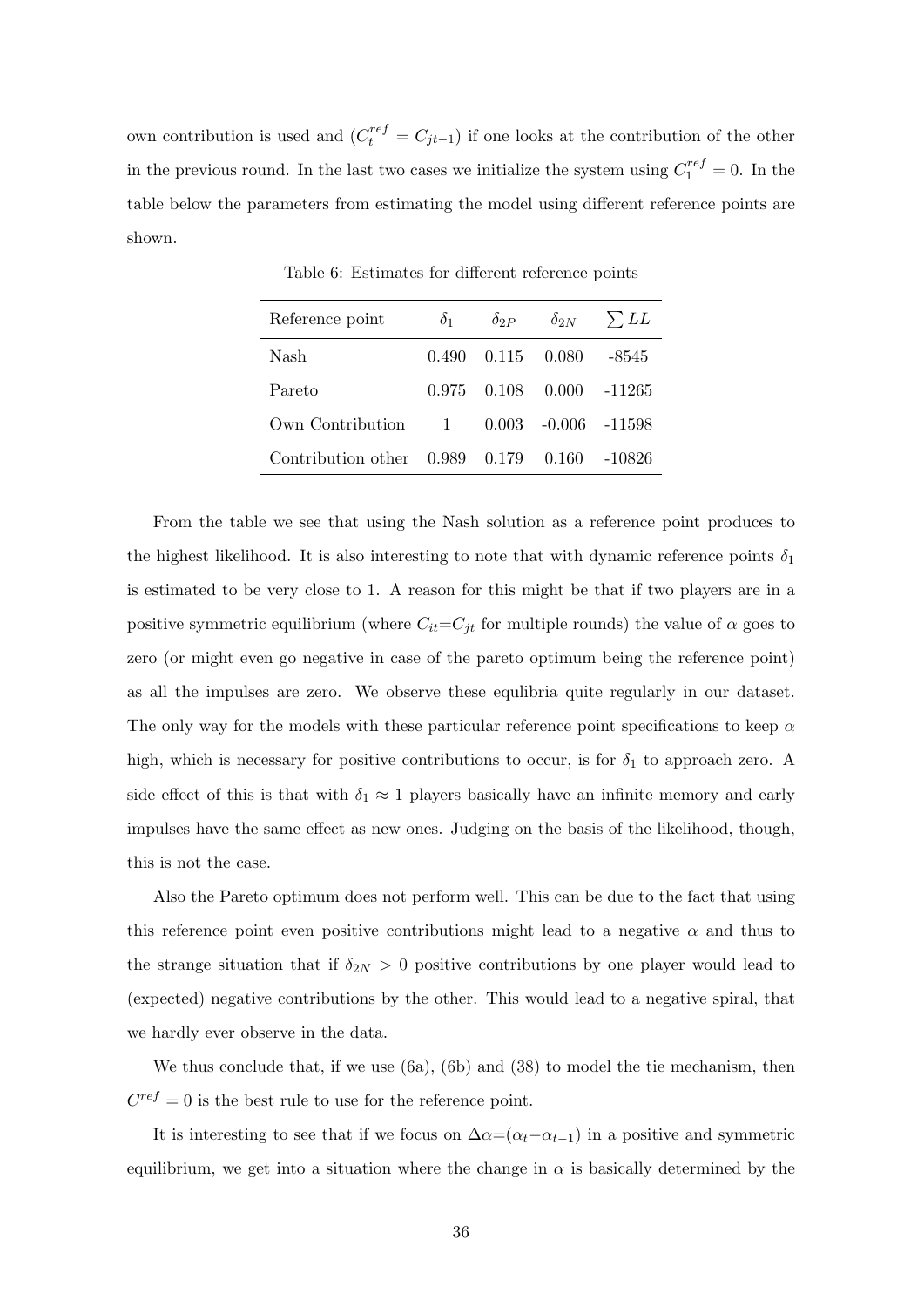change in contributions since the initial value of  $\alpha$  diminishes over time. If we start from the basic tie mechanism described in [\(5\)](#page-5-2) we have (with  $I = C_{jt}$ ):

$$
\alpha_{ij2} = \alpha_{ij1}\delta_{1i} + \delta_{2i}C_{j1} \implies \alpha_{ij3} = \alpha_{ij1}\delta_{1i}^2 + \delta_{1i}\delta_{2i}C_{j1} + \delta_{2i}C_{j2} \implies
$$
  

$$
\alpha_{ijt} = \alpha_{ij1}\delta_{1i}^{t-1} + \delta_{1i}^{t-2}\delta_{2i}C_{j1} + \dots + \delta_{1i}\delta_{2i}C_{jt-2} + \delta_{2i}C_{jt-1} \implies \qquad (39)
$$
  

$$
\alpha_{ijt} \approx \frac{\delta_{2i}C}{1 - \delta_{1i}} \quad \text{(for } t \implies \infty)
$$

Consequentle, for  $\Delta \alpha$  it holds in this situation:

$$
\Delta \alpha_{it+1} = \alpha_{it+1} - \alpha_{it} = \delta_{1i} \alpha_{it} + \delta_{2i} C_{jt} - \alpha_{it} =>
$$
  

$$
\Delta \alpha_{it+1} = \delta_{2i} C_{jt} - (1 - \delta_{1i}) \alpha_{it} \approx \delta_{2i} C_{jt} - (1 - \delta_{1i}) \frac{\delta_{2i} C^{e} q}{1 - \delta_{1i}} = \delta_{2i} (C_{jt} - C^{eq})
$$
 (40)

In the symmetric equilibria (the most commonly observed equilibria in our experiment) we have that, when the reference point with respect to  $\alpha$  is fixed, the change in  $\alpha$  approximates a linear function of the change in the other player's contribution.

# C Tie Model Parameters for different Repeated PD Strategies

#### C.1 Introduction

In this section we look at a number of strategies for the repeated prisoner's dilemma game and determine which combinations of parameters in the tie model are compatible with those strategies. This analysis provides the basis for the hypothetical distribution of strategies presented in section 5, which we derived based on our parameter estimates from the fragile public good game. We take a prisoner's dilemma game of the following form, which corresponds to Fudenberg et al. (2012)'s  $b/c=4$  case (only the required  $\alpha$ -values will change in the analysis below if one uses other  $b/c$  ratios):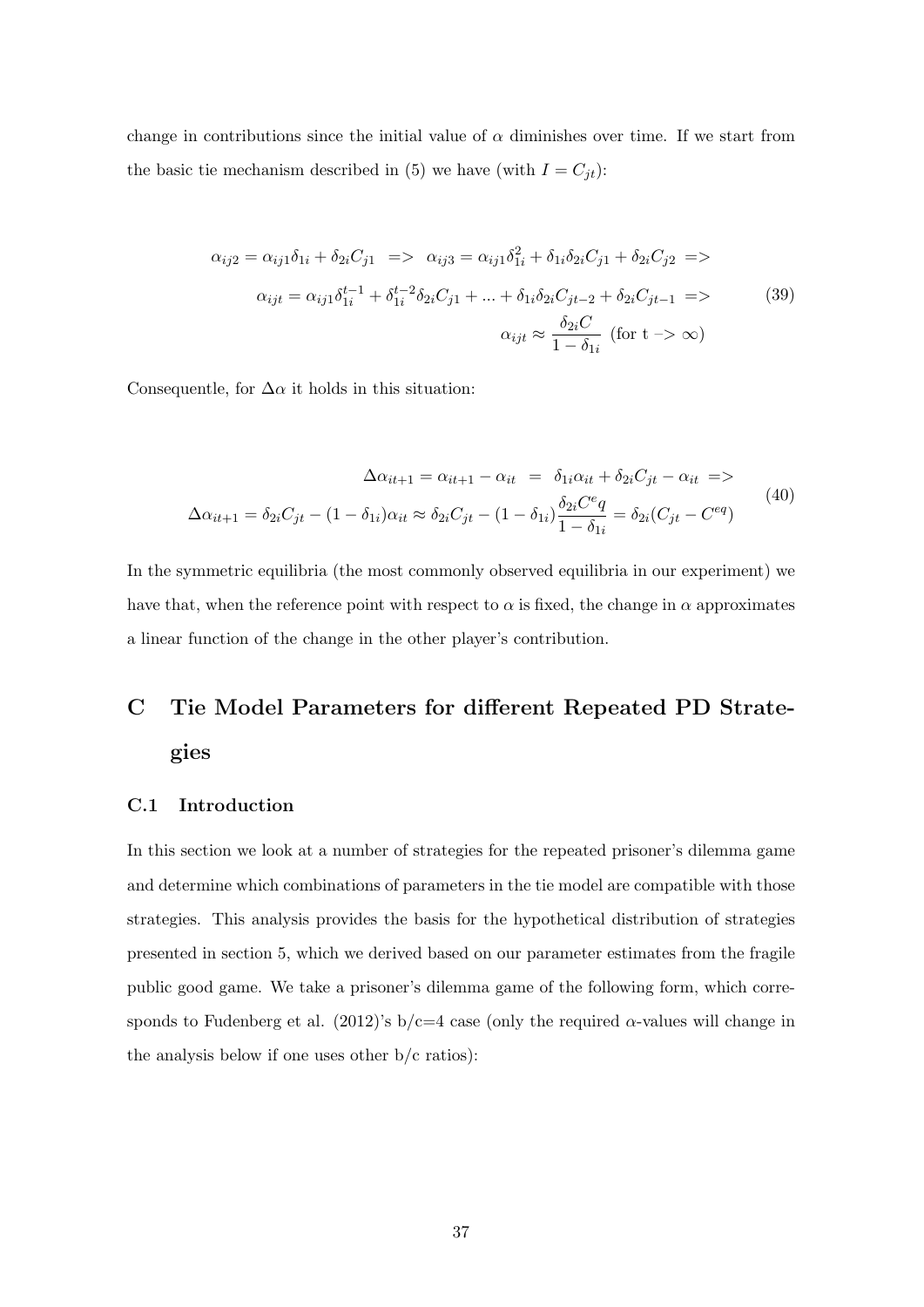Table 7: Prisoner's Dilemma with  $b/c=4$ 

|     | С.     | Ð        |
|-----|--------|----------|
| ( ) | 3,3    | $-1, 4$  |
| D   | $4,-1$ | $_{0,0}$ |

We start from the basic Ties model in which agents have the following extended utility function:

$$
V_{it} = U_{it} + \alpha_{ijt} U_{jt} \tag{41}
$$

Where  $V_{it}$  denotes the extended utility of player i at time t and  $U_{it}$  and  $U_{jt}$  stand for the direct own utility (payoff) of i and j, respectively, at time t, while  $\alpha_{ijt}$  represents the weight i attaches to the utility of j (i's tie with j) in period t, which is updated as follows:

<span id="page-38-0"></span>
$$
\alpha_{ijt} = \delta_{1i}\alpha_{ijt-1} + \delta_{2i}I_{t-1} \tag{42}
$$

With  $\alpha_{ij1}$  denoting the initial tie. We define the impulse  $I_{t-1}$  to be the scaled amount by which the other deviated in the previous period from the standard (one-shot) Nash equilibrium choice. If the other player cooperated in the previous period the impulse equals 1, if the other defected it equals 0. In this model the choice between cooperating and defecting is fully dependent on the level of  $\alpha$ . If  $\alpha$  is larger than 1/4 cooperating is a dominant choice while for  $\alpha$  smaller than 1/4 defecting is dominant, as in the standard models.

Both Dal B<sub>o</sub> and Fréchette  $(2011)$  and Fudenberg et al.  $(2012)$  find experimental evidence that many subjects in their experiments use either tit-for-tat (TFT) or tit-fortwo-tats (TF2T) as a strategy. In this exercise we will see if the simple and neurological underpinned Ties model [\(Bault et al., 2015,](#page-28-2) [2016\)](#page-28-1) could explain the behavior described by these strategies.

#### C.2 Tit-for-tat

The TFT strategy is simple: A player begins by playing  $C$  and simply imitates the other player's action in future periods. We can derive conditions on the ranges of parameters  $\delta_1$ ,  $\delta_2$ , and  $\alpha_{ij1}$  for which this behavior is sustained. First, we investigate what levels of  $\alpha$  can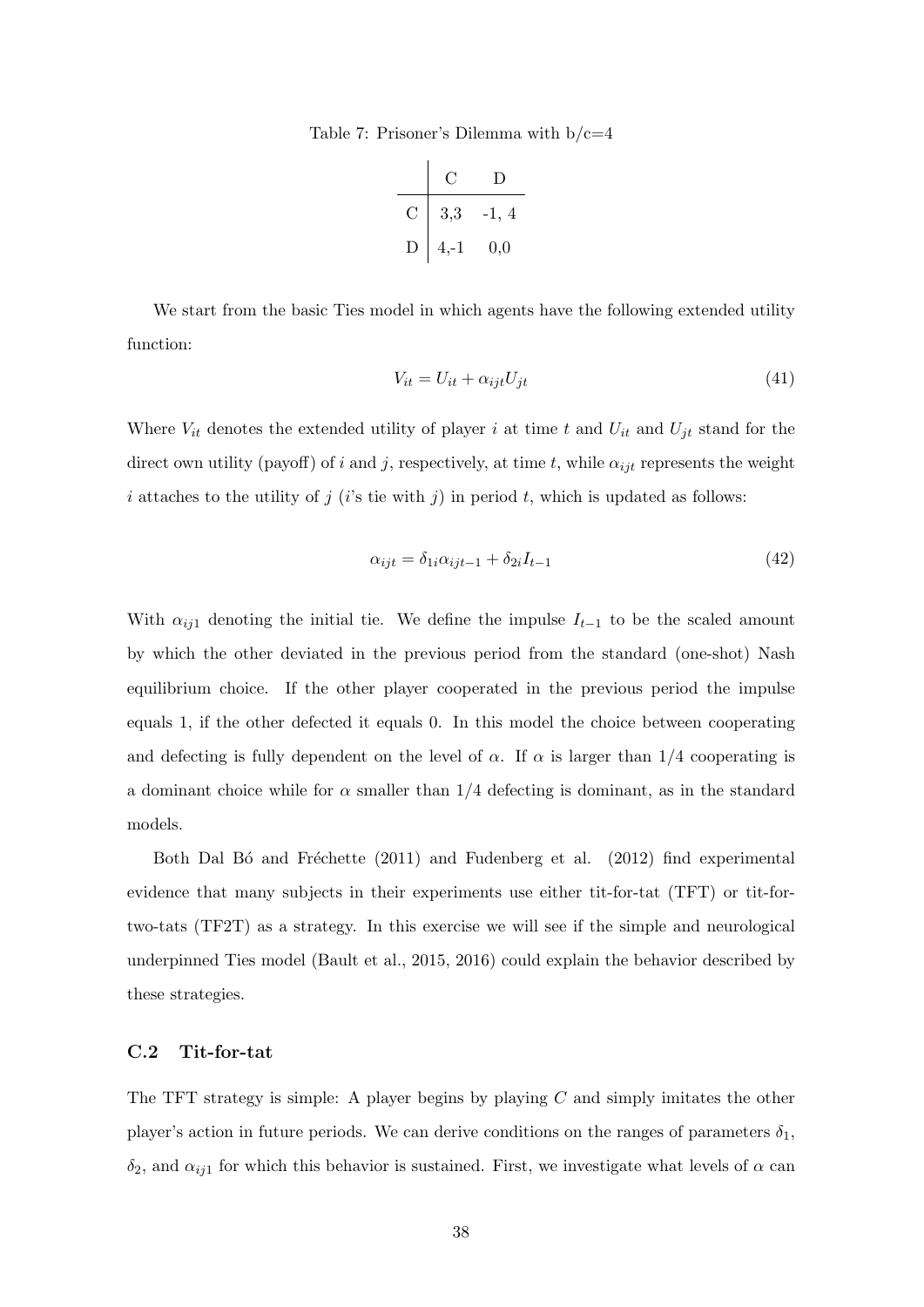be reached after continuous play of either C or D. Since  $\delta_1 < 1$ , being exposed to infinitely repeated defection leads to  $\alpha$  going to zero. Now, what about continous play of C? Noting that the initial value of  $\alpha$  vanishes as t goes to infinity, we start from the expression for  $\alpha$ in period 2 and iterate:

$$
\alpha_{ij2} = \delta_{1i}\alpha_{ij1} + \delta_{2i}I_1 \implies \alpha_{ij3} = \delta_{1i}^2\alpha_{ij1} + \delta_{1i}\delta_{2i}I_1 + \delta_{2i}I_2 \implies
$$
  

$$
\alpha_{ijt} = \delta_{1i}^{t-1}\alpha_{ij1} + \delta_{1i}^{t-2}\delta_{2i}I_1 + \dots + \delta_{1i}\delta_{2i}I_{t-2} + \delta_{2i}I_{t-1}
$$
(43)

<span id="page-39-2"></span>Furthermore, if  $C$  is played, I is always equal to one, so that:

$$
\alpha_{ijt} = \delta_{1i}^{t-1} \alpha_{ij1} + \delta_{1i}^{t-2} \delta_{2i} + \dots + \delta_{1i} \delta_{2i} + \delta_{2i} :=>
$$
  

$$
\alpha_{ijt} \approx \frac{\delta_{2i}}{1 - \delta_{1i}} \text{ (as } t \to \infty)
$$
 (44)

This is an important result as it gives an upper limit to the alpha level that can be reached in an infinitely repeated game. Now that we have established both the upper and the lower limit for  $\alpha$ , we can check the conditions for which the behavior according to the ties model is identical to the TFT strategy. The first condition is simply that the first action must be to play C. This leads to the simple condition (omitting the i and j subscripts, for convenience):

<span id="page-39-0"></span>
$$
\alpha_1 \ge 1/4 \tag{45}
$$

We also need that, no matter how high the current level of  $\alpha$  is, after only one period of D played by the other, a TFT player weakly prefers D over C. Using eqs.  $(42)$  and [\(45\)](#page-39-0), it follows that the tie value of a player who experienced infinitely repeated C and one period of D is equal to  $\frac{\delta_1 \delta_2}{1-\delta_1}$ . Since D can only be weakly preferred if  $\alpha \leq 1/4$ , we get the condition that:

<span id="page-39-1"></span>
$$
\frac{\delta_1 \delta_2}{1 - \delta_1} \le 1/4 \tag{46}
$$

On the other hand, we also need that, no matter how low  $\alpha$  is, after only one period of C played by the counterpart C is weakly prefered over D, which requires (as  $\alpha \geq 0$ ):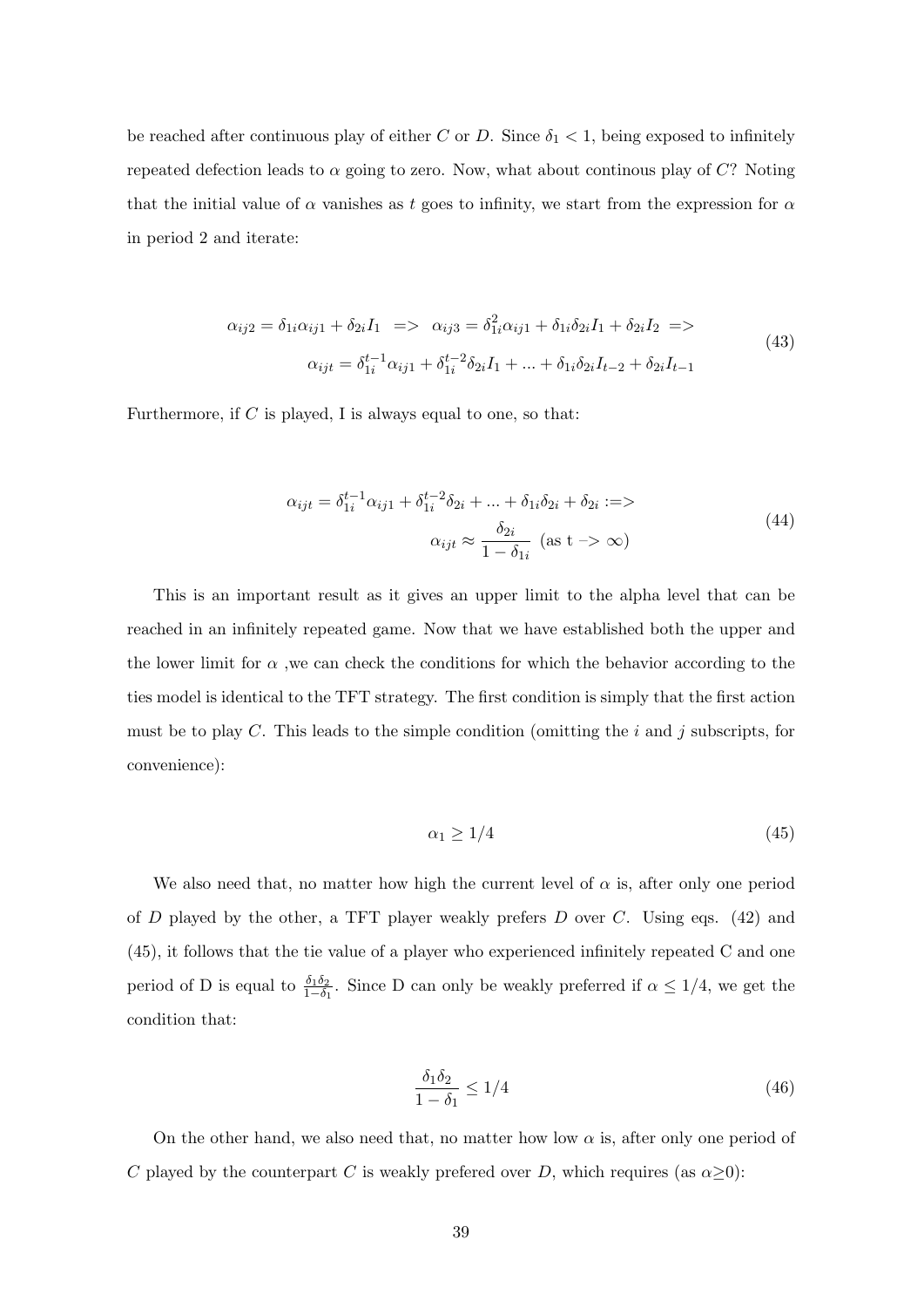<span id="page-40-0"></span>
$$
\delta_2 \ge 1/4 \tag{47}
$$

By combining [\(46\)](#page-39-1) and [\(47\)](#page-40-0) we find that  $\delta_1 \leq 1/2$  should hold. The intuitive explanation for these values is that a player has to be sufficiently sensitive to a changed impulse and must not have too strong of a 'memory'.

#### C.3 Tit-for-2-tats

After having defined the Tie-model parameters for which TFT is the resulting strategy, we now repeat the same exercise for the TF2T behavior. As this strategy also starts with playing  $C$ , we need [\(45\)](#page-39-0) to hold. Furthermore, even after continuous  $D$  play, after only one period of C by the counterpart, C should be weakly dominating  $D$ , so [\(47\)](#page-40-0) should hold as well.

Before we proceed with imposing further restrictions, we have to decide how strict we want to be in our interpretation of the TF2T strategy. If we take it at face value we have to assume that even after a history like DDDDDDCD a player will still be patient and play C. It also implies that this player would constantly play C against a counterpart that keeps alternating between  $C$  and  $D$ . In order to account for such phenomena we evaluate two different versions of TF2T, one that takes the strategy literally and one that requires multiple periods of  $C$  before the trust in the other is restored. For convenience, the latter version will be called "qualified tit-for-two-tats" (QTF2T). For the standard TF2T we need that, even if we start out with  $\alpha = 0$  and the other player cooperates in one round, only to defect immediately thereafter, a player would still reply with C to that D choice. This requires that:

<span id="page-40-1"></span>
$$
\delta_1 \delta_2 \ge 1/4 \tag{48}
$$

In addition, we need that, even at the highest possible level of  $\alpha$ , after two periods of D a player wants to choose D, which requires (using eqs.  $(45)$ ):

<span id="page-40-2"></span>
$$
\frac{\delta_1^2 \delta_2}{1 - \delta_1} \le 1/4 \tag{49}
$$

Combining [\(48\)](#page-40-1) and [\(49\)](#page-40-2) gives: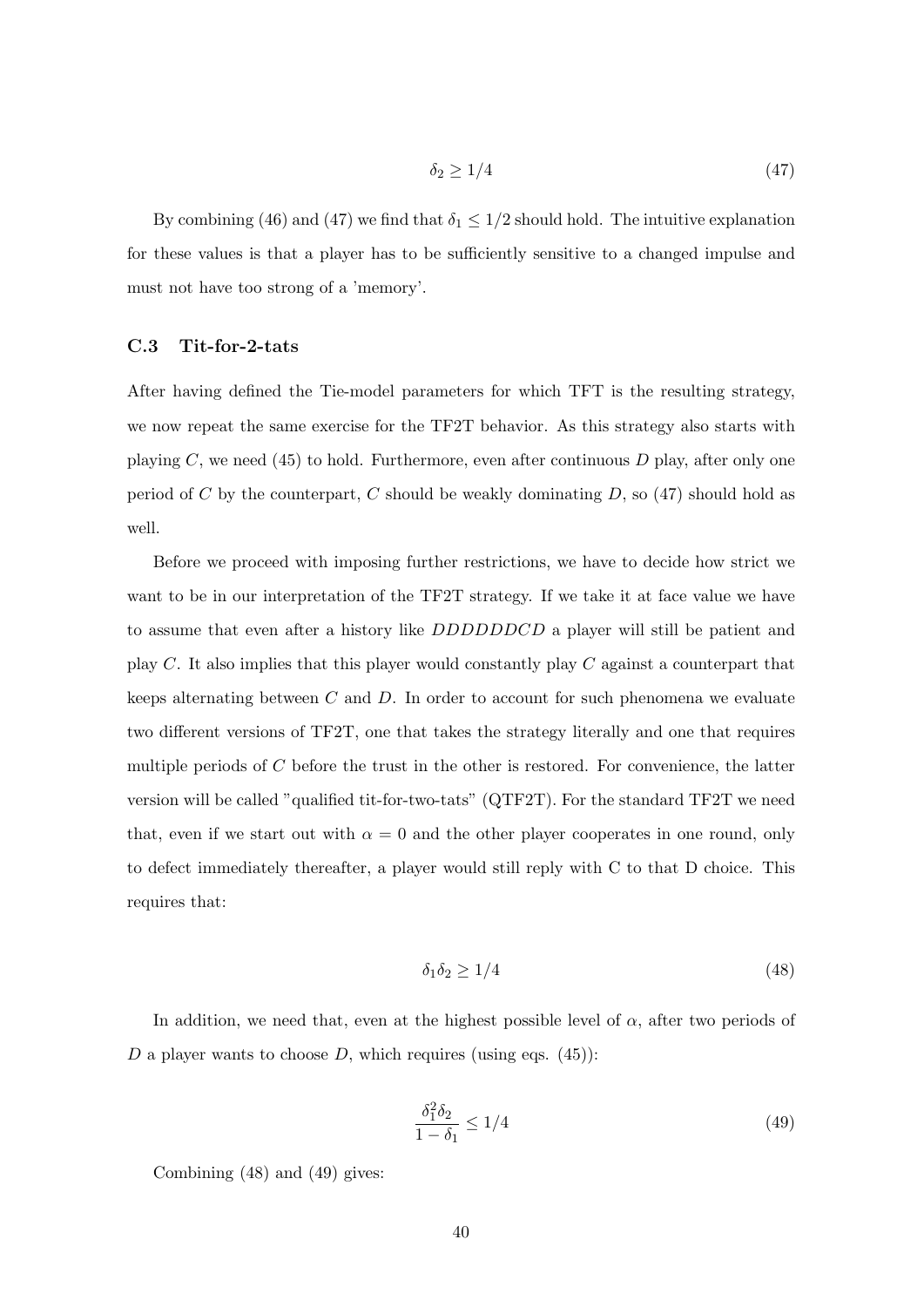$$
\frac{\delta_1}{1 - \delta_1} \le 1 \quad \text{or} \quad \delta_1 \le 1/2 \tag{50}
$$

So we have:

$$
\delta_2 \ge 1/2 \tag{51}
$$

A potential problem for the result above is that the upper bound of  $\alpha$ ,  $\frac{\delta_{2i}}{1-\delta}$  $\frac{\delta_{2i}}{1-\delta_{1i}},$  will be larger or equal to 1 (with equality only if  $\delta_1=\delta_2=1/2$ ), since if we combine [\(48\)](#page-40-1) and [\(44\)](#page-39-2):

$$
\frac{\delta_2}{1 - \delta_1} = \frac{\delta_2 \delta_1}{\delta_1 (1 - \delta_1)} \ge \frac{1}{4(\delta_1 (1 - \delta_1))} =>
$$
\n
$$
\frac{\delta_2}{1 - \delta_1} \ge 1
$$
\n(52)

This 'problem' can be solved by using a QTF2T strategy where we assume here (for simplicity) that the value of  $\alpha$  must be maximized for a player to play C after the other player chooses  $D$ . In this case, it is required that:

$$
\frac{\delta_1 \delta_2}{1 - \delta_1} \ge 1/4 \tag{53}
$$